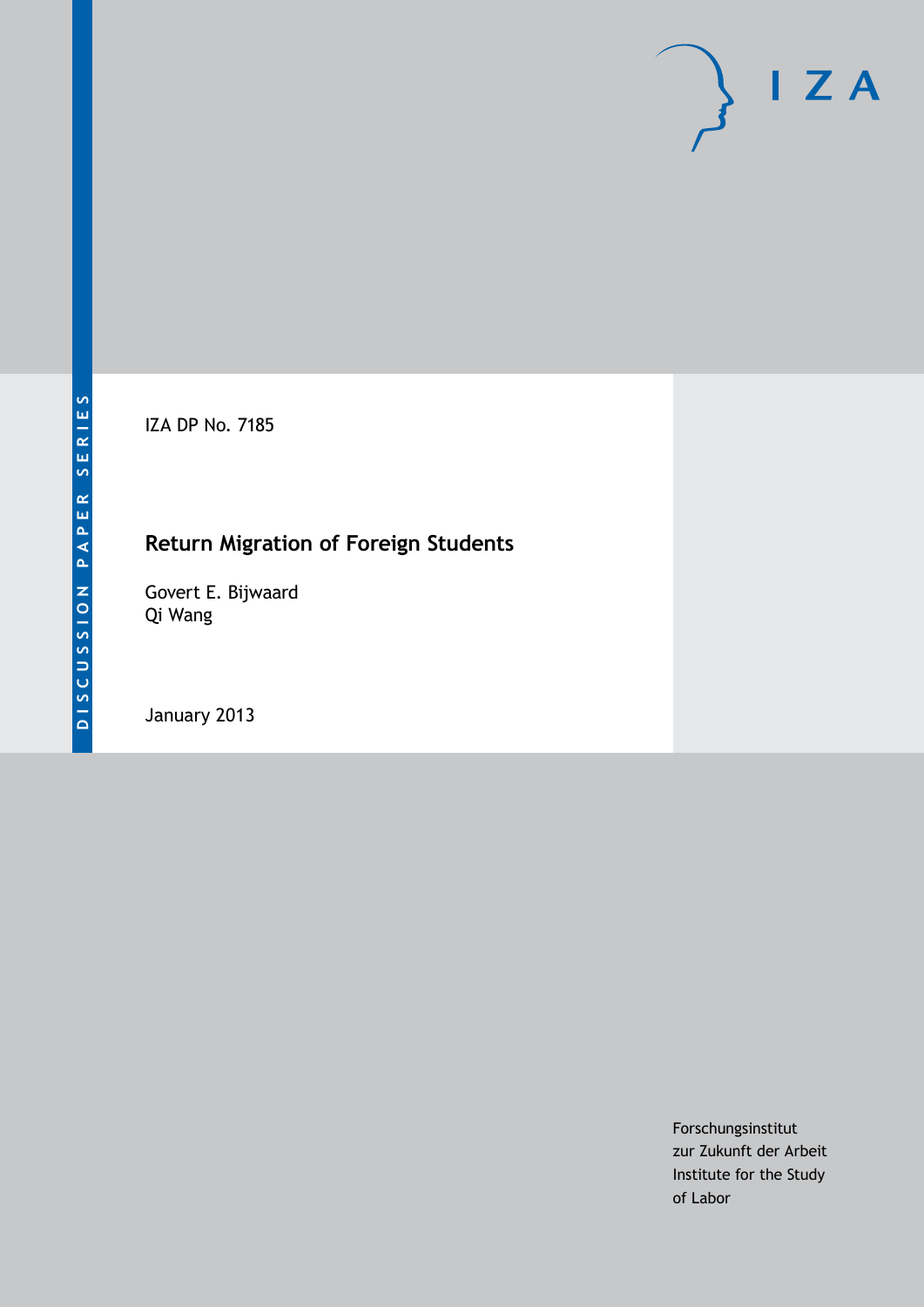# **Return Migration of Foreign Students**

### **Govert E. Bijwaard**

*Netherlands Interdisciplinary Demographic Institute (NIDI) and IZA*

### **Qi Wang**

*Netherlands Interdisciplinary Demographic Institute (NIDI)*

#### Discussion Paper No. 7185 January 2013

IZA

P.O. Box 7240 53072 Bonn Germany

Phone: +49-228-3894-0 Fax: +49-228-3894-180 E-mail: [iza@iza.org](mailto:iza@iza.org)

Any opinions expressed here are those of the author(s) and not those of IZA. Research published in this series may include views on policy, but the institute itself takes no institutional policy positions. The IZA research network is committed to the IZA Guiding Principles of Research Integrity.

The Institute for the Study of Labor (IZA) in Bonn is a local and virtual international research center and a place of communication between science, politics and business. IZA is an independent nonprofit organization supported by Deutsche Post Foundation. The center is associated with the University of Bonn and offers a stimulating research environment through its international network, workshops and conferences, data service, project support, research visits and doctoral program. IZA engages in (i) original and internationally competitive research in all fields of labor economics, (ii) development of policy concepts, and (iii) dissemination of research results and concepts to the interested public.

<span id="page-1-0"></span>IZA Discussion Papers often represent preliminary work and are circulated to encourage discussion. Citation of such a paper should account for its provisional character. A revised version may be available directly from the author.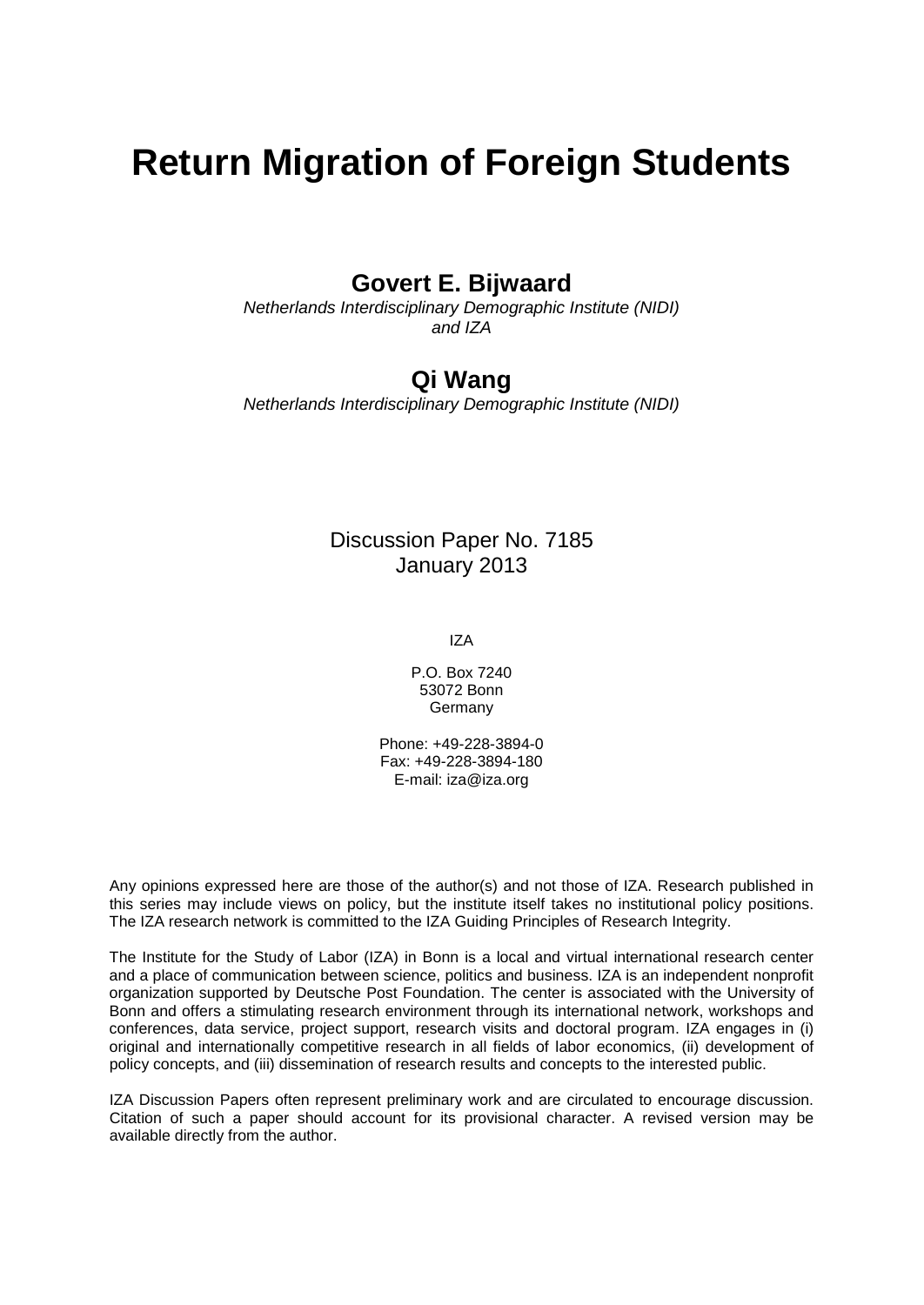IZA Discussion Paper No. 7185 January 2013

## **ABSTRACT**

## **Return Migration of Foreign Students[\\*](#page-1-0)**

Using unique administrative micro panel data, this paper presents a comprehensive empirical analysis of the return of recent foreign students in The Netherlands. The life course experiences of these students in the host, both on the labour market and in marriage formation, impact their decision to leave. Using a "timing-of-events" model we estimate the impact of these processes on the return intensity. The model allows for correlated unobserved heterogeneity across the migration, the labour market and the marriage formation processes. The large size of the data permits us to stratify the analysis by five groups based on the country of birth. The empirical analyses reveal that employment induces students to stay and unemployment induces them to leave. Forming a family in The Netherlands makes the students more prone to stay. The size of the impact of these life course experiences on return differs by age at entry and gender.

JEL Classification: F22, J64, J12, C41

Keywords: student migration, timing of events method, labour dynamics, marriage

Corresponding author:

Govert E. Bijwaard Netherlands Interdisciplinary Demographic Institute (NIDI) PO Box 11650 NL-2502 AR The Hague The Netherlands E-mail: [bijwaard@nidi.nl](mailto:bijwaard@nidi.nl)

Financial support from the NORFACE research programme on Migration in Europe – Social, Economic, Cultural and Policy Dynamics is gratefully acknowledged. We thank Jaap Abbring and Otilia Boldea for helpful comments. This research is based on Wang's Master thesis in Econometrics at Tilburg University.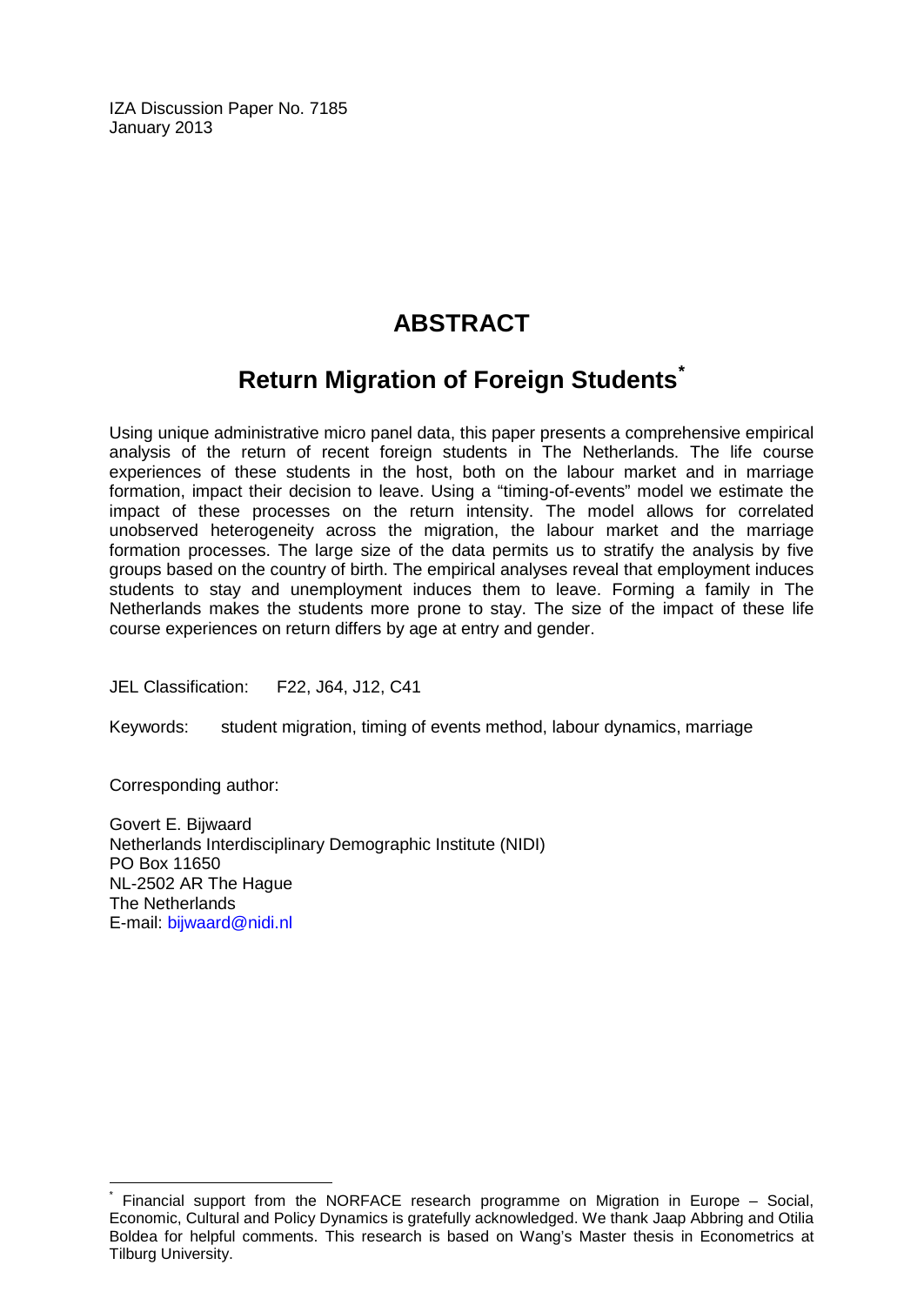## **1 Introduction**

With the advancement of globalization, migration has become an important subject. The international movement of human capital has been among the most urgent economic and political issues in Europe today. It is well known that the accumulation of human capital and the production of knowledge play a prominent role in explaining regional growth. From the late 1990s, regional economic growth, structural human resource shortages, declining fertility rates and increasing concerns about ageing populations in most OECD countries has resulted in a global competition for highly skilled human resources, more fiercely in science, technology, and health care sectors. In the European area, France, Ireland, the Netherlands, and the United Kingdom have simplified the recruitment procedure of foreign employees (see Tremblay, 2005). The rapid development of many traditional sending countries has also made it much more difficult to exploit human resources from developing world in the 21st century, (see Lowell et al., 2004).

Among the growing migration population the number of foreign students has increased most rapidly. With the increasing internationalization of educational programs, students start seeking educational opportunities outside their original country. The number of foreign tertiary students in OECD countries in 2009 was 3.7 million. The proportion of foreign students among all tertiary students in OECD countries has grown 7% annually from 2000 to 2009. For most OECD countries the net flow of student migration is positive. In 2009 the 21 European OECD members had 2.6 foreign students for each European citizen enrolled abroad. In the Netherlands the absolute number of foreign students has more than doubled from 2000 to 2009. It enrolled 1.2% of the foreign tertiary students reported to the OECD area. More than 25% of the foreign students that enter the Netherlands remain in the country. This is above the OECD average. The majority, more than 80%, of the changes in the socio-economic status of students in the Netherlands are work related, (see OECD, 2011).

The role of student migration as a key source of high-quality labour has been realized by many Western countries. The question is how to transfer the potential carried by foreign students to permanent human capital within the host country. This is especially relevant for countries facing scarcity of qualified human resources in certain fields. Different from other types of migration, foreign students are more likely temporary passengers. Foreign students also create global networks that often induce future skilled labour immigration. This has lead to an increasing number of national programs aiming at obtaining and maintaining excellent foreign students. Some major host countries, like Australia, have benefited from their strategy of using special migration policies aimed at university graduates to attract specific human resources in demand, (see Mahroum, 2000; Tremblay, 2005; Vertovec, 2002).

Despite the growing importance of international student mobility there has not been much research on student migration, neither theoretically nor empirically. In most papers on migration, student migration is just regarded as an integral part of migration or as migration of the skilled. This omission is mainly due to the lack of specific data on student migration. We have a large administrative dataset at our disposal that contains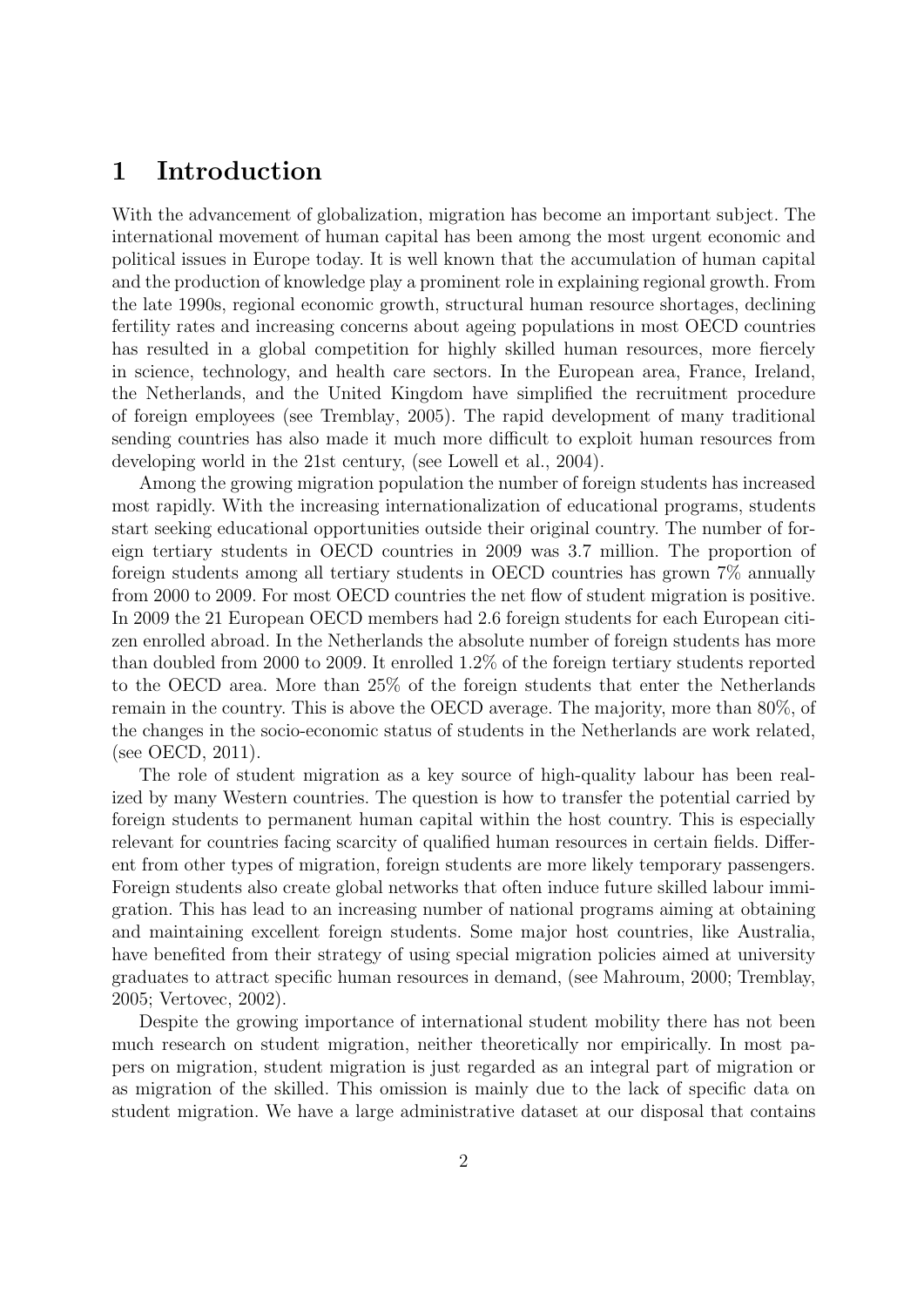the migration motive of the migrants, and therefore allows us to focus on the behaviour of foreign students in the country. An important issue in student migration is that most students only stay temporarily in the host country. After graduation many return back to their country of origin or move on to a third country. This process of return migration is intrinsically related to the labour market behaviour of these students, especially after graduation. Another important process that also influences the return behaviour is marriage formation. As most students are in their twenties, searching for a spouse, they are likely to start a family, or at least find a partner, when they are studying abroad. Of course, with a partner in the host country you are less likely to return. However, little is known on how individual labour market changes or marriage formation affects the return decision. We will fill these gaps by analysing the impact of these lifecourse events on the return intensity of recent foreign students to the Netherlands.

We address these novel questions using a unique administrative panel for the entire population of recent immigrants to the Netherlands covering the years 1999-2007. This Dutch immigrant register is based on the legal requirement for immigrants to register with the authorities upon arrival. A feature of our data is the administrative report in the immigrant register (consistent with the visa status at entry) of the immigration motive. This enables us to focus explicitly and exclusively on 42,730 foreign students (16% of all recent (non Dutch) immigrants). The data contain information on the (day-exact) timing of migration moves to and from the Netherlands, the timing of labour market (and student status) changes and on the timing of marriage formations (while the migrant is registered in the Netherlands). Several other official registers are linked by Statistics Netherlands to this immigrant register, such as the social benefit and the income register (used by the tax authorities). The size of our data allows us to estimate models separately for distinct immigrant groups defined by their country of birth.

While modern duration analysis (see e.g. Van den Berg (2001) for a survey) is widely applied in labour economics, the limitations of available data have prevented its widescale adoption in migration studies. Among the exceptions are, Aydemir and Robinson (2008) who estimate proportional hazard models for return from Canadian, Bijwaard (2010) who estimates mover-stayer hazard models, allowing some migrants to stay permanently, for return from the Netherlands, and recently Bijwaard et al. (2012) who focus on the return of labour migrants from the Netherlands. We go beyond estimating a standard duration model for the return hazard, by considering the labour market processes, in- and out of employment and study, the family formation process and, the migration process jointly. These processes are interdependent both through observed and unobserved factors. In particular, we estimate the effects of each of the processes on the return decision of immigrants using the "timing-of-events" method, Abbring and van den Berg (2003). At the same time, we control for the correlated effects that arise from the correlation between unobservables in the migration, labour market and marriage process.

By providing estimates of the effects of labour market dynamics and family formation on the return decision of foreign students, this paper enlarges the evidence base for policy makers. As immigration has become a core public concern in most developed economies,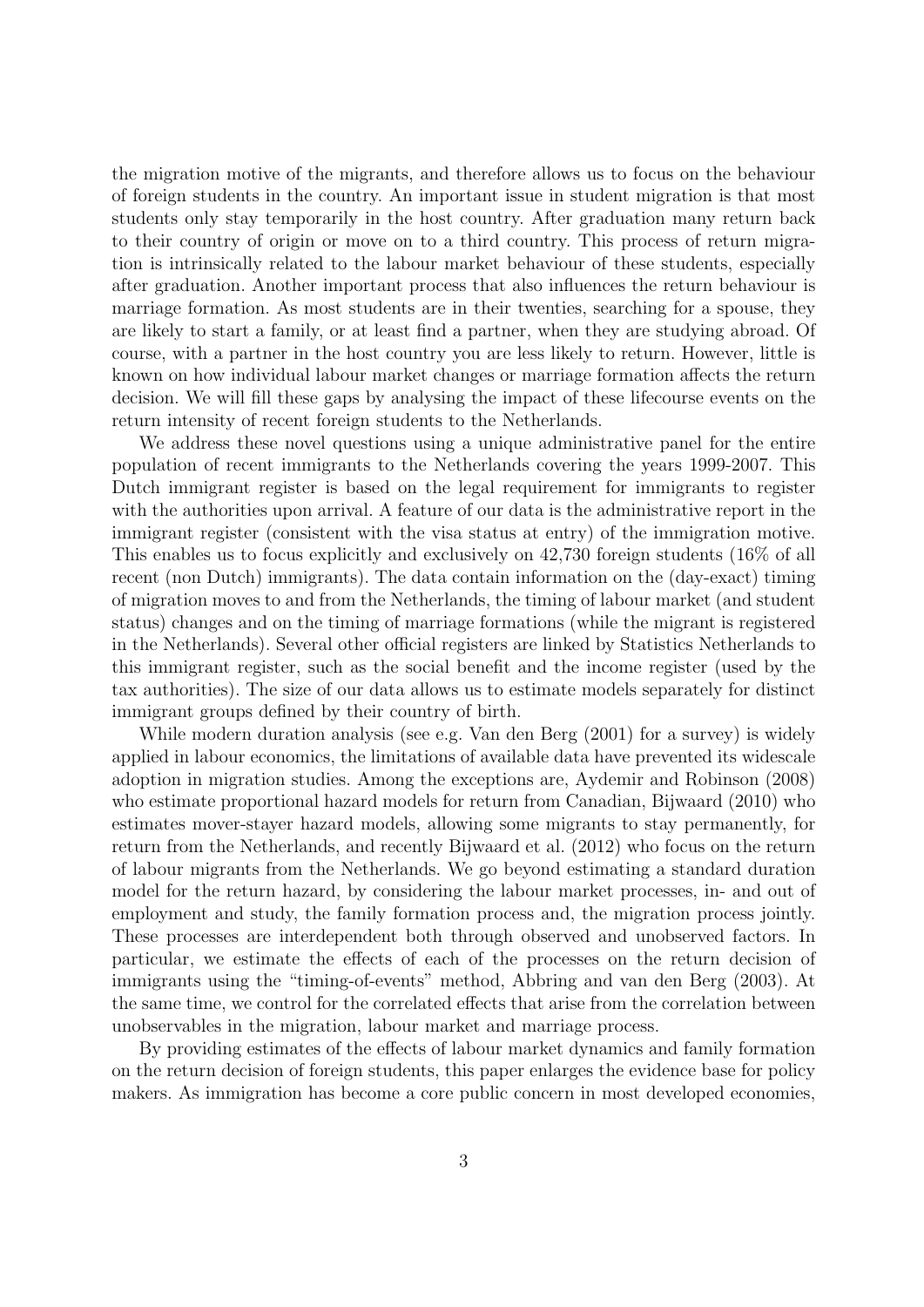policy makers seek to manage immigrant stocks. Understanding the link between the labour market, family formation decisions and migration processes is fundamental to this end. In particular, identifying those students who are more likely to stay is relevant to current debates about the financial costs, in terms of attracting and retaining the right, skilled migrants, to fill (future) human capital shortage on the labour market.

Section 2 reviews previous works both theoretically and empirically that are related to the current research; The administrative data are described in Section 3. Section 4 introduces the method and model used; In particular, we specify the labour market, marriage formation and migration processes, and elucidate the role of unobservable heterogeneity. We also address the assumptions needed to allow for a causal interpretation of the estimated effect of each process on the other processes. The empirical results are presented in Section 5. Finally, Section 6 concludes.

## **2 Review of related literature**

#### **2.1 (Return) Migration Theories**

There is an abundant amount of literature investigating the reasons and consequences of migration. The current research is focusing on individual behaviour of foreign students and how their experiences in the host country influence their next migration decision. Here we briefly discuss the micro-level theories of migration and return migration.

One of the most influential theoretical approaches to explain international movements, the neoclassical theory of labour migration, explains migration flows as a result of wage differences or through differences in unemployment levels between different countries. In a scenario of free mobility and full information people would move from countries with lower wages to those with comparatively higher wages. In cases where unemployment is taken into account the probability of finding a job has to be considered (Harris and Todaro, 1970). Given the great and persistent wage and unemployment gaps between most developing countries and the Western World, these conventional migration theories are unable to explain the small size of migration flows and the presence of extensive return-migration.

In an effort to model migration decisions more realistically, human capital theory focuses on individual decision making and highlights the influence of human capital formation in the migration process (Sjaastad, 1962). According to human-capital theory, people move when the discounted values of their expected net returns to individual capital are larger in the host than in their country of origin. In this framework individual human capital characteristics, such as education, age and work experience, essentially determine migration decisions, (see Greenwood, 1985; Massey et al., 1993). A crucial point in this context is whether education and skills acquired at home can be transferred into the host country labour markets. This is often not the case between countries with different levels of economic development. For students studying abroad who want to remain in the host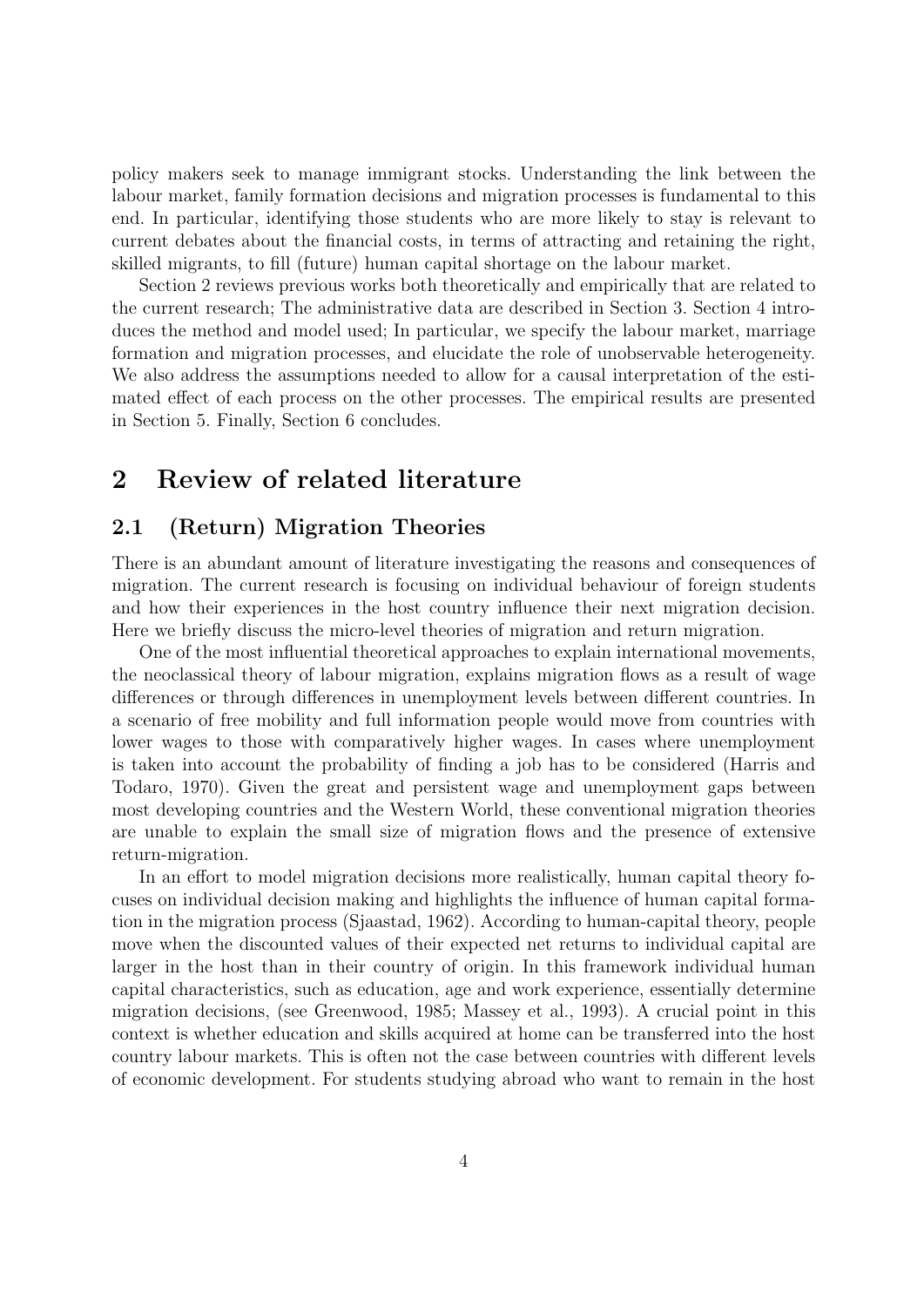the problem of limited transferability is no longer an issue, since they are acquiring host country specific human capital. When they return the transferability plays a role again.

If migration is viewed as an investment decision to maximize human capital and/or earnings over the life-time then return and repetitive migration are not anomalies but common outcomes of a migration decision (see Dustmann, 2002). An important contribution to the theoretical explanations of return emigration of immigrants is provided by Borjas and Bratsberg (1996). They attribute return migration to an optimal residential plan over the life cycle where immigrants return to their home country due to the realization of a savings goal or due to erroneous information about economic opportunities in the host country. Other theories attribute return migration to region-specific preferences (Hill, 1987; Dustmann and Weiss, 2007)), higher purchasing power of host currency in source countries (Dustmann and Weiss, 2007) or to greater returns for human capital acquired in the host country (Borjas and Bratsberg, 1996; Dustmann and Weiss, 2007).

If human capital accumulation is relatively easier in the host country this can motivate a temporary stay abroad. Human capital accumulation can take place both through formal education and work experience. As argued by Co et al. (2000) this accumulation will allow the person to enter the home country wage distribution at a relatively higher point upon return, which even though the home country could have a lower average wage level, will leave the person better off. Following this argument, spending time abroad studying, can be a way of gaining a competitive edge. This induces that students would stay temporarily for a short period in the host. On the other hand, completion of education in the host enhances the migrant's host country specific human capital, thereby facilitating the participation in the host country's labour market. This would reduce the migration rate out of the host country.

Another relevant theory of migration that view migration as a dynamic process is "cumulative causation" (Massey and Zenteno, 1999). It emphasizes network formation and path dependence. It accounts for adjustment to new conditions that arise during the time spent in the host. On the aggregate level, migrant networks spread in host communities, which facilitates the subsequent migration. On the individual level, experiences in host could change preferences and motivations of migrants.

#### **2.2 Research on Student Migration**

Student migration has always been connected to human capital theory and regarded as an investment in human capital (see Mixon Jr. and Hsing, 1994). In line with the human capital theory Rosenzweig (2006) has formulated two competing models for student migration. According to the *school-constraint* model foreign students come from countries with high returns to education but with few domestic opportunities to invest in human capital. Then, students seek training in other countries with the ultimate goal of returning to their home country and reaping the rewards of the high return to education. According to the *migration* model students will acquire schooling abroad as means of entering and staying in the foreign country when the return to education are low in their home country. In this case, students are simply escaping the low wages at home in search for higher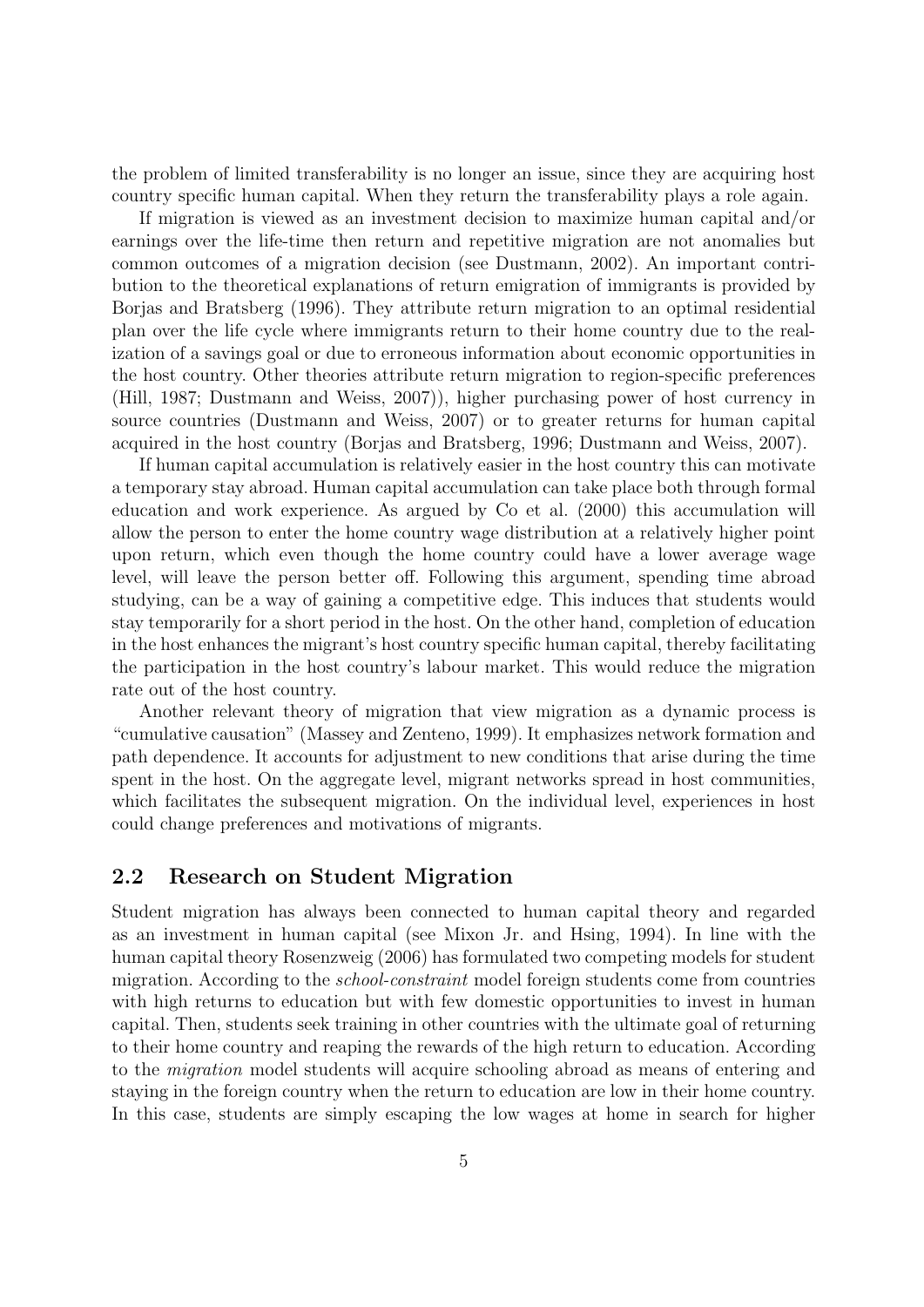income. In line with the latter case students choose to study abroad to gain access to the labour market opportunities in the host country. Evidence has shown that many host countries have adopted immigration policies to facilitate the immigration of former international students in it, and provide them a pathway to permanent residence, (see Tremblay, 2005).

A prominent strand of literature on skilled migration refers to "brain circulation", "brain gain" and "brain drain". The old brain drain view that the developed world is plundering the human resources of the poor developing world, has been abandoned. The recent theoretical and empirical brain drain literature shows that high-skill emigration do not deplete a country's stock of human capital and can generate positive network/diaspora externalities. First and foremost, it shows that the brain drain side of globalization creates winners and losers, (see Docquier and Rapoport, 2012). Currently it is acknowledged that foreign students who settle down in the host country and can create development opportunities for the sending country through remittances, business relationships, direct investment, technological and ideological exportation, (see Lowell et al., 2004). This is related to the literature that emphasizes the potential for migrants to reduce international transaction costs and facilitate the flow of goods, factors, and knowledge between host and home countries. The sociological literature (e.g. Meyer (2001)) has long recognized that the migration of scientists can facilitate the international diffusion of knowledge and technology be it directly, through brain circulation, or indirectly through the creation and development of networks. Massey and Zenteno (1999) and Beine et al. (2012) found empirical evidence of the network effect of international students' mobility. Dreher and Poutvaara (2005) found that the subsequent migration flow after student migration can be substantial. This suggest that hosting foreign students is an efficient way of attracting future high-skilled migrants.

The literature investigating students' intention to study abroad and their intention to return are mainly based on survey data with subjective questions. For example, Imran et al. (2011) found that of the Pakistani students abroad, 14% intended to return to Pakistan immediately after graduation, 10% never intended to return and 37% intended to stay abroad temporarily. The most important factors for choosing training abroad were perceived the impact of the training on the future career, financial conditions in the foreign countries, and job opportunities. For the decision to stay in Pakistan to further their training, only family ties in Pakistan has significant effect.

The return rates of foreign students is a key issue analysed by Rosenzweig (2008). Bratsberg (1995) has shown that return rate of foreign students from the US depends on the education level in their home country. When the educational attainment of a student exceeds the average education level in the home country or when the return to education in the home country is higher, the more likely the student is to return to the home country. Bijwaard (2010) found high return rates of foreign students coming to the Netherland. He also found that when they leave most students hardly ever return. Gibson and McKenzie (2011) studied the migration behaviour of the best and brightest students in three Pacific countries, Tonga, Papua New Guinea(PNG) and New Zealand. In these three countries, a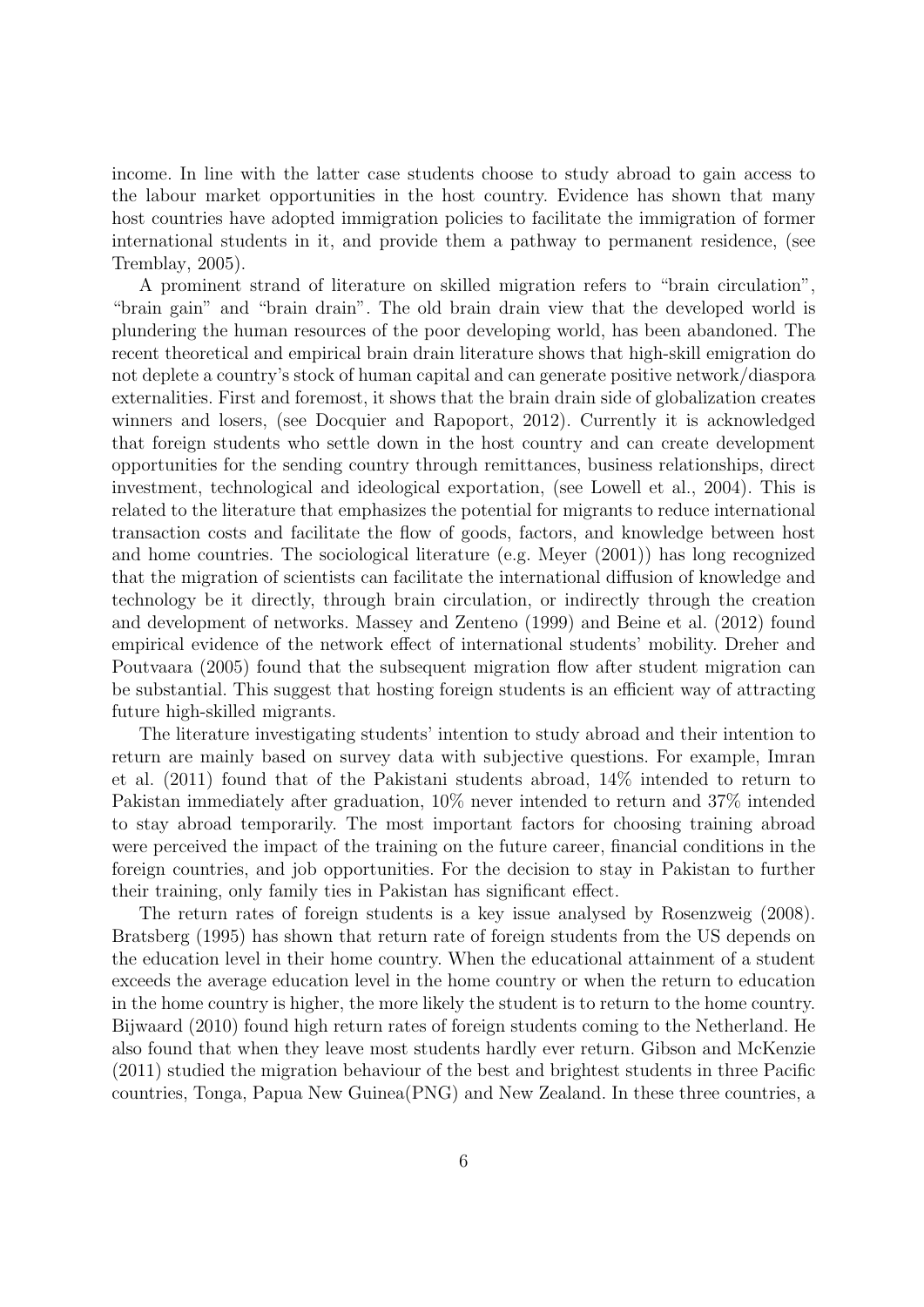very high percentage of top students chose to pursue their tertiary education in a foreign country. These students also have very high return rates. Counter-intuitively, for these most intelligent students economic benefits did not play an important role in their location decision, but were more related to family, lifestyle choice and career opportunities.

A different view on student migration is from the sending country's perspective. Oosterbeek and Webbink (2011) used applicants for a Dutch study-abroad-scholarship program, to investigate the impact of studying abroad on subsequent living abroad. They found that for those outstanding applying students, studying abroad and the length of their study experience increase their propensity to live abroad. Since the sample is limited to those very outstanding students, the extrapolation to general conclusions about student behaviour is dangerous.

To summarize, most research on student migration focusses on either what affects students' decision to study abroad or what is their decision after graduation. The experience of students in the host country and its influence on their behaviour is hardly considered. A dynamic view on the impact of lifecourse experiences, labour market dynamics and family formation, is missing. The main reason is probably the lack of sufficient data issue. For a thorough analysis of the impact of these lifecourse experiences very detailed and large individual data is needed. We can fill this gap with our unique administrative data.

## **3 Data**

All legal immigrations of non-Dutch citizens to the Netherlands are registered in the Central Register Foreigners (Centraal Register Vreemdelingen, CRV), combining information from the Immigration Police (Vreemdelingen Politie) and the Immigration and Naturalization Service (Immigratie en Naturalisatie Dienst, IND). For those immigrants who want to stay longer than two thirds of the next 6 months, they must notify local population register after their arrival in the Netherlands. Besides, all immigrants have to register at one municipality. The administration also records the migration motive of every migrant. The motive is usually coded according to one's visa status; otherwise it is reported by the immigrant during registration in the population register. Here we focus on migrants who report to migrate as students. We restrict the data to those reported students who had started studying within 3 months after their arrival. Finally, we excluded the students who were married at arrival, about 2%, to avoid initial selection problems in the effect of marriage on return. We end up with 42,730 who entered the Netherlands from 1999 till 2007.

Statistics Netherlands has linked the immigration register to the Municipal Register of Population (Gemeentelijke Basisadministratie, GBA) and the Social Statistical Database (SSD). The GBA contains basic demographic information of every immigrant, like birthdate, gender, marital status and country of origin. The SSD records monthly information of the individual's labour market status, income, industry sector, housing and household situation.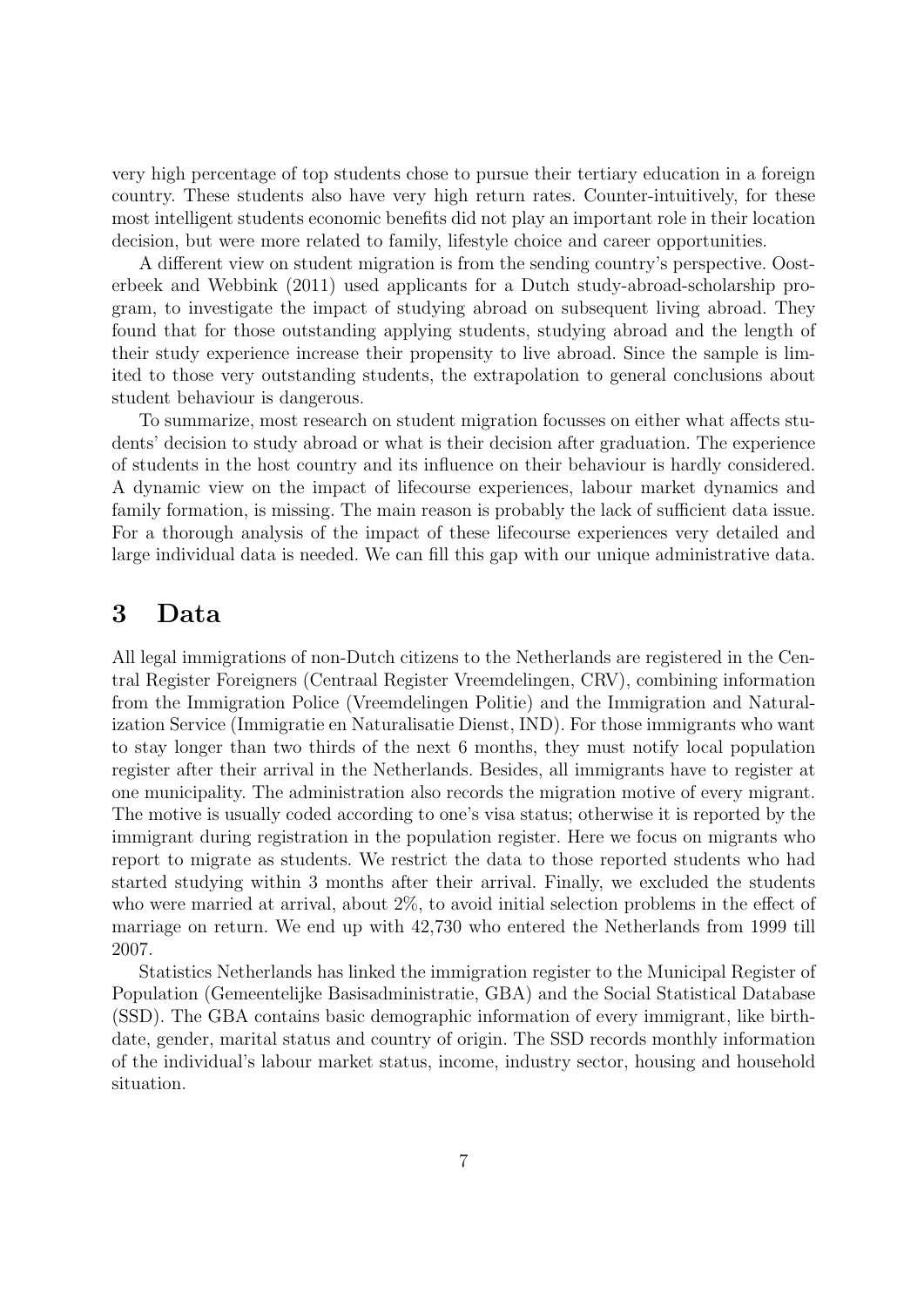The labour market status is defined by the Social Economic Category (SEC), a classification used by Statistics Netherlands based on the main source of income. For somebody with multiple sources of income, like a student with a part time job or doing an internship, this classification can be misleading. Note that many (non-EU) students are only allowed, implied by their visa, to do small jobs during their studies. When the earnings of such a small (student) job exceeds the amount of student grant/scholarship the student receives, his/her SEC status will change from student to employee even when the student is still studying.

To correct for these spurious labour market status changes we made some data adjustments on short term employment spells in between study spells. It is reasonable to assume that these short employment spells are just spare-time jobs done by students while studying. These very short employment spells would confound our estimations by assuming a very dynamic labour market behaviour. Hence, we remove these spurious employment spells by assuming the migrant remains studying during such a spell.

We group our data based on the country of birth of the foreign student. Students from different countries face different visa restrictions. For students from EU/EFTA and Switzerland it is relatively easy to study in the Netherlands. For students from other countries a MVV (Machtinging tot Voorlopig Verblijf) is needed before a student can stay for more than three months in the country. Student from many (non-EU) developed countries are exempted from applying a MVV before entry but still need a residence permit<sup>1</sup>. Students from the countries that joined the EU in 2004 or 2006 are also exempted. So, we distinguish students from (1) EU 15 (including EFTA); (2) new EU, joined the EU in 2004 or 2006; (3) Developed countries (DC) and (4) Less developed countries (LDC). Finally, we consider students from the former Dutch colonies Surinam and the (Dutch) Antilles separately. Students from LDC's are the largest group with 39% of the students. The distribution over the other groups is: 28% from EU and EFTA countries, 8% from New EU countries, 5% from developed countries, and 20% from Surinam and Netherlands Antilles. See Appendix A for the distribution over the countries of birth.

#### **3.1 Descriptive Results**

Table 1 provides some descriptive statistics by country group. A slight majority of the students is female. The average age of the students at entry is 22, with students from developed countries on average older and from Surinam/Antilles on average younger. Around two to four percent get a child during their stay in The Netherlands, but students from the former Dutch colonies much more often. For most groups we see an increasing inflow of students over the years. The students from Surinam and the Antilles differ substantially from the other students, with two-thirds of the students younger than twenty, 13% of the students getting a child and a decreasing inflow over the years.

<sup>1</sup>Exemption of MVV applies to nationals from: Australia, Canada, Japan, New Zealand, Norway, South Korea and USA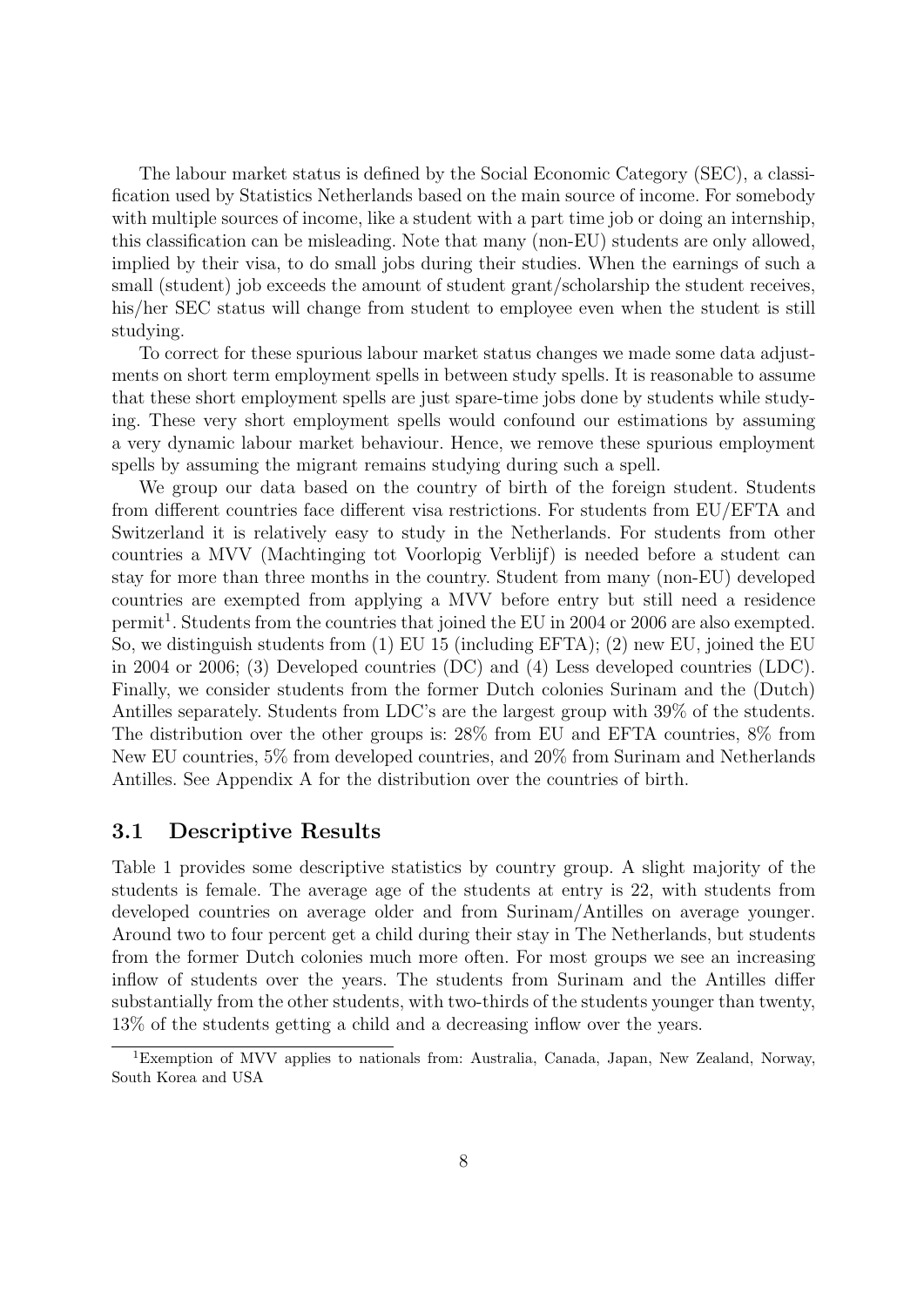|                       |              | Non-EU        |          |            |                    |  |  |  |  |
|-----------------------|--------------|---------------|----------|------------|--------------------|--|--|--|--|
|                       | <b>EU 15</b> | New EU        | DC       | <b>LDC</b> | Surinam & Antilles |  |  |  |  |
| Female                | 57.6%        | 59.4%         | 53.0%    | 49.2%      | 54.4%              |  |  |  |  |
|                       |              | Age at entry  |          |            |                    |  |  |  |  |
| Aged 18-20            | $33.2\%$     | 26.6%         | 18.2\%   | 28.5%      | 66.5%              |  |  |  |  |
| Aged 21-24            | 47.9%        | 54.8%         | 40.9%    | 40.7%      | 27.8%              |  |  |  |  |
| Aged 25-29            | 16.7%        | $16.4\%$      | $30.6\%$ | 22.0%      | 4.6%               |  |  |  |  |
| Aged $30-34$          | 1.7%         | 1.9%          | $7.5\%$  | $6.2\%$    | $0.6\%$            |  |  |  |  |
| Aged $\geq 35$        | $0.6\%$      | $0.3\%$       | $2.7\%$  | $2.6\%$    | 0.5%               |  |  |  |  |
| Average age           | 22.2         | 22.4          | 24.4     | 23.3       | 20.2               |  |  |  |  |
|                       |              |               |          |            |                    |  |  |  |  |
| Ever children (in NL) | $2.0\%$      | $2.5\%$       | $2.6\%$  | $4.8\%$    | 12.6%              |  |  |  |  |
|                       |              | Year of entry |          |            |                    |  |  |  |  |
| 1999                  | $3.3\%$      | $1.5\%$       | $2.0\%$  | $2.3\%$    | 12.4%              |  |  |  |  |
| 2000                  | $3.4\%$      | $1.7\%$       | $3.0\%$  | $4.2\%$    | 13.1%              |  |  |  |  |
| 2001                  | $4.5\%$      | $3.2\%$       | $3.8\%$  | 7.4%       | 13.5%              |  |  |  |  |
| 2002                  | 5.5%         | 7.5%          | $6.5\%$  | 11.0%      | 13.2%              |  |  |  |  |
| 2003                  | $9.1\%$      | $9.9\%$       | $10.6\%$ | 14.4%      | 12.2%              |  |  |  |  |
| 2004                  | 14.1\%       | 14.8%         | 15.8%    | 13.4%      | 9.1%               |  |  |  |  |
| 2005                  | 16.7%        | 19.7%         | 20.4\%   | 14.4%      | 7.4%               |  |  |  |  |
| 2006                  | $20.5\%$     | 19.8%         | 19.9%    | 15.8%      | $9.3\%$            |  |  |  |  |
| 2007                  | 22.9%        | 21.9%         | 18.0%    | 17.2%      | 9.8%               |  |  |  |  |
| N                     | 12,124       | 3,375         | 1,998    | 16,695     | 8,538              |  |  |  |  |

Table 1: Data description

For all immigration spells, 37% end in out-migration. The detailed distribution over the country groups are listed in Table 2. The percentage of stayers, a student who is still in the country at the end of the observation period, varies between 55% and 69% for the 5 groups. Since our data include all student migrants who entered the Netherlands between 1999 and 2007, those censored spells involve many spells starting late in the period and therefore overestimate how many students remain in the country, see the Kaplan-Meier survival curves in Figure 1. About half of the students (46%) are still studying when they leave the country. The students have substantial labour market experience during their stay in The Netherlands with  $14\%$  to  $45\%$  is ever employed and  $25\%$  to  $44\%$  is ever unemployed. Students from the former Dutch colonies, Surinam and Netherlands Antilles, have employment experience and students from DC and LDC countries have more unemployment experience. Most students remain single while in the country; 2% (EU) to 5% (LDC) get married in The Netherlands.

To get a rough idea of the different processes in our data we depict the Kaplan-Meier estimates of remaining in the country, Figure 1, of remaining single, Figure 2, and of remaining studying, Figure 3. Figure 1 clearly shows that students from Surinam and the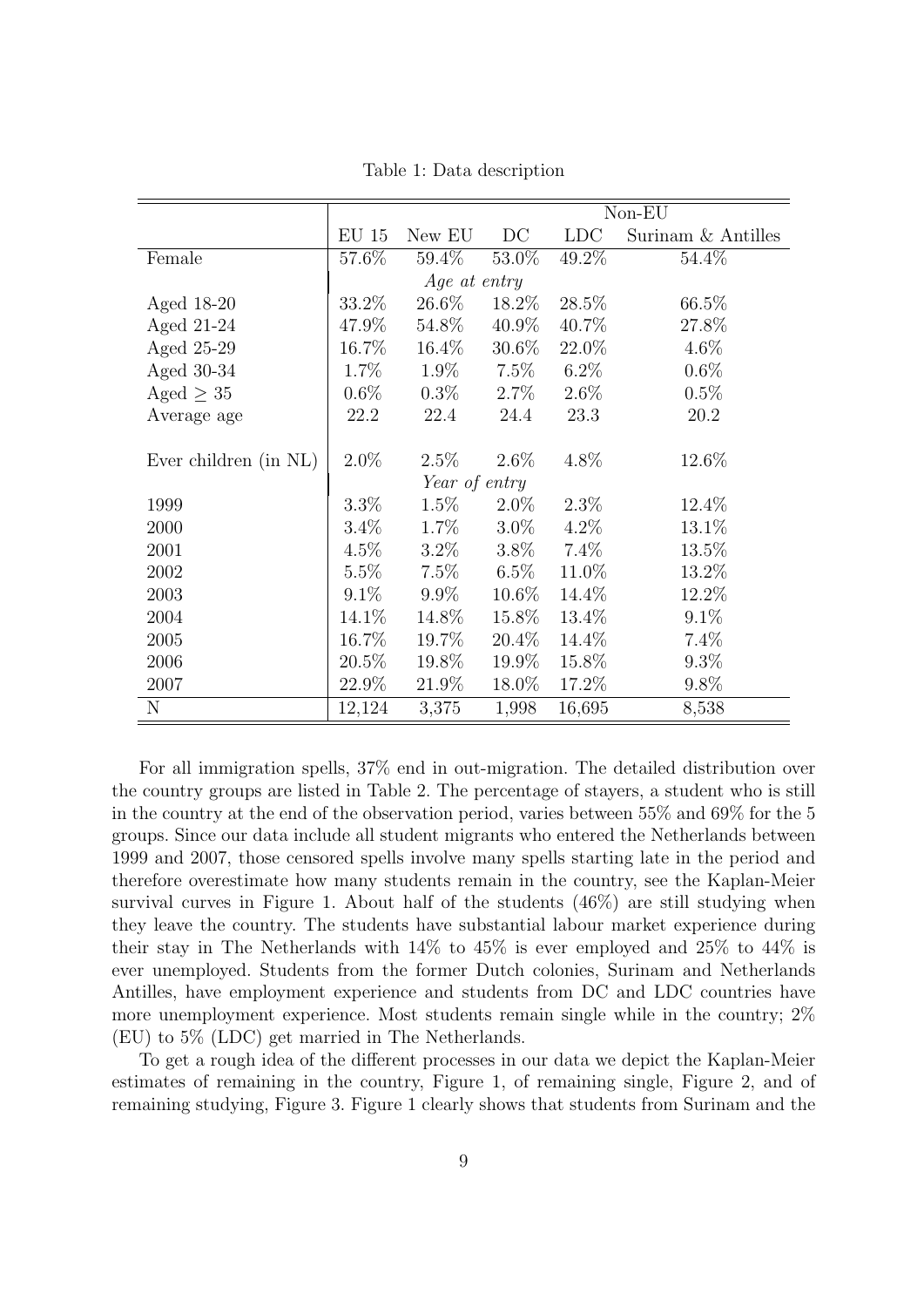|                                   |          | $Non-EU$               |                   |         |                    |  |  |  |
|-----------------------------------|----------|------------------------|-------------------|---------|--------------------|--|--|--|
|                                   | $EU$ 15  | New EU                 | DC                | LDC.    | Surinam & Antilles |  |  |  |
| Stayer <sup>1</sup>               | 68.6%    | $57.9\%$               | $55.9\%$          | 54.6%   | 58.2%              |  |  |  |
|                                   |          | Labour market Dynamics |                   |         |                    |  |  |  |
| ever employed <sup>2</sup>        | 18.7%    | $21.0\%$               | 14.0\% 23.2\%     |         | 45.0%              |  |  |  |
| ever unemployed <sup>3</sup>      | $26.0\%$ | $37.1\%$               | $43.8\%$ $42.0\%$ |         | $25.1\%$           |  |  |  |
|                                   |          | Relationship Dynamics  |                   |         |                    |  |  |  |
| always single $4$                 | 98.3%    | $96.2\%$               | 96.0%             | 94.6%   | 95.3%              |  |  |  |
| ever married                      | $1.7\%$  | $3.8\%$                | $4.0\%$           | $5.4\%$ | $4.7\%$            |  |  |  |
| Married at departure <sup>5</sup> | $0.8\%$  | $1.1\%$                | $2.4\%$           | $1.9\%$ | 2.7%               |  |  |  |

Table 2: Descriptive Dynamics

<sup>1</sup> Stayers are migrants who remain in the country till the end of the observation period.

<sup>2</sup> Percentage of migrants that is ever employed during their stay in the country.

<sup>3</sup> Percentage of migrants that is ever unemployed during their stay in the country.

<sup>4</sup> Percentage of migrants that is single through the whole stay in the country.

<sup>5</sup> As percentage of migrants that leave.

Netherlands Antilles stay more often, with slightly more than half of those students still in the country nine years after arrival. About 60% of the students from the other groups have left the country within nine years. Many students from the new EU countries leave rather fast, after around two years in the country.

The probability of getting married is much lower for students from the EU or Surinam and the Netherlands Antilles, see Figure 2. About 15% of those students get married (in The Netherlands) within nine years of arrival. The other students marry more often, with students from new EU and LDC countries the most often (around 27%). Figure 3 clearly shows, as expected, that in the long run all students enter the labour market. Students from Surinam and Netherlands Antilles start this entry earlier and the students from developed countries the latest.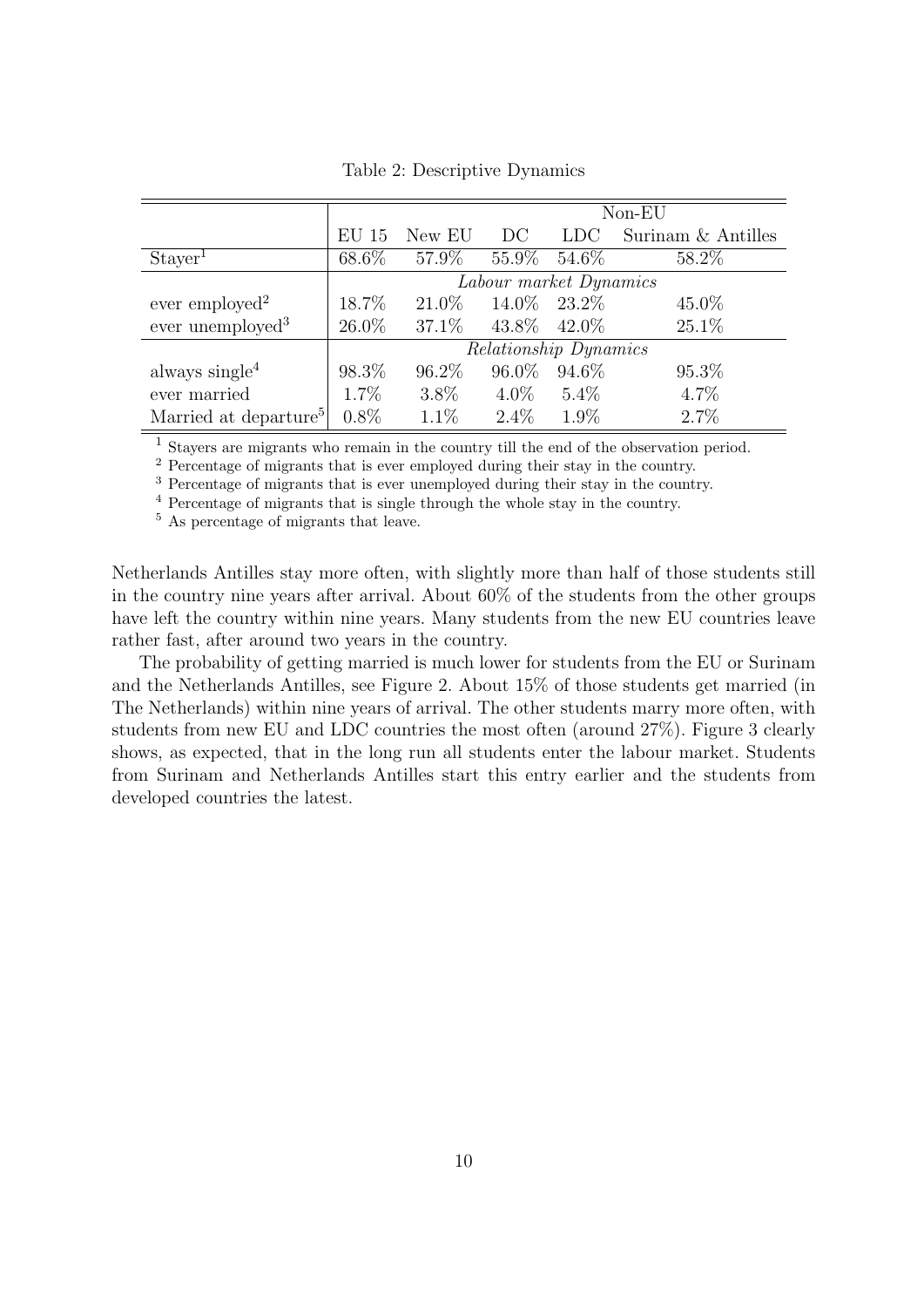

Figure 2: Kaplan-Meier estimates of getting married (in the Netherlands).



months since first entry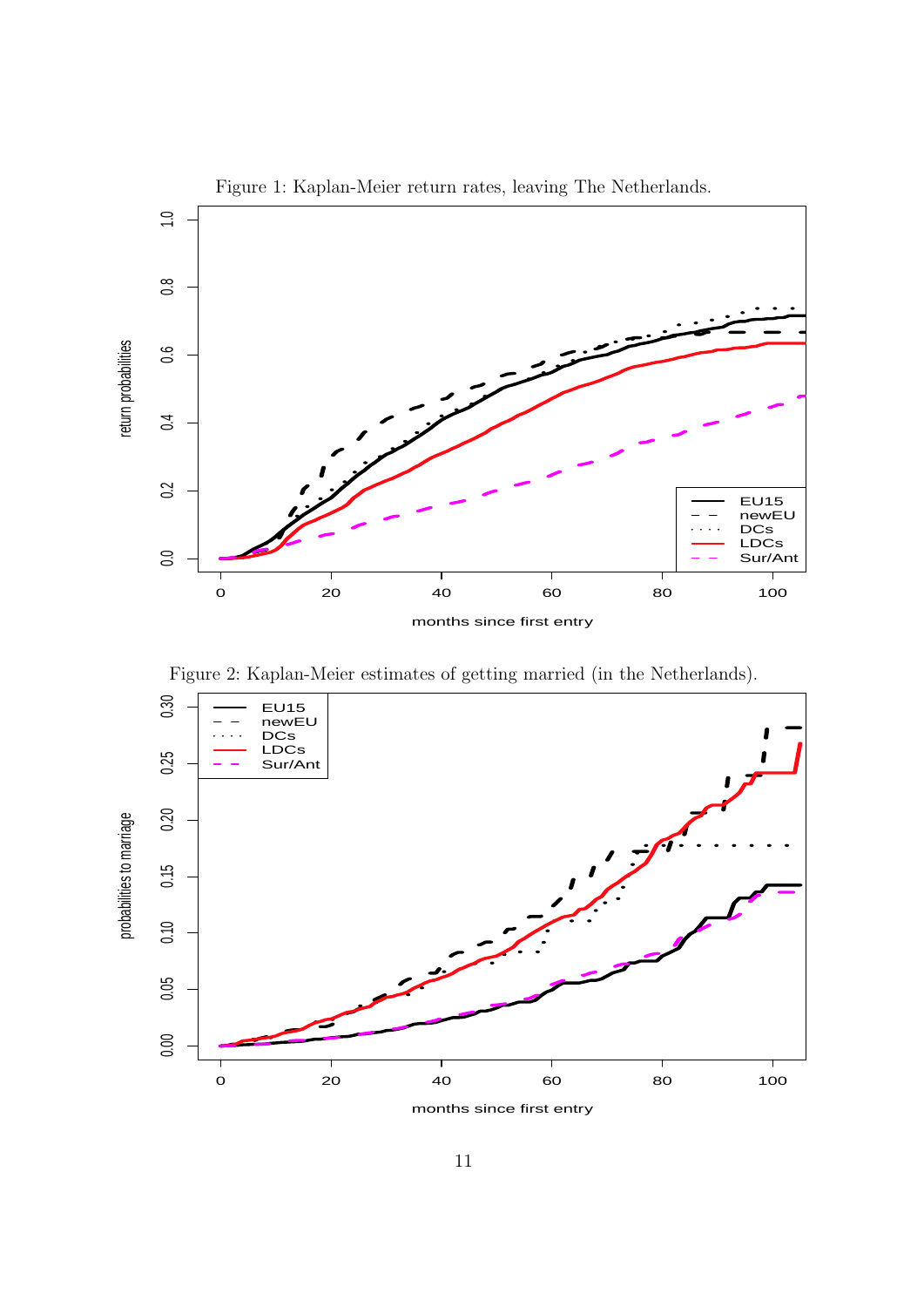

Figure 3: Kaplan-Meier estimates of entering the labour market.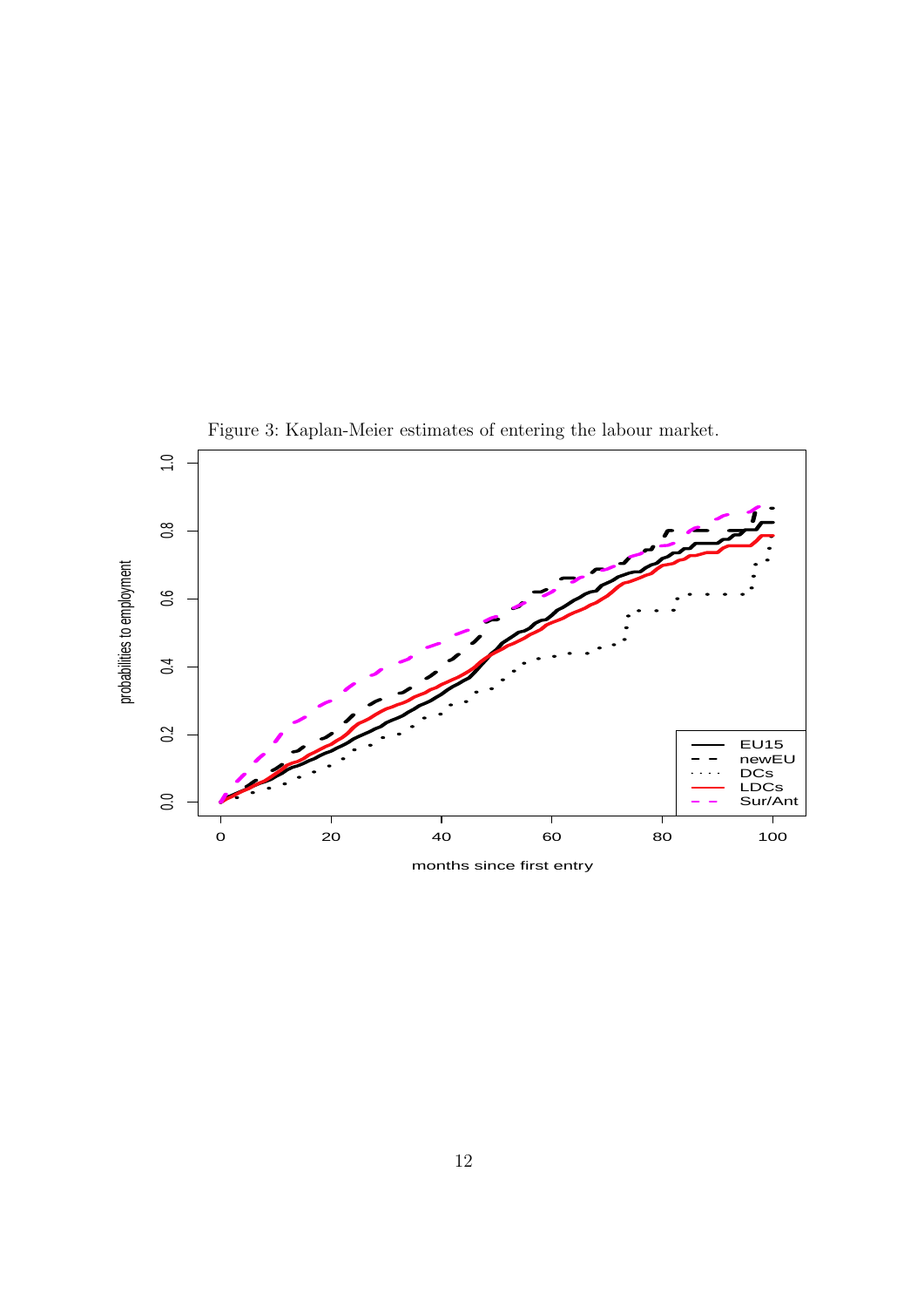## **4 Methodology**

#### **4.1 Modeling the processes**

We seek to identify the effect of labour market and family formation dynamics on student migrants' decision to leave. So the random outcome variable of interest is the time spent in the Netherlands, denoted by  $T_m$ . Generically, let  $T$  denote the random time since first entry into the Netherlands that an event takes place. In particular,  $T_m$  is the time the immigrant emigrates from the host country, *T<sup>s</sup>* the time a study spell ends in the host country,  $T_e$  the time an employment spell ends,  $T_u$  the time an unemployment spell ends, and *Tmar* the time a migrant marries in the host country. A study spell can end in employment or unemployment (or return). This is a typical competing risks situation. The durations of the study ending in employment and unemployment spells are denoted by  $\delta_{se}(t)$  and  $\delta_{su}(t)$ . Similarly, the durations from employment to study or unemployment are denoted by  $\delta_{es}(t)$  and  $\delta_{eu}(t)$  and from unemployment to study or employment by  $\delta_{us}(t)$  and  $\delta_{us}(t)$ . In order to keep track of labour market and marriage events, we also define the associated time-varying indicators: the indicator  $I_u(t)$  takes value one if the migrant is unemployed at time  $t$ ,  $I_e(t)$  indicates that the immigrant is employed, and  $I_{mar}(t)$  indicates that the immigrant is married (all students are single at entry).

We consider three different processes: (*i*) the labour market process, including studying; (*ii*) the process of getting married and the main process (*iii*) of leaving the country. As the migrant is either studying, employed or unemployed, the labour market process has six possible transitions: study to employment (*se*), study to unemployment (*su*), employment to study (*es*), employment to unemployment (*eu*), unemployment to study (*us*) and unemployment to employment (*ue*). Note that all the students are, by definition studying at entry. So there is no need to model any initial conditions to enter the first state. The conditional hazards for these transitions all follow MPH models and are allowed to be correlated through unobservable heterogeneity terms:

$$
\theta_k(\delta_k(t)|t_{mar}, x_k(t), v_k) = v_k \lambda_k(\delta_k(t)) \exp\Bigl(x_k(t)\beta_x^k + I_{mar}(t) \bigl[\gamma_{mar,k} + z_{mar}(t)\phi_{mar,k}\bigr]\Bigr), \tag{1}
$$

with  $k = \{se, su, es, eu, ue, us\}$ .  $I_{mar}(t)$  indicates that a student is married at t and  $(\gamma_{mark} + z_{mar}(t)\phi_{mar,k})$  captures the effect of marriage on these labour market hazards; a constant effect  $\gamma_{max,k}$  and  $z_{mar}(t)\phi_{max,k}$  capture the impact of observed characteristics on this effect.

Most students are in their 20s and this age is generally the onset of family formation. Students at campus or starting their career are prone to find their lifelong partner then. The hazard of marrying is also of the MPH form and we allow for a direct effect of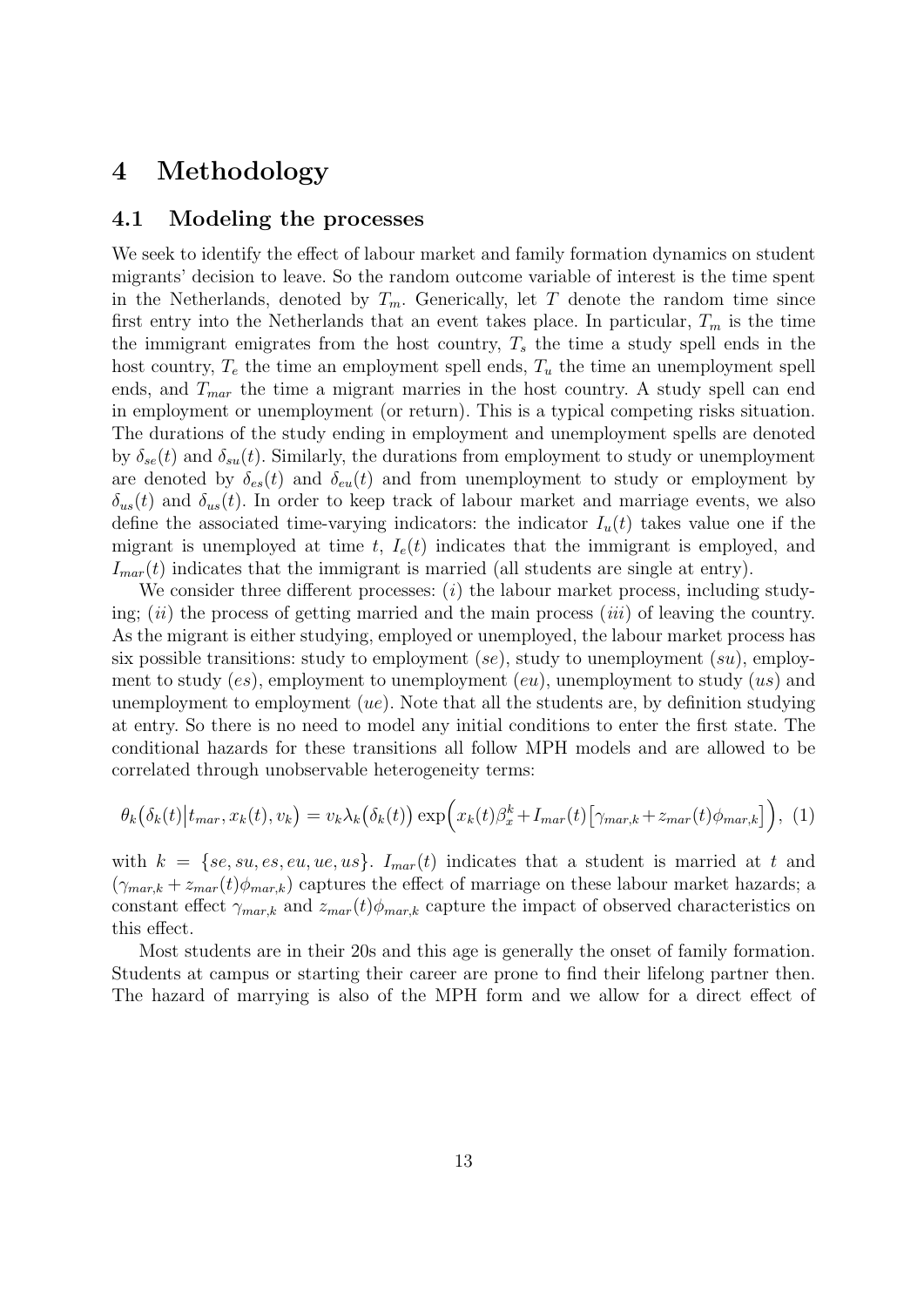(un)employment on this transition:<sup>2</sup>

$$
\theta_{mar}(t|t_e, t_u, x_{mar}(t), v_{mar}) = v_{mar} \lambda_{mar}(t) \exp\left(x_{mar}(t)\beta_x^{mar} + I_e(t)\left[\gamma_{e,max} + z_e(t)\phi_{e,max}\right] + I_u(t)\left[\gamma_{u,max} + z_u(t)\phi_{u,max}\right]\right), \quad (2)
$$

with  $I_u(t)$  and  $I_e(t)$  are the indicators of (un)employment of the student and  $\gamma_{e, max}$  +  $z_e(t)\phi_{e, max}$  and  $\gamma_{u, max} + z_u(t)\phi_{u, max}$  capture the effect of these labour market changes on the hazard to get married. All the labour market dynamics hazards are allowed to be correlated with the hazard of forming a marriage, either through unobserved heterogeneity or through a direct effect of marriage.

Finally for our main hazard of interest, the return migration hazard, also has an MPH form. We allow this hazard, all labour market transition hazards and the hazard to marry all be correlated through unobservable heterogeneity terms and through a possible direct effect of labour market dynamics and marriage on the migration hazard. The return hazard is a function of control variables x, labour market changes,  $I_u(t)$  and  $I_e(t)$ , and getting married *Imar*(*t*)

$$
\theta_m(t|t_u, t_e, t_{mar}, x_m(t), z(t), v_m) = v_m \lambda_m(t) \exp\left(x_m(t)\beta_x^m + I_u(t)\left\{\gamma_u + z_u(t)\phi_u\right\}\right) + I_e(t)\left\{\gamma_e + z_e(t)\phi_e\right\} + I_{mar}(t)\left\{\gamma_{mar} + z_{mar}(t)\phi_{mar}\right\}\right).
$$
 (3)

Hence,  $\gamma_e + z_e(t)\phi_e$  represent the effect of employment on the return hazard,  $\gamma_u + z_u(t)\phi_u$ represent the effect of unemployment on the return hazard, and  $\gamma_{mar} + z_{mar}(t)\phi_{mar}$  represent the effect marriage on the return hazard, where  $z_k$  ( $k = e, u, mar$ ) are time-varying covariates that capture possible heterogeneity in the effects.

It is well known that, due to dynamic sorting effects, the distribution of the unobserved heterogeneity among those students who become (un)employed or married at a particular time will differ from its population distribution. Consider, for example, the student to employment process. Students with high  $v_{se}$ , i.e. high motivation to become employed, will tend to enter employment earlier than individuals with low  $v_{se}$ . If  $v_{se}$  and  $v_m$ , the unobserved heterogeneity of the return migration hazard, are dependent, then the distribution  $v_m$  for employed students at a given time in the country will differ from the distribution of  $v_m$  for students still studying. Similarly, if  $v_m$  and  $v_{mar}$  are not independent, then the distribution of *v<sup>m</sup>* among married students will differ from its population distribution. Therefore, one cannot infer the causal effect of  $(m)$ employment and marriage on the return-migration from a comparison of the realised durations of those who became (un)employed/married at a particular time with the rest of the population, because one would then mix the causal effect of (un)employment/marriage on the duration with the difference in the distribution of  $v_m$  between these migrants. In this case  $I_e(t)$ ,  $I_u(t)$ 

<sup>2</sup>We ignore possible divorce as only a few students first marry and then divorce.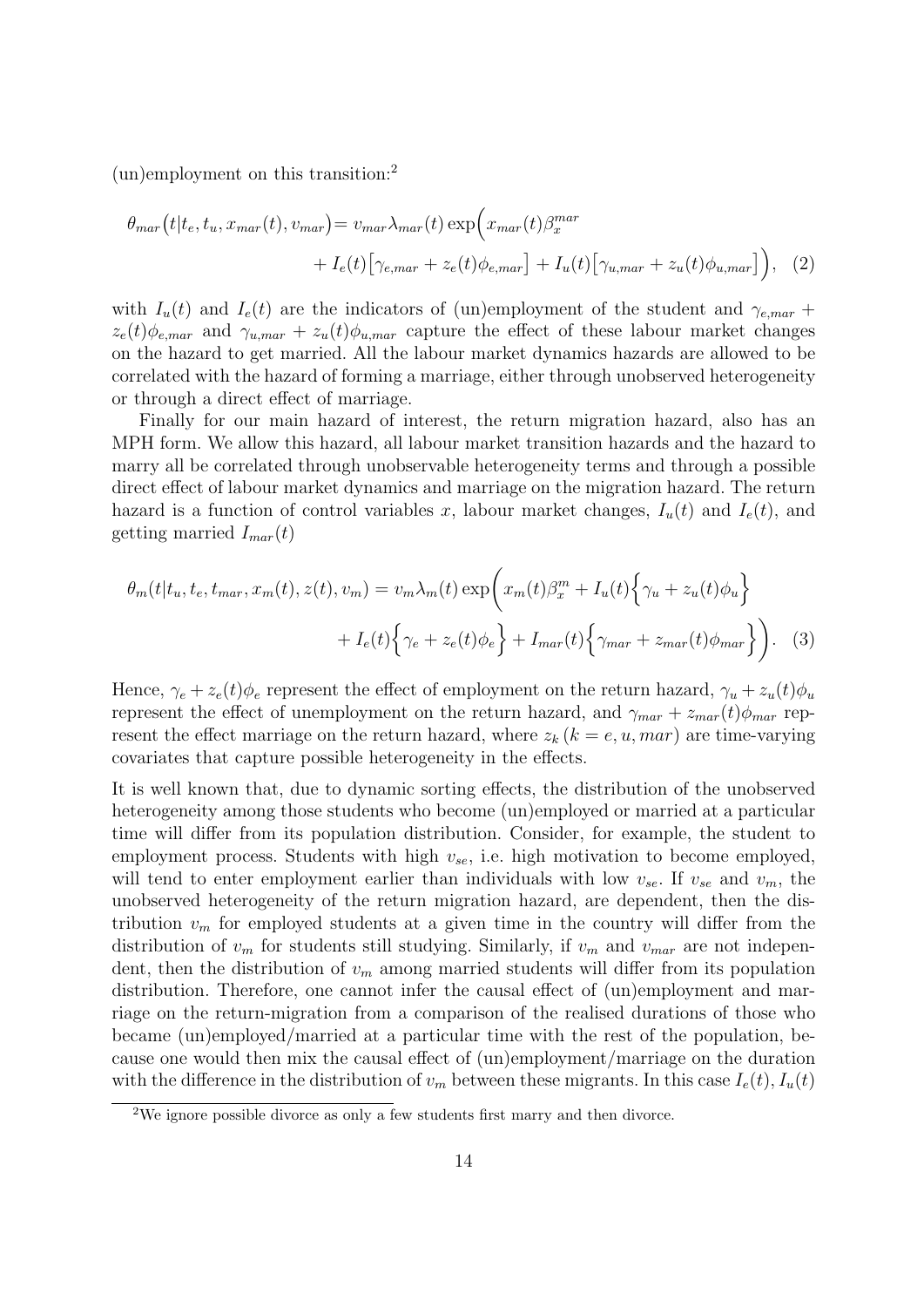and  $I_{mar}(t)$  will be endogenous. The same holds for the inclusion of the marriage in the labour market processes and for the inclusion of (un)employment in the marriage process, and therefore all the durations  $T_{se}, \ldots, T_{mar}$  and  $T_m$  should be modelled jointly to account for dependence of the unobserved heterogeneity terms. Therefore, we allow  $v = (v_{se}, v_{su}, v_{es}, v_{eu}, v_{ue}, v_{us}, v_{mar}, v_m)$  to be correlated.

For the sake of parsimoniousness, we assume that each of the unobserved heterogeneity terms remains the same for recurrent durations of the same type, and we adopt a discrete distribution, i.e. *v* has discrete support  $(v_1, \ldots, v_K)$ , with  $v_r = (v_{se,r}, \ldots, v_{m,r})$  and  $p_r =$  $Pr(v = v_r).$ <sup>3</sup>

We have data for  $i = 1, \ldots, n$  students entering the Netherlands in our observation window. Let  $L_{ie}$ ,  $L_{iu}$  and  $L_{is}$  denote the number of the observed (un)employment and students spells of individual *i*. Note that for some migrants  $L_{iu} = L_{ie} = 0$  (e.g. a student who remains studying till the end of the observation window). We consider the first migration spell only. The six indicators  $\Delta_{il}^k$  signal that  $l^{\text{th}}$  transition is uncensored,  $k =$ *{se, su, es, eu, ue, us, mar, m}*. Thus the likelihood contribution of migrant *i* conditional on the unobserved heterogeneity  $v$  is, in the light of the preceding discussions:

$$
L_i(v) = \prod_{l=1}^{L_{iu}} \left[ \theta_{ue}(\delta_{ue}(t_{il}) | \cdot, v_{ue})^{\Delta_{il}^{ue}} \exp\left(-\int_0^{\delta_{ue}(t_{il})} \theta_{ue}(\tau | \cdot, v_{ue}) d\tau\right) \right. \\
\left. \cdot \theta_{us}(\delta_{us}(t_{il}) | \cdot, v_{us})^{\Delta_{il}^{us}} \exp\left(-\int_0^{\delta_{us}(t_{il})} \theta_{us}(\tau | \cdot, v_{us}) d\tau\right) \right]^{I_u(t_{il})} \\
\times \prod_{j=1}^{L_{ie}} \left[ \theta_{eu}(\theta_{eu}(\delta_{eu}(t_{ij}) | \cdot, v_{eu})^{\Delta_{ij}^{eu}} \exp\left(-\int_0^{\delta_{eu}(t_{ij})} \theta_{eu}(\tau | \cdot, v_{eu}) d\tau\right) \right. \\
\left. \cdot \theta_{es}(\delta_{es}(t_{ij}) | \cdot, v_{es})^{\Delta_{ij}^{es}} \exp\left(-\int_0^{\delta_{es}(t_{ij})} \theta_{es}(\tau | \cdot, v_{es}) d\tau\right) \right]^{I_e(t_{ij})} \left( 4 \right)
$$
\n
$$
\times \prod_{g=1}^{L_{is}} \left[ \theta_{su}(\theta_{su}(\delta_{su}(t_{ig}) | \cdot, v_{su})^{\Delta_{ij}^{su}} \exp\left(-\int_0^{\delta_{su}(t_{ig})} \theta_{su}(\tau | \cdot, v_{su}) d\tau\right) \right. \\
\left. \cdot \theta_{se}(\delta_{se}(t_{ig}) | \cdot, v_{se})^{\Delta_{ig}^{se}} \exp\left(-\int_0^{\delta_{se}(t_{ig})} \theta_{se}(\tau | \cdot, v_{se}) d\tau\right) \right]^{I_s(t_{ig})} \times \theta_{mar}(t_{i,mar} | \cdot, v_{mar})^{\Delta_{i}^{mar}} \exp\left(-\int_0^{t_{i,mar}} \theta_{mar}(\tau | \cdot, v_{mar}) d\tau\right) \times \theta_{m}(t_{i,mr} | \cdot, v_{m})^{\Delta_{i}^{m}} \exp\left(-\int_0^{t_{i,mar}} \theta_{m}(\tau | \cdot, v_{m}) d\tau\right)
$$

This likelihood naturally separates the labour market, marriage, and migration spells. To simplify notation, we have suppressed the dependence on observed characteristics in the hazard rates.  $I_u(t_{\bar{i}})$  indicates that the migrant is unemployed just before  $t_{ik}$  and similarly

<sup>3</sup>To assure that the probability is between zero and one we estimate  $q_r$  with  $p_r = e^{q_r}/(1 + \sum e^{q_j})$ .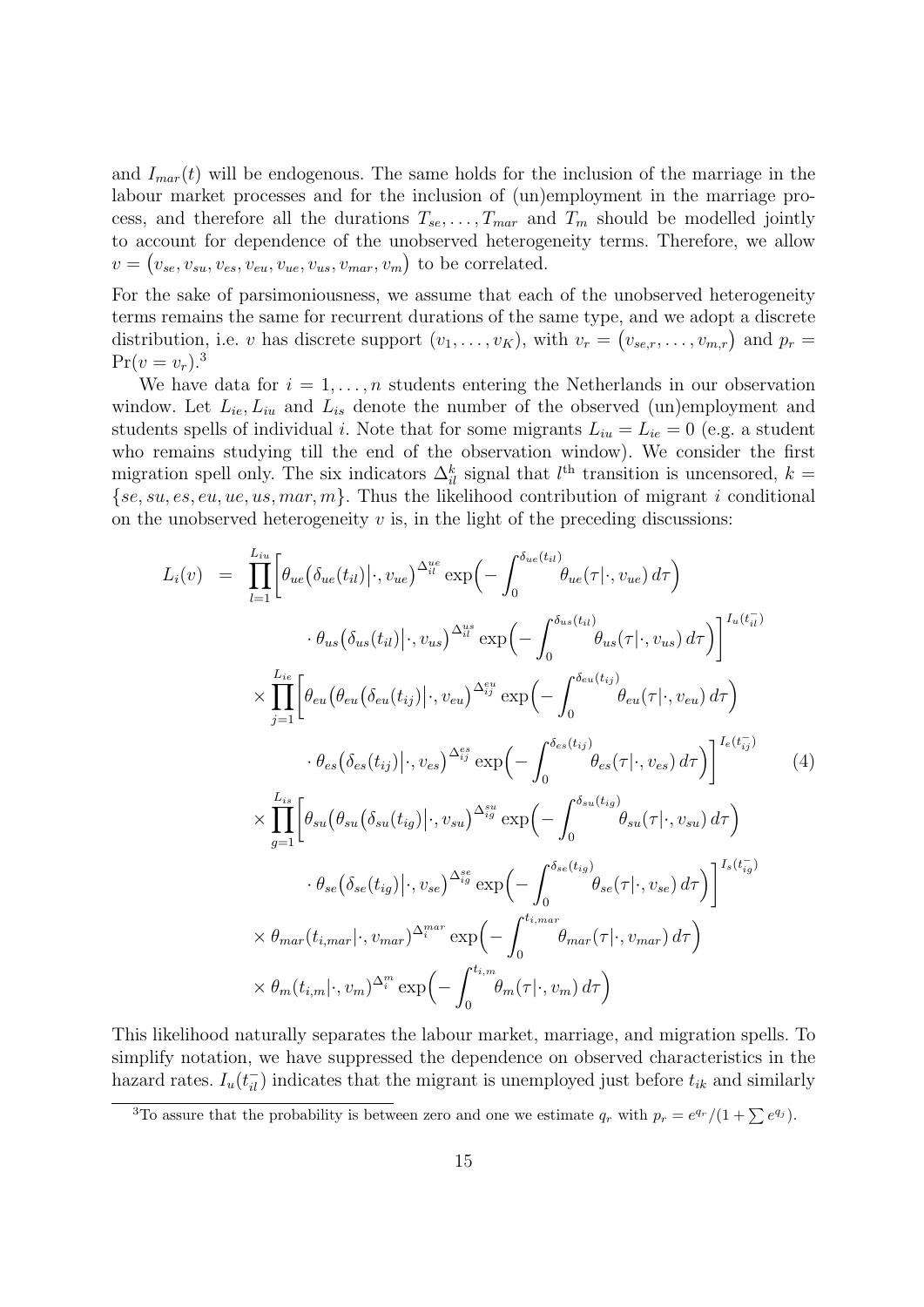for  $I_e(t_{ij}^-)$  and  $I_s(t_{ig}^-)$ . When  $L_{iu} = 0$  or  $L_{ie} = 0$  the relevant term becomes 1. Note that the last, and only the last, labour market spell is censored. This is either because the student is still in the country at the end of the observation period, or has left.

Integrating out the unobserved heterogeneity we obtain the likelihood function

$$
L = \prod_{i=1}^{n} \int \ldots \int L_i(v) dG(v)
$$
\n(5)

where  $G(v)$  is the joint distribution of the unobserved heterogeneity terms.

#### **4.2 Causal interpretation in a Timing of Events Model**

The "timing-of-events" method of Abbring and van den Berg (2003) implies that the effects of the labour market and marriage process on the hazards, i.e all the  $\gamma + z(t)\phi$ 's in our framework, have a causal interpretation. This requires that all hazards are modelled parametrically as mixed proportional hazards, as we have. Identification of the causal effect additionally requires that the so-called "no-anticipation"-assumption holds. We explain this for the return migration hazard. Similar argumentation holds for the other hazards. Denote by  $t_a$  the time a student would first enter any of the following states employment, unemployment or marriage, and consider first the migration hazard at a time *t before* the particular event. The (untestable) no-anticipation assumption requires that students do not anticipate this event by migrating before the anticipated event would occur. The migration intensity  $\theta_m(t|t_u, t_e, t_{max}, x_m(t), z(t), v_m)$  is assumed to be affected only for  $t > t_a$ :

$$
\theta_m(t|t_{a_1},.) = \theta_m(t|t_{a_2},.) \quad \text{for all } t < \min\{t_{a_1}, t_{a_2}\}.
$$
 (6)

A possible threat to the validity of the no-anticipation assumption is that students often anticipate events that happen after they leave school. Even though students can react in advance, the time span between their action and the realization of the event is short compared to the duration of the processes of interest. So, we are cautious in giving a causal interpretation to the obtained effects of labour market changes or marriage.

### **5 Estimation Results**

Before we turn to the discussion of our main results, the impact of labour market and marriage formation processes on the return hazard, we briefly mention the impact of included control variables on the return hazard. We reckon that the demographic factors gender, age at entry, inter-ethnicity and having a Dutch parent influence the decision to return. To capture the effect of labour market environment of the host country, the (quarterly) national unemployment rate of the Netherlands is included. We control for cohort effect by including both the year of entry and the unemployment rate at entry. We assume a piecewise constant baseline hazard on five intervals, 0-6 months, 6-12 months,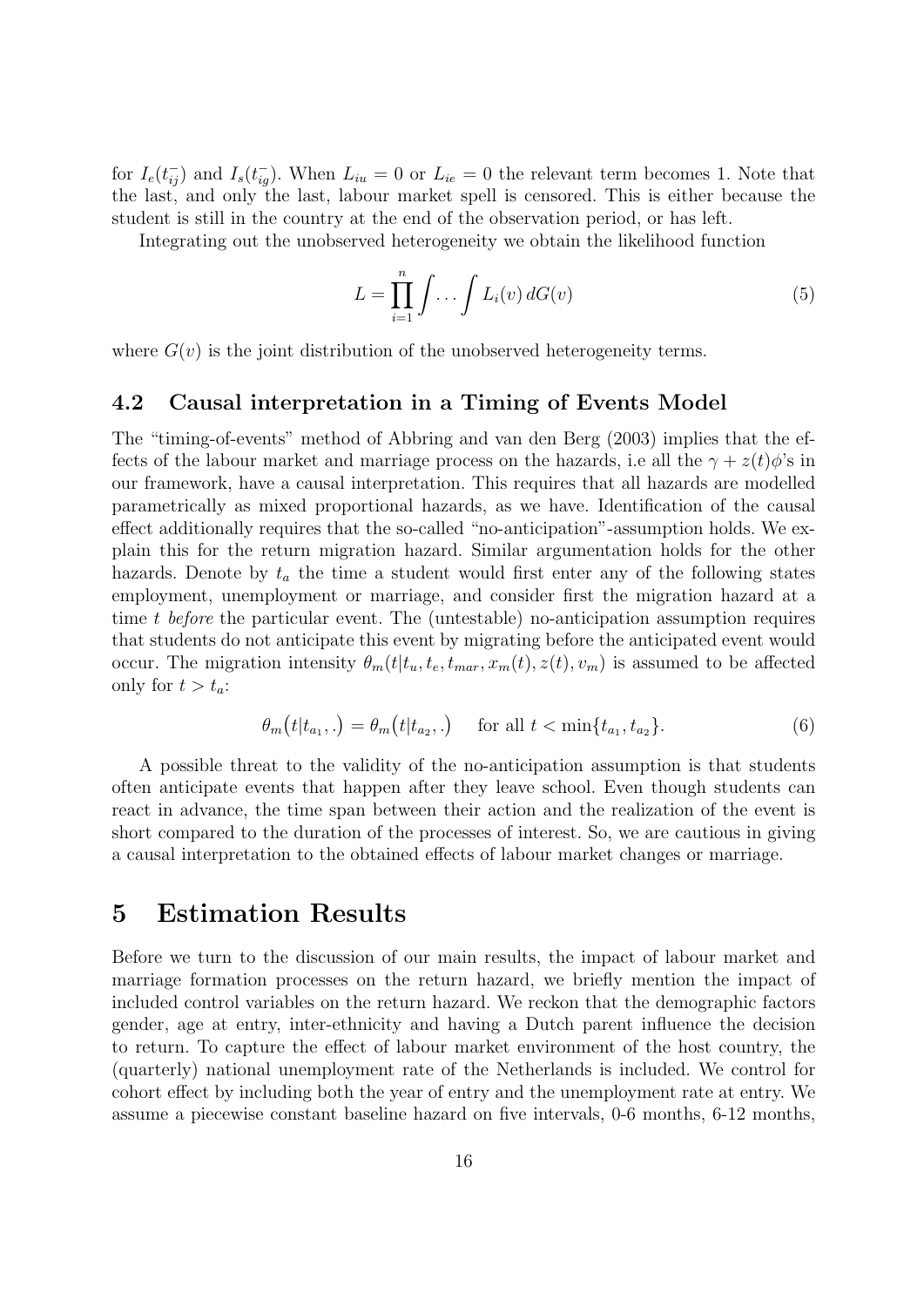1-2 years, 2-3 years and more than 3 years, with the first 6 months as reference. We also observe whether the student has children and the income of the student. We do not, directly, include this information in the controls, because their value depends on the (possible) endogenous processes of labour market changes and marriage formation. Only married students get children and therefore the information whether a student has children is only included conditional on being married (i.e,  $I_{mar}(t) = 1$ . Similarly, only when employed students receive (substantial) income and the (monthly) amount of income a student earns is only included while being employed, i.e.  $I_e(t) = 1$ .

We assume a piecewise constant baseline hazards. Let the intervals  $I_m(t) = I(t_{m-1} \leq$  $t < t_m$ ) for  $m = 1, \ldots, M+1$  with  $t_0 = 0$  and  $t_{M+1} = \infty$  be the intervals on which we define the piecewise constant intensity. Then, the baseline intensity is  $\lambda_0(t) = \left(\sum_{m=1}^{M+1} e^{\alpha_m} I_m(t)\right)$ . For identification we assume that the baseline hazard for each transition is one in the first interval. The  $\alpha$ 's determine the difference in intensity at each interval compared to the first interval. The baseline intensity for a duration of  $t \in [t_{m-1}, t_m)$  is higher than the baseline intensity to leave for a duration of  $t < t_1$  if  $\alpha_m > 0$  and lower if  $\alpha_m < 0$ .

#### **5.1 Impact of Control Variables on Return**

Table 3 presents the estimated coefficients of these control variables on the return hazard.<sup>4</sup> Gender does not seem to influence the pace students return. Older (beyond 20) students are more prone to leave. Not surprisingly, students with a Dutch parent stay more often (only significant for Surinam/Antiles). We find rather large cohort effects, especially for students from new EU countries, indicating that the most recent cohorts leave (much) faster. A high (national) unemployment rate at the moment of entry has a negative effect on the return rate of students from new EU and LDC countries and a positive effect on the return rate of students from developed countries. The economic cycle during their stay in the Netherlands only influence the return of students from new EU countries, with a higher unemployment rate inducing them to leave. We also find a strong positive duration dependence, the longer the students are in the country the higher the hazard to return, especially for students from new EU countries. The results also indicate that the behaviour of students from Surinam/Antilles is very different from the other foreign students, as was already shown in Figure 1. These migrants only show moderate cohort effect and duration dependence.

#### **5.2 Effect of Labour Market Dynamics and Marriage on Return**

First we assume constant endogenous effects, i.e. the  $\phi$ 's in equation (3) are all zero. The results for the second model, in which we allow for heterogeneous effect, can be found in section 5.5. The estimated effects of labour market spells and marriage on return migration hazards are reported in Table 4. Finding employment is a positive labour market event

<sup>4</sup>Because our focus is on the return migration of students we do not discuss the impact of control variables on the other hazards. These results are available in appendix B.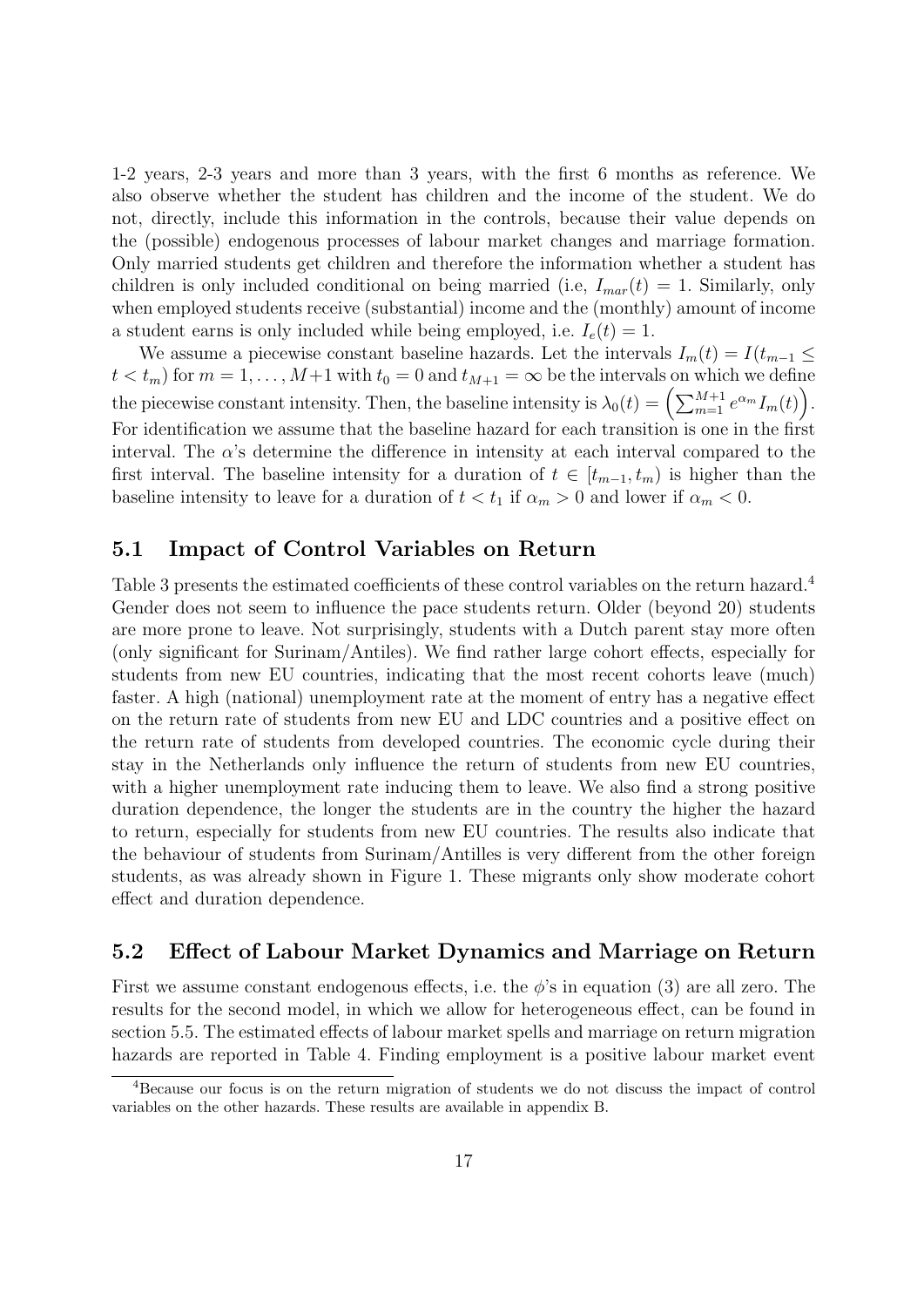|                       | $\mathrm{EU}$ 15   | $new$ $EU$  | DC                    | LDC        | Surinam/Antilles |
|-----------------------|--------------------|-------------|-----------------------|------------|------------------|
| Female                | $\,0.029\,$        | $-0.080$    | $-0.273^{+}$          | 0.027      | $-0.009$         |
|                       | (0.046)            | (0.074)     | (0.119)               | (0.037)    | (0.060)          |
| age $21-24$           | $0.524**$          | $1.711***$  | 0.204                 | $0.562**$  | $0.177**$        |
|                       | (0.052)            | (0.122)     | (0.168)               | (0.047)    | (0.068)          |
| age 25-29             | $0.620**$          | $1.310**$   | 0.043                 | $0.690**$  | $0.597**$        |
|                       | (0.068)            | (0.159)     | (0.186)               | (0.053)    | (0.143)          |
| age $30-34$           | $0.386+$           | $0.794**$   | 0.217                 | $0.885**$  | $-0.524$         |
|                       | (0.186)            | (0.304)     | (0.253)               | (0.086)    | (0.296)          |
| age $>35$             | $1.020**$          |             | 0.595                 | $0.933**$  | $0.275\,$        |
|                       | (0.294)            |             | (0.368)               | (0.118)    | (0.350)          |
| interethnic           | 0.167              |             | 0.208                 | $-0.171$   | $0.153\,$        |
|                       | (0.168)            |             | (0.279)               | (0.252)    | (0.137)          |
| NLparent              | $-0.272$           |             | $-0.390$              | $-0.308$   | $-0.728**$       |
|                       | (0.185)            |             | (0.361)               | (0.296)    | (0.251)          |
| Unemployment (nat)    | 0.046              | $0.497**$   | $-0.078$              | $-0.001\,$ | 0.044            |
|                       | (0.027)            | (0.065)     | (0.069)               | (0.023)    | (0.026)          |
| U at entry            | $-0.021$           | $-0.810**$  | $0.661^{+}$           | $-0.207+$  | 0.368            |
|                       | (0.104)            | (0.312)     | (0.282)               | (0.101)    | (0.199)          |
| year2000              | 0.120              | $-1.515***$ | $2.207**$             | $0.137\,$  | $0.302^{+}$      |
|                       | (0.150)            | (0.562)     | (0.395)               | (0.127)    | (0.148)          |
| year2001              | 0.273              | $-0.350$    | $2.482**$             | $0.138\,$  | $0.904**$        |
|                       | (0.180)            | (0.651)     | (0.430)               | (0.155)    | (0.251)          |
| year2002              | $0.388^{+}$        | $1.698**$   | $1.348**$             | $0.537**$  | $1.039**$        |
|                       | (0.151)            | (0.512)     | (0.345)               | (0.127)    | (0.183)          |
| year2003              | $0.964**$          | $2.153**$   | $1.698**$             | $1.321**$  | $0.643**$        |
|                       | (0.132)            | (0.378)     | (0.416)               | (0.120)    | (0.150)          |
| year2004              | $1.382**$          | $3.102**$   | $1.606**$             | $2.019**$  | 0.249            |
|                       | (0.174)            | (0.436)     | (0.460)               | (0.170)    | (0.283)          |
| year2005              | $1.560**$          | $4.012**$   | $2.278**$             | $2.103**$  | $0.780**$        |
|                       | (0.164)            | (0.421)     | (0.449)               | (0.161)    | (0.265)          |
| year2006              | $1.709**$          | $4.117**$   | $2.840**$             | $2.316***$ | $0.690**$        |
|                       | (0.128)            | (0.431)     | (0.356)               | (0.126)    | (0.171)          |
| year2007              | $1.131**$          | $3.546**$   | $2.436**$             | $1.533**$  | $1.549**$        |
|                       | (0.179)            | (0.605)     | (0.517)               | (0.217)    | (0.252)          |
| duration dependence   |                    |             |                       |            |                  |
| $\alpha_2$ (6-12 mos) | $0.494^{\ast\ast}$ | $1.649**$   | $0.766**$             | $1.425***$ | $-0.160$         |
|                       | (0.062)            | (0.134)     | (0.151)               | (0.082)    | (0.100)          |
| $\alpha_3$ (1-2 yrs)  | $1.088**$          | $3.590**$   | $1.660**$             | $2.182**$  | 0.127            |
|                       | (0.062)            | (0.144)     | (0.151)               | (0.081)    | (0.086)          |
| $\alpha_4$ (2-3 yrs)  | $1.756**$          | $4.816**$   | $2.578**$             | $2.776**$  | $0.446**$        |
|                       | (0.076)            | (0.198)     | (0.194)               | (0.088)    | (0.091)          |
| $\alpha_5$ (> 3 yrs)  | $2.813**$          | $5.751**$   | $3.857**$             | $3.993**$  | $1.345***$       |
|                       | (0.084)            | (0.228)     | $\left( 0.232\right)$ | (0.092)    | (0.089)          |

Table 3: Estimated impact of control variables on the return migration hazard

<sup>+</sup>*p <* 0*.*05 and *∗∗p <* 0*.*01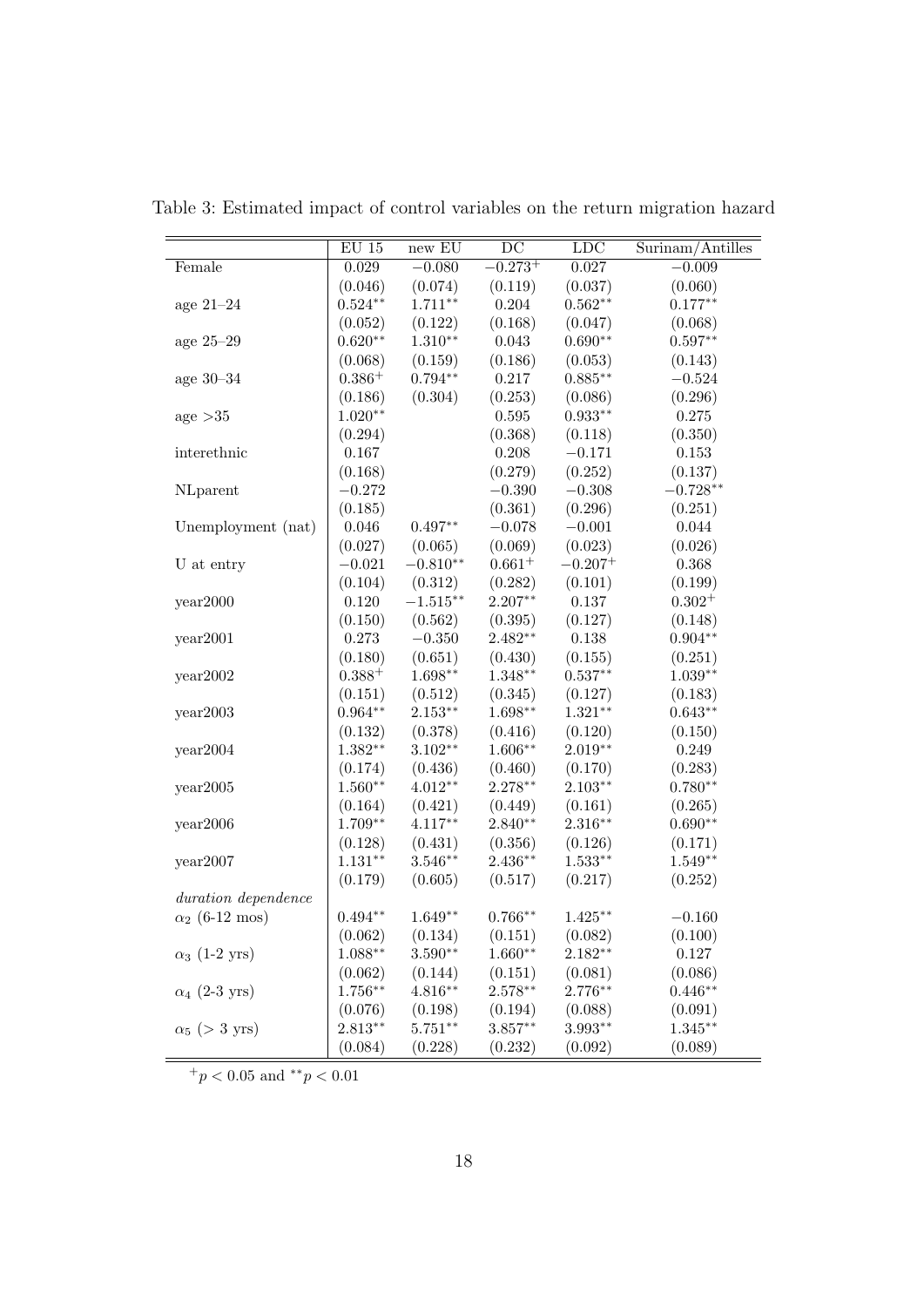which is likely to impact migration durations. For almost all student groups the effect of having found a job delays the return of the foreign student. The effect of employment is very similar for the non EU groups. The only student group that deviates from this pattern of extended migration durations are the students from Suriname and Netherlands Antilles. We have mentioned already that these students are a special group from a (former) Dutch colony. They still have a special connection to the Netherlands and it seems that these students only use their employment to save some money to return.

For three of the five student groups we confirm that unemployment leads to return. This effect is particularly strong for students from Surinam and Netherlands Antilles. For students from developed countries unemployment make them more prone to stay. It seems that these students use their unemployment period to search for (another) job in the country.

Across all groups it is evident that marriage extends the duration of stay. This effect is particularly strong for students from new EU countries.

|              | EU 15      | new EU     | DC         | LDC        | Surinam/Antilles |
|--------------|------------|------------|------------|------------|------------------|
| Employment   | $-0.273**$ | $-0.545**$ | $-0.541**$ | $-0.589**$ | $0.457**$        |
|              | (0.085)    | (0.199)    | (0.209)    | (0.077)    | (0.065)          |
| Unemployment | $0.152**$  | $-0.064$   | $-0.491**$ | $0.359**$  | 1.298**          |
|              | (0.054)    | (0.084)    | (0.102)    | (0.037)    | (0.064)          |
| Marriage     | $-1.846**$ | $-2.200**$ | $-0.735$   | $-1.698**$ | $-0.464^{+}$     |
|              | (0.296)    | (0.491)    | (0.393)    | (0.246)    | (0.191)          |

Table 4: Effect of labour market dynamics and marriage on return

<sup>+</sup>*p <* 0*.*05 and *∗∗p <* 0*.*01

#### **5.3 Effect of marriage on labour market dynamics**

Our model not only allows for a direct impact of the labour market changes and marriage on return, but it also includes a direct impact of marriage on the labour market dynamics, see equation (1). A change in marital status is possibly endogenous to the other processes and the model accounts for that. Table 5 reports these effects. Across all groups marriage increases the probability that a student becomes employed (both from studying and from unemployment). It reduces the chance that a student moves back from employment to study again. The impact of marriage on becoming unemployed is less clear, with LDC and Surinamese students more prone to leave for unemployment when married and EUstudents less prone to become unemployed from employed when married.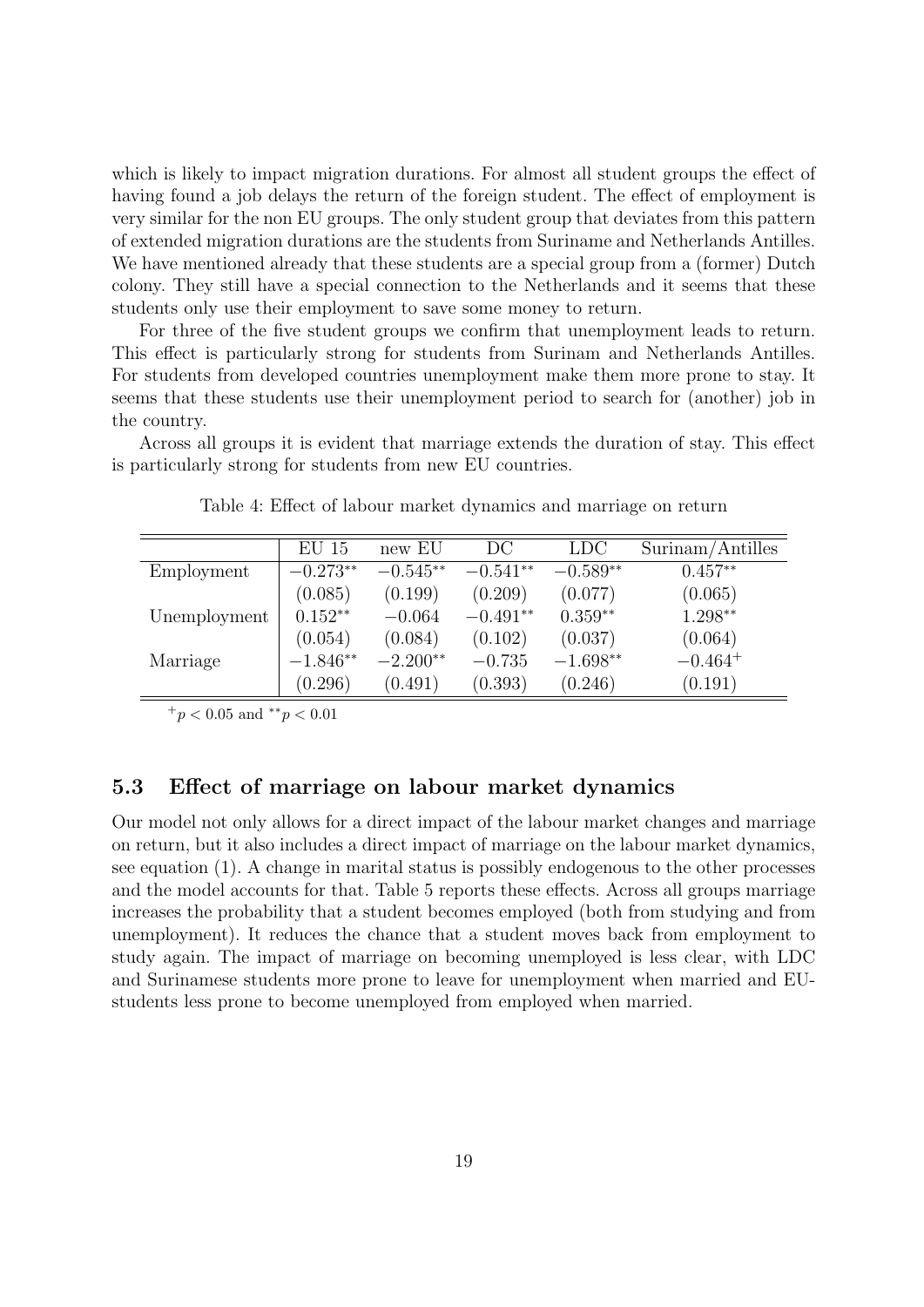|                               | $EU$ 15     | new EU    | DC          | <b>LDC</b> | Surinam/Antilles |
|-------------------------------|-------------|-----------|-------------|------------|------------------|
| <i>Student to employed</i>    |             |           |             |            |                  |
| Marriage                      | $0.509**$   | 0.194     | 0.228       | $0.384**$  | $0.524**$        |
|                               | (0.138)     | (0.206)   | (0.307)     | (0.075)    | (0.091)          |
| <i>Student to unemployed</i>  |             |           |             |            |                  |
| Marriage                      | 0.233       | 0.282     | 0.060       | $0.294**$  | $0.583**$        |
|                               | (0.173)     | (0.203)   | (0.223)     | (0.071)    | (0.175)          |
| <i>Employed to Student</i>    |             |           |             |            |                  |
| Marriage                      | $-0.569**$  | $0.569^+$ | $-1.466**$  | $-1.155**$ | $-0.720**$       |
|                               | (0.205)     | (0.258)   | (0.492)     | (0.122)    | (0.114)          |
| <i>Employed to Unemployed</i> |             |           |             |            |                  |
| Marriage                      | $-0.499**$  | $-0.205$  | 0.078       | $-0.149$   | 0.015            |
|                               | (0.182)     | (0.299)   | (0.300)     | (0.099)    | (0.114)          |
| Unemployed to Student         |             |           |             |            |                  |
| Marriage                      | $0.714^{+}$ | $-0.514$  | $-0.969$    | $-0.085$   | $-0.035$         |
|                               | (0.307)     | (0.429)   | (0.609)     | (0.153)    | (0.216)          |
| Unemployed to Employed        |             |           |             |            |                  |
| Marriage                      | 0.341       | $0.682**$ | $0.691^{+}$ | $1.005**$  | 0.145            |
|                               | (0.189)     | (0.297)   | (0.335)     | (0.150)    | (0.103)          |

Table 5: Marriage effects on labour market dynamics.

 $+ p < 0.05$  and  $*^* p < 0.01$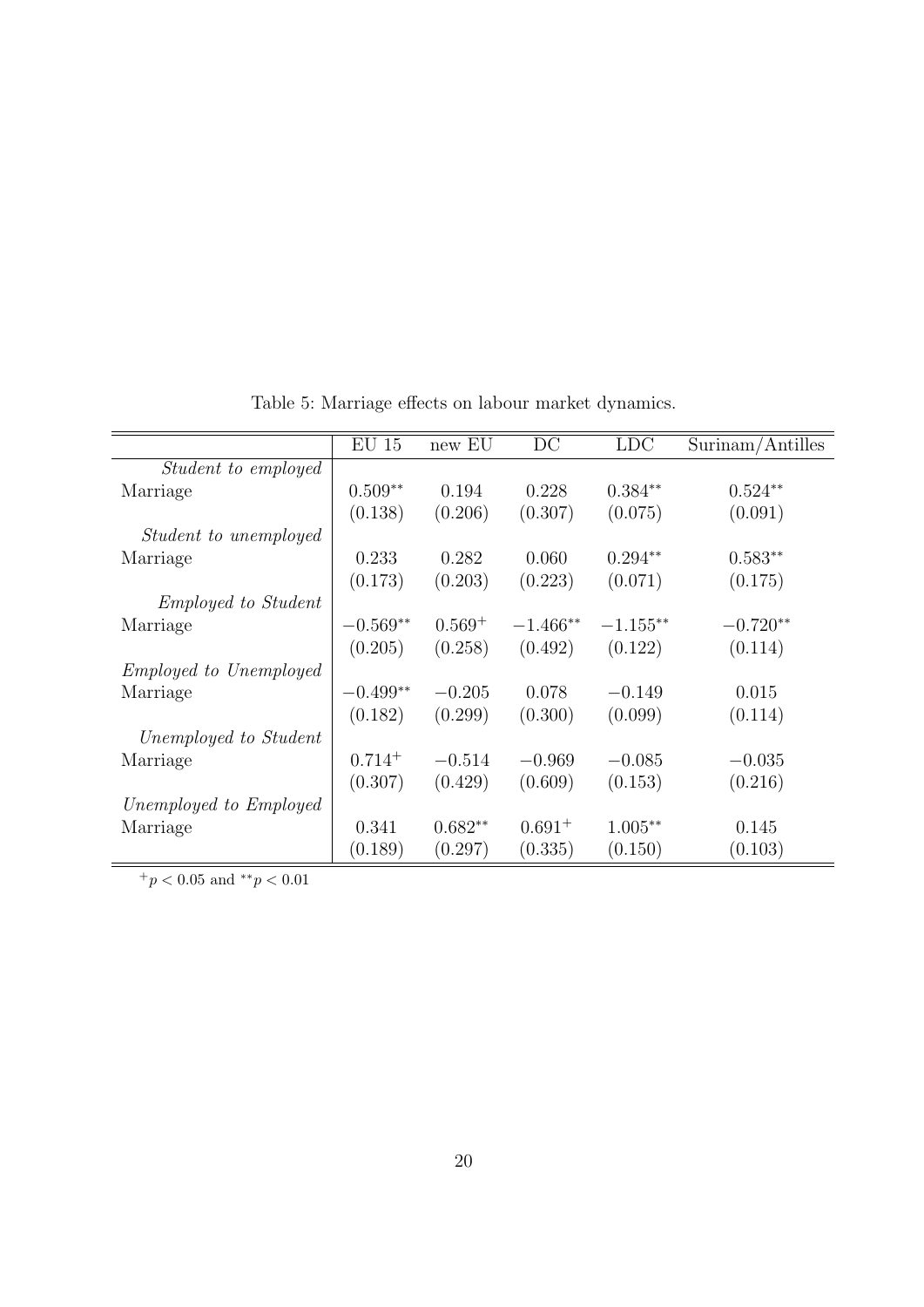#### **5.4 Effect of labour market dynamics on marriage formation**

Finally, the model tells us whether labour market changes affects marriage formation, see equation (2). On the one hand, finding a job is for most students beneficial on the marriage market (but only significant for students from developed countries and from Surinam and the Antilles), while on the other hand, losing a job reduces the chance to get married substantially.

|              | $EU$ 15    | new EU   | DC.         | <b>LDC</b> | Surinam/Antilles |
|--------------|------------|----------|-------------|------------|------------------|
| Employment   | 0.375      | 0.334    | $0.799^{+}$ | 0.138      | $0.459**$        |
|              | (0.224)    | (0.342)  | (0.398)     | (0.126)    | (0.145)          |
| Unemployment | $-0.866**$ | $-0.273$ | $-1.277**$  | $-0.331**$ | 0.254            |
|              | (0.296)    | (0.300)  | (0.487)     | (0.104)    | (0.197)          |

Table 6: Labour market effects on marriage

<sup>+</sup>*p <* 0*.*05 and *∗∗p <* 0*.*01

#### **5.5 Heterogeneous effects**

Next we permit the main effects of the life-course processes on the return to vary across characteristics. We allow these effects to vary by gender, age, income, the business cycle and children. The income of a student only (substantially) differs when they are employed and, therefore we expect the income level to affect the impact of employment on return. Both the impact of employment and unemployment might change when the business cycle in the Netherlands changes. We also expect that older students are more affected by (un)employment, because older students are more often at a new stage in their life in which they settle and start a (real) job. As most children are born in a marriage we only expect children to affect the return through a marriage. Table 7 reports this heterogeneity in the impact of labour market changes and marriage formation on the return migration hazard. The tables with the heterogeneity in the impact of marriage on labour market dynamics, Table 16, and in the impact of labour market dynamics on marriage formations, Table 17, can be found in Appendix C.

The impact of employment on return, the first panel of the table, is larger for older (above 25 at arrival) students. These students are more likely to enter the labour market (see Table 9 and 10 in Appendix B), because they are closer to the end of their studies. Note that for students from new EU countries the old age effect captures most of the impact of employment on return. A higher age at arrival also reduces the impact of unemployment, inducing the older migrants to stay more often after they become unemployed, see the second panel of Table 7. Students in (small) low paid jobs from LDC's, and from EU & EFTA, are more prone to stay. It seems that these migrants remain in the country to search for a better job. With a tighter labour market in an economic downturn we would expect that finding a job in a high unemployment period has a negative effect,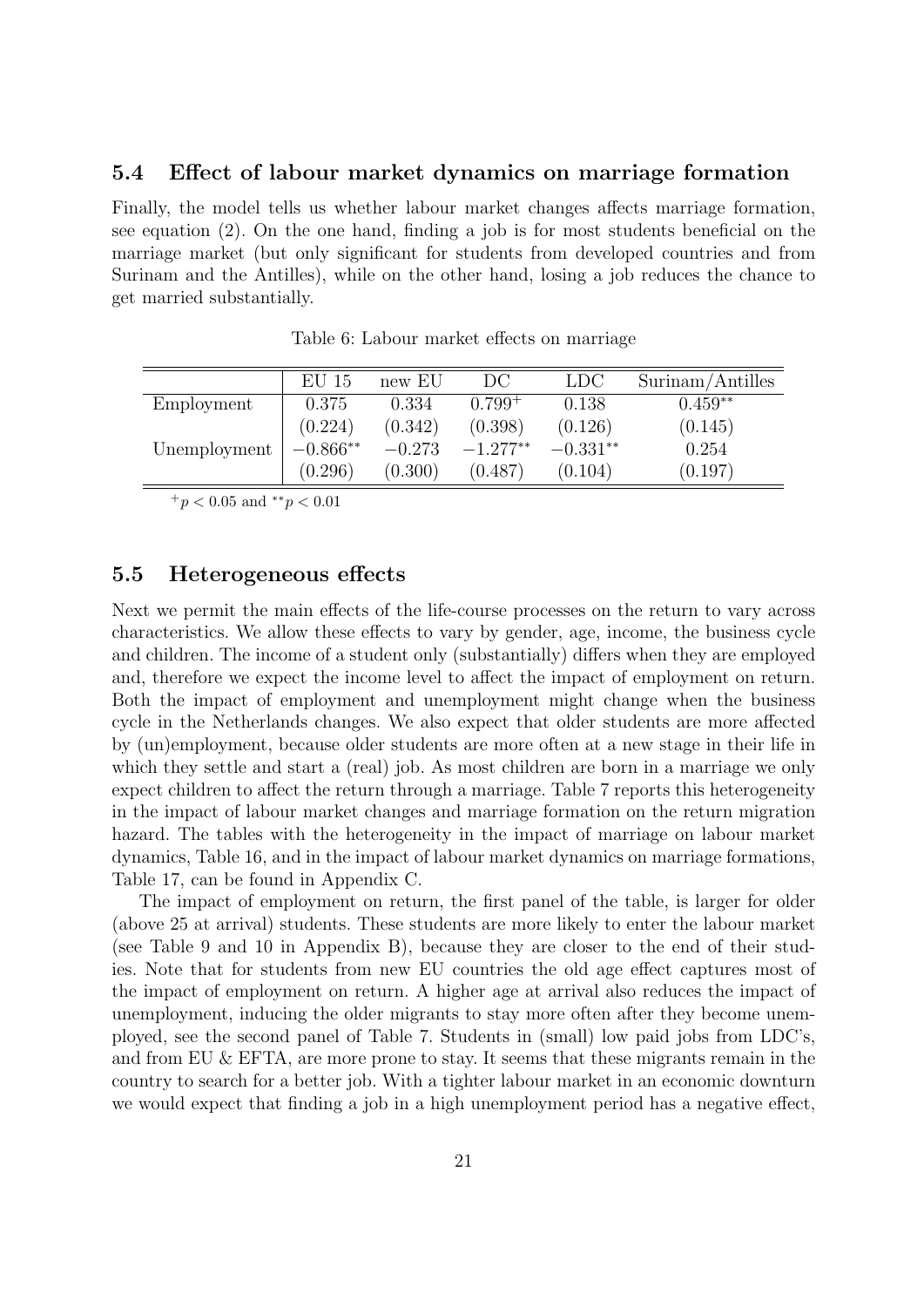making students more prone to stay, on the impact of employment on return. We find, however, that the national unemployment rate only significantly influences this impact for EU and Surinamese students, and the first group leaving more often employed in a period of higher unemployment. These students might then see better opportunities back home. For impact of unemployment on return we found that the business cycle has an accelerating effect, with higher unemployment inducing faster return. This effect is particularly strong for students from the new EU countries. This is in line with the reduction of job opportunities during an economic crisis.

Female students are more affected by unemployment. After allowing for heterogeneous impact the baseline (constant) effect of unemployment on return is negligible or negative for three of the five groups, indicating that for students from these, developed, countries unemployment may induce them to remain in the country to search for a job.

We find less heterogeneity in the impact of marriage on return. For students from the EU and non EU developed countries females are more affected by marriage. In fact, for students from DC's marriage has only (and a rather large) effect on females. The existence of children only influences the marriage effect of LDC's.

The impact of marriage on the labour market processes hardly differs (significantly) by gender or by the existence of children, see Table 16 in Appendix C. A few exceptions are the negative effect of children on the the transition from studying to employment and the positive effect of children on the transition from unemployment to employment and from unemployment to studying (LDC students only). We found some heterogeneity in the impact of labour market changes on marriage formation, see Table 17 in Appendix C. For students who arrive at a higher age employment has a negative impact on getting married (within the Netherlands). Low income employed students have a higher change to get married (only significant for LDC students). For some groups the impact of labour market changes on marriage differs by gender. The business cycle also shows some impact on marriage formation.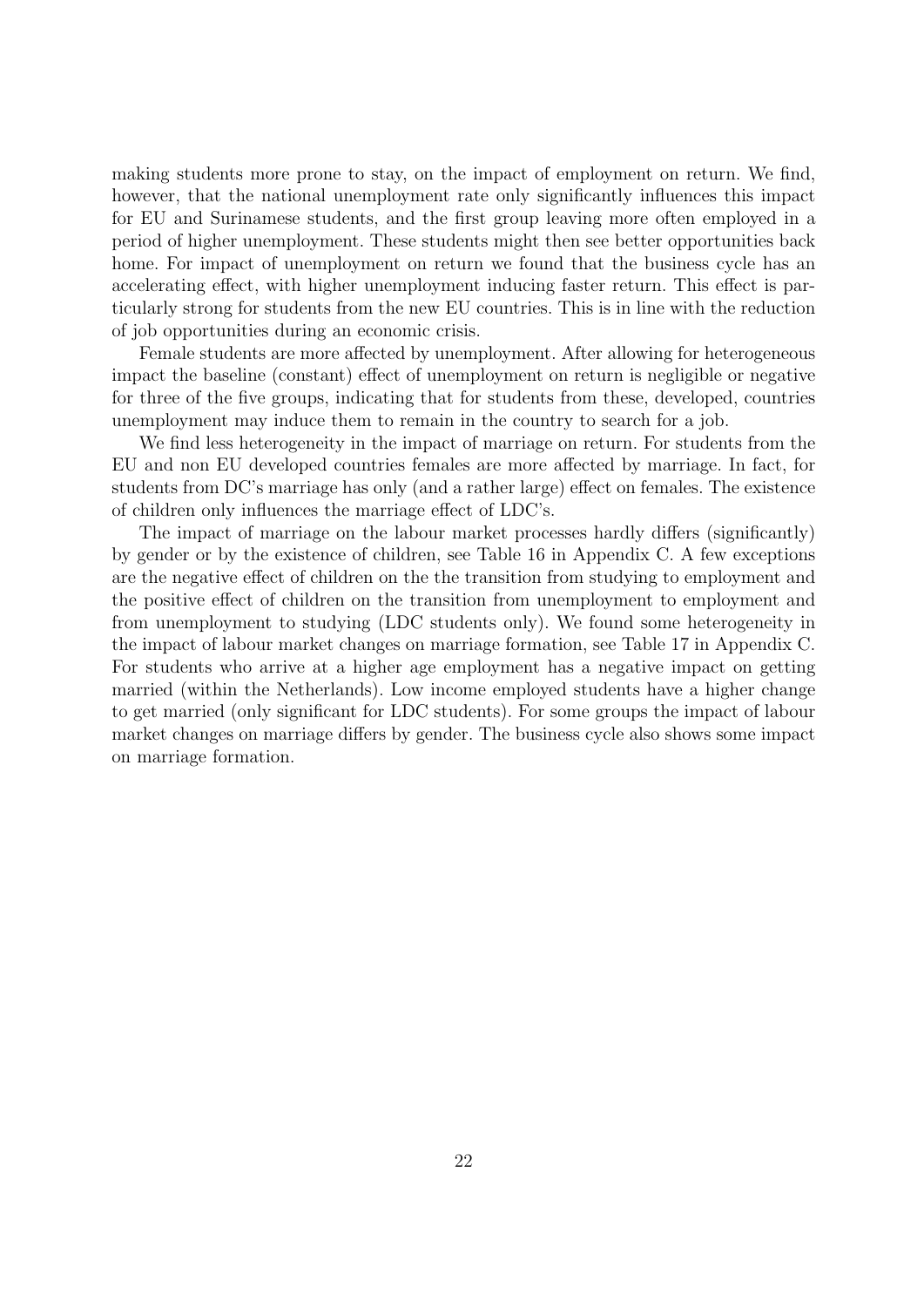|                     | $\mathrm{EU}$ 15 | new EU     | DC                   | <b>LDC</b>             | Surinam/Antilles |
|---------------------|------------------|------------|----------------------|------------------------|------------------|
|                     |                  |            | Effect of Employment |                        |                  |
| Female              | 0.266            | $-0.160$   | 0.515                | 0.118                  | $-0.100$         |
|                     | (0.137)          | (0.313)    | (0.403)              | (0.130)                | (0.116)          |
| Income $< 1000$     | $-0.256^{+}$     | $-0.065$   | 0.672                | $-0.848**$             | $-0.158$         |
|                     | (0.124)          | (0.293)    | (0.393)              | (0.125)                | (0.105)          |
| Age at entry $> 25$ | $-0.383^{+}$     | $-1.226**$ | $-0.489$             | $-0.876**$             | $-0.600**$       |
|                     | (0.154)          | (0.416)    | (0.412)              | (0.153)                | (0.209)          |
| Unemployment (nat)  | $0.221**$        | $-0.232$   | 0.174                | $-0.041$               | $-0.162**$       |
|                     | (0.085)          | (0.185)    | (0.216)              | (0.074)                | (0.061)          |
| Constant            | $-0.376^{+}$     | 0.014      | $-1.114^{+}$         | $-0.080$               | $0.704**$        |
|                     | (0.151)          | (0.310)    | (0.465)              | (0.121)                | (0.112)          |
|                     |                  |            |                      | Effect of Unemployment |                  |
| Female              | $0.187^{+}$      | $0.300+$   | $0.654**$            | 0.024                  | $0.284^{+}$      |
|                     | (0.090)          | (0.133)    | (0.188)              | (0.066)                | (0.114)          |
| Age at entry $> 25$ | $-0.570**$       | $-0.185$   | 0.354                | $-1.126**$             | $-0.837**$       |
|                     | (0.110)          | (0.224)    | (0.187)              | (0.074)                | (0.219)          |
| Unemployment (nat)  | $0.237**$        | $0.750**$  | 0.070                | $0.095+$               | $-0.095$         |
|                     | (0.050)          | (0.100)    | (0.112)              | (0.040)                | (0.058)          |
| Constant            | 0.021            | $-0.716**$ | $-1.048^{\ast\ast}$  | $0.638**$              | $1.219**$        |
|                     | (0.086)          | (0.136)    | (0.181)              | (0.060)                | (0.099)          |
|                     |                  |            | Effect of Marriage   |                        |                  |
| Female              | $-0.151**$       |            | $-1.458^{+}$         | $-0.144$               | $-0.330$         |
|                     | (0.522)          |            | (0.682)              | (0.277)                | (0.340)          |
| Children            | 0.063            |            |                      | $-0.862^{+}$           | 0.072            |
|                     | (0.528)          |            |                      | (0.362)                | (0.327)          |
| Constant            | $-1.769**$       | $-2.569**$ | 0.133                | $-1.568**$             | $-0.304$         |
|                     | (0.490)          | (0.490)    | (0.513)              | (0.250)                | (0.282)          |

Table 7: Heterogeneity in effect of labour market dynamics and marriage on return

 $+ p < 0.05$  and  $*^*p < 0.01$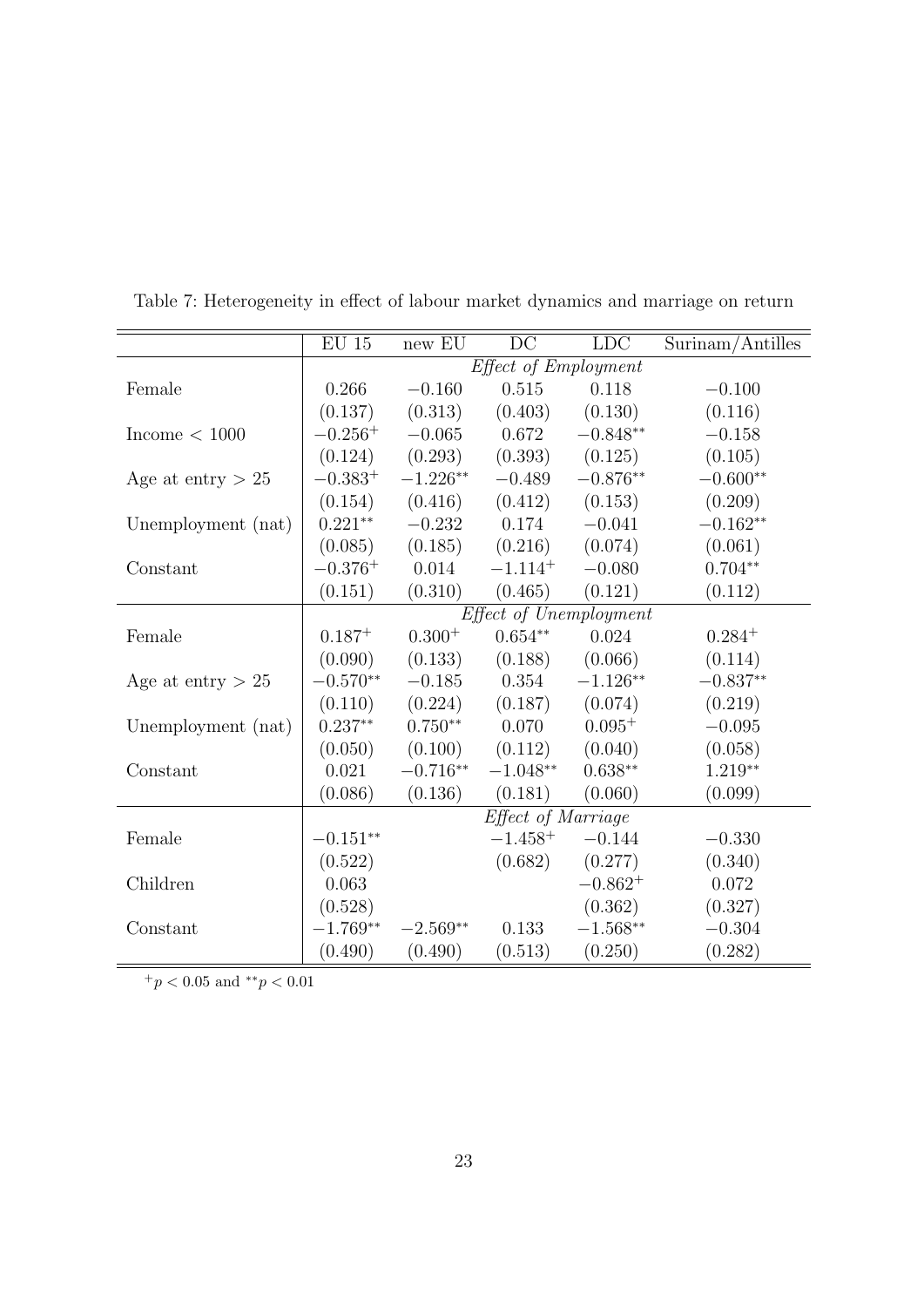## **6 Conclusions and Discussion**

Despite that international student mobility has increasingly become important, little research has focussed on migration behaviour of students. An important issue in student migration is that most students only stay temporarily in the host country. This process of return migration is intrinsically related to the labour market behaviour and family formation of these students. Understanding the link between the labour market, family formation decisions and migration processes assists both researchers and policy makers. The labour market-, marriage formation- and migration processes are likely to be interdependent. Assessing the impact of (un)employment spells and marriage on the intensity to leave the country without taking this interdependence into account would bias the results.

We have addressed these issues using a unique Dutch administrative panel of the entire population of the recent (1999-2007) inflow of foreign students to The Netherlands, for which we observe entry, exit, marriage and complete labour market histories. The large size of the data permitted us to stratify the analysis by five distinct student groups, based on their country of birth. The timing of events method enabled us to estimate the effects of (un)employment and marriage histories on migration durations, while we controlled for unobserved heterogeneity. At the same time the method also provides estimates of the impact of marriage on labour market changes and the impact of labour market histories on the marriage formation, all controlled for (correlated) unobserved heterogeneity.

Overall, the estimation results indicate that, when students find a job they are more prone to stay. This effect is stronger for students who enter at a later stage in life. When students become unemployed they leave faster, especially female students, but older students are less affected by unemployment. Confirming common sense, students who find a partner in The Netherlands are much less inclined to leave. We found some exceptions to these general finding. First, students from the former Dutch colonies Surinam and Netherlands Antilles leave faster when becoming employed. This can be explained by target saving behaviour, that suggests that migrants leave when their accumulated saving exceeds some threshold. Second, students from (non-EU) developed countries are more prone to stay after they become unemployed and marriage has only a small effect on their return decision. For these students it is rather easy to remain in the country unemployed while searching for a job. The small marriage effect can be explained by students marrying other foreign students and moving together to a third country.

Return behaviour of students is closely related to the immigration and integration policy of the host. Immigration of students often turns into skilled labour migration, when the student remains in the country working in a highly skilled job. When the Dutch government facilitates that foreign students can stay more easily this increases the number of high-skilled labour migrants in the country, especially in the long-run. The recent (beyond the observation period) introduction of a more extensive job search period in which foreign students are allowed to stay in the country a few months after graduation will probably reduce the effect of becoming unemployed on return of these students. Other possible policies to retain foreign students are providing them better access to affordable real estate, ease labour market access for sectors in demand such as ITC and technology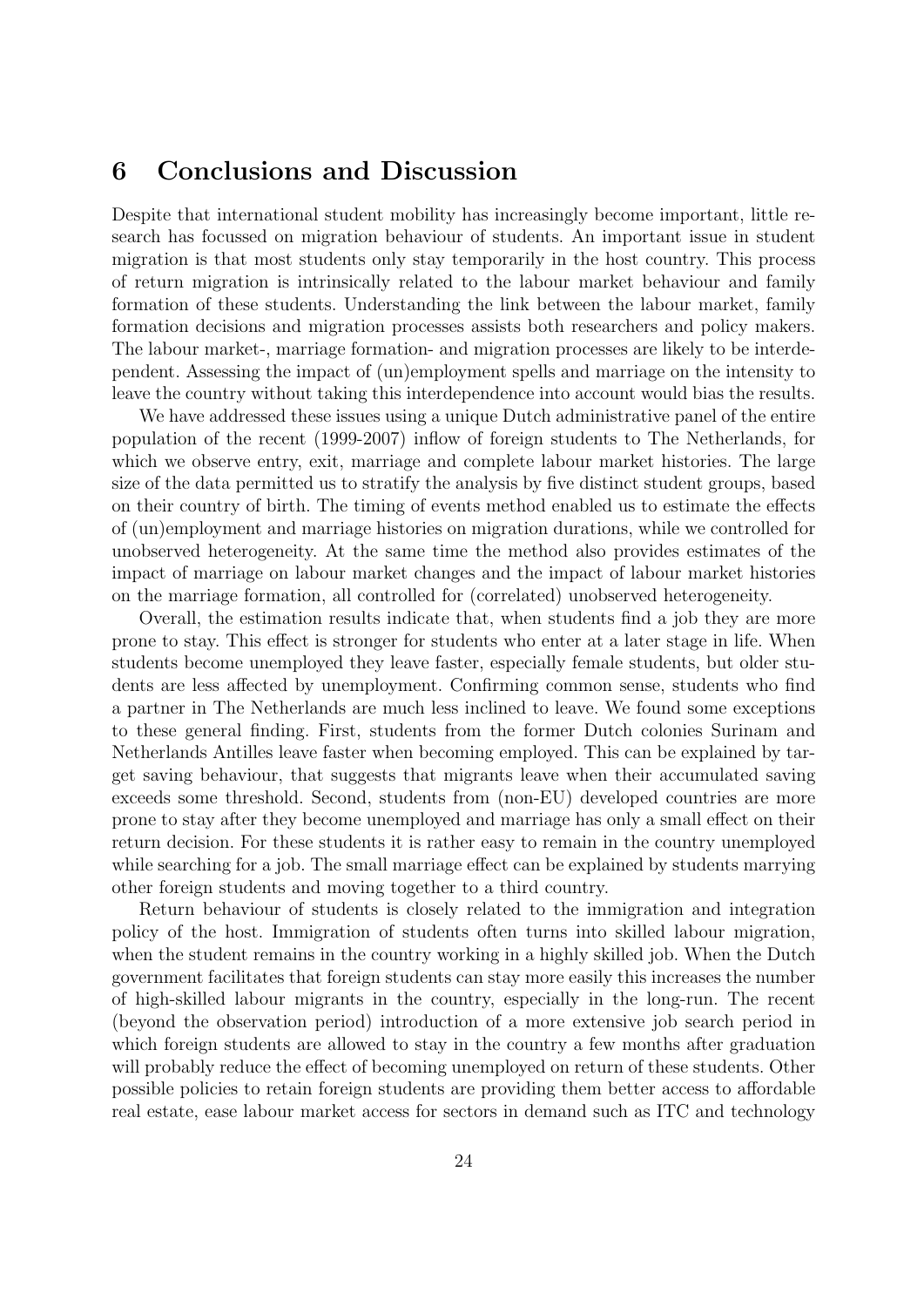industries and, for those students with a non-Dutch spouse, ease immigration and labour market entry of their spouse.

## **References**

- J. H. Abbring and G. J. van den Berg. The non–parametric identification of treatment effects in duration models. *Econometrica*, 71:1491–1517, 2003.
- A. Aydemir and C. Robinson. Global labor markets, return and onward migration. *Canadian Journal of Economics*, 41:1285–1311, 2008.
- M. Beine, R. Noël, and L. Ragot. The determinants of international mobility of students. Working Paper: Economics of Education 3848, Munich, 2012.
- G. E. Bijwaard. Immigrant migration dynamics model for The Netherlands. *Journal of Population Economics*, 23:1213–1247, 2010.
- G. E. Bijwaard, C. Schluter, and J. Wahba. The impact of labour market dynamics on the return–migration of immigrants. Discussion Paper No. 27/12, CReAM, 2012.
- G. J. Borjas and B. Bratsberg. Who leaves? The outmigration of the foreignborn. *The Review of Economics and Statistics*, 78:165–176, 1996.
- B. Bratsberg. The incidence of non-return among foreign students in the United States. *Economics of Education Review*, 14:373–384, 1995.
- C. Y. Co, I. N. Gang, and M. S. Yun. Returns to returning. *Journal of Population Economics*, 13:57–79, 2000.
- F. Docquier and H. Rapoport. Globalization, brain drain and development. *Journal of Economic Literature*, 50:681–730, 2012.
- A. Dreher and P. Poutvaara. Student flows and migration: An empirical analysis. Working Paper 1490, Munich, 2005.
- C. Dustmann. Return migration, wage differentials, and the optimal migration duration. *European Economic Review*, 47:353–369, 2002.
- C. Dustmann and Y. Weiss. Return migration: Theory and empirical evidence. *British Journal of Industrial Relations*, 45:236–256, 2007.
- J. Gibson and D. McKenzie. The microeconomic determinants of emigration and return migration of the best and brightest: Evidence from the Pacific. *Journal of Development Economics*, 95:18–29, 2011.
- M.J. Greenwood. Human migration: Theory, models, and empirical studies. *Journal of Regional Science*, 25:521–544, 1985.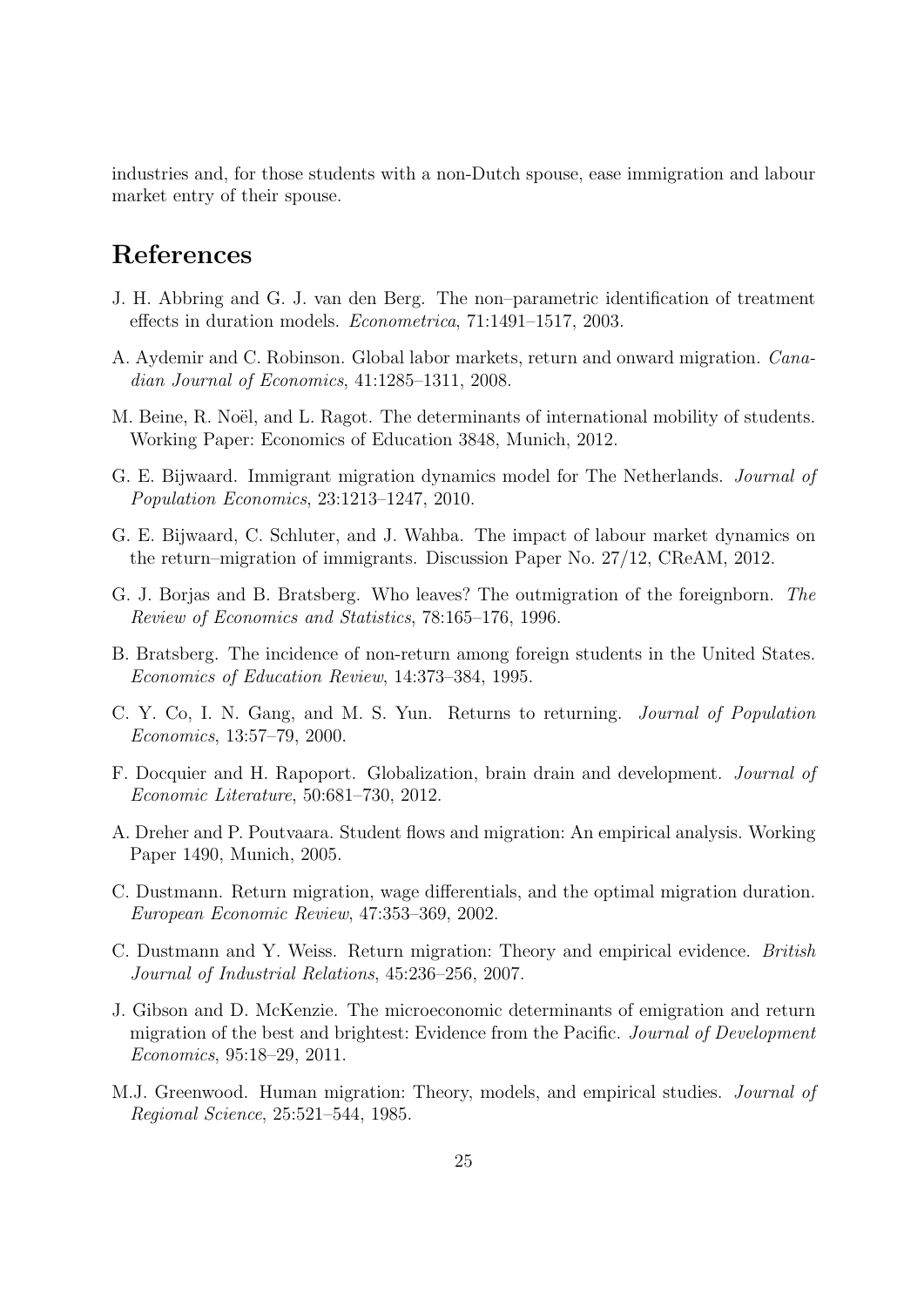- J. R. Harris and M. P. Todaro. Migration, unemployment, and development: A two-sector analysis. *American Economic Review*, 70:126–142, 1970.
- J. K. Hill. Immigrant decisions concerning durations of stay and migratory frequency. *Journal of Development Economics*, 25:221–234, 1987.
- N. Imran, Z. Azeem, I. I. Haider, N. Amjad, and M. R. Bhatti. Brain drain: Post graduation migration intentions and the influencing factors among medical graduates from Lahore, Pakistan. *BMC Research Notes*, 4:417, 2011.
- B. L. Lowell, A. Findlay, and E. Stewart. Brain strain: Optimising highly skilled migration from developing countries. Working paper 3, London, 2004.
- S. Mahroum. Highly skilled globetrotters: Mapping the international migration of human capital. *Research & Development Management*, 30:23–32, 2000.
- D. S. Massey and R. M. Zenteno. The dynamics of mass migration. *Proceedings of the National Academy of Sciences*, 96:5328, 1999.
- D. S. Massey, J. Arango, G. Hugo, A. Kouaouci, A. Pellegrino, and J. E. Taylor. Theories of international migration: A review and appraisal. *Population and Development Review*, 19:431–466, 1993.
- J. B. Meyer. Network approach versus brain drain: Lessons from the Diaspora. *International Migration*, 39:91–110, 2001.
- F. G. Mixon Jr. and Y. Hsing. College student migration and human capital theory: A research note. *Education Economics*, 2:65–73, 1994.
- OECD. *Education at a Glance 2011*. OECD, 2011.
- H. Oosterbeek and D. Webbink. Does studying abroad induce a brain drain? *Economica*, 78:347–366, 2011.
- M. R. Rosenzweig. Global wage differences and international student flows. In S. M. Collins and C. Graham, editors, *Brookings Trade Forum 2006: Global Labor Markets*, pages 57–96. Washington D.C.: Brookings International Press, 2006.
- M. R. Rosenzweig. Higher education and international migration in Asia: Brain circulation. In F. Bourguignon, editor, *Annual World Bank Conference on Develoment Economics*, pages 59–100. Washington D.C.: Oxford University Press, 2008.
- L. A. Sjaastad. The costs and returns of human migration. *Journal of Political Economy*, 70:80–93, 1962.
- K. Tremblay. Academic mobility and immigration. *Journal of Studies in International Education*, 9:196–228, 2005.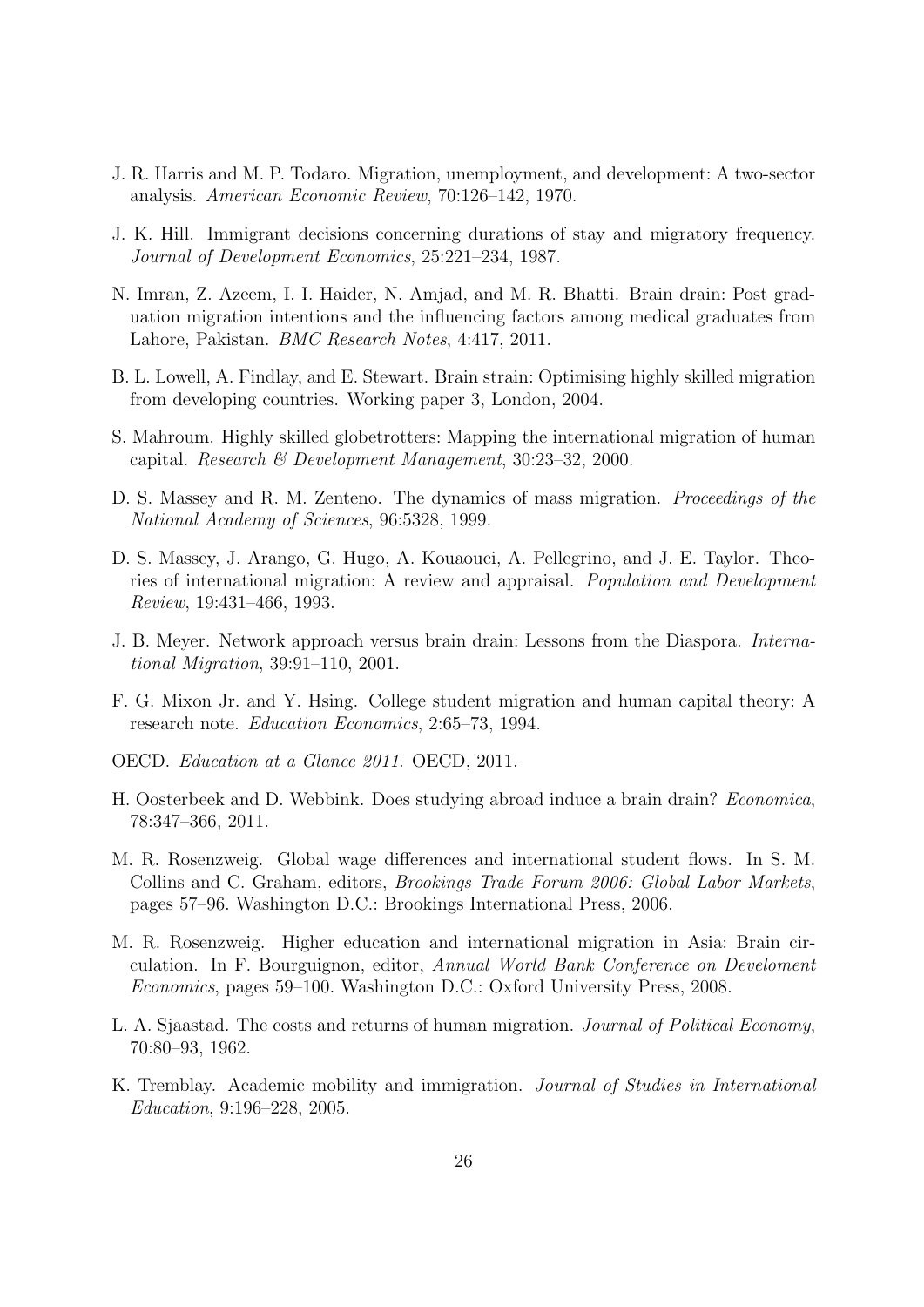- G. J. Van den Berg. Duration models: Specification, identification, and multiple duration. In J.J. Heckman and E. Leamer, editors, *Handbook of Econometrics, Volume V*, chapter 55, pages 3381–3460. Amsterdam: North–Holland, 2001.
- S. Vertovec. Transnational networks and skilled labour migration. WPTC 02-02, London, 2002.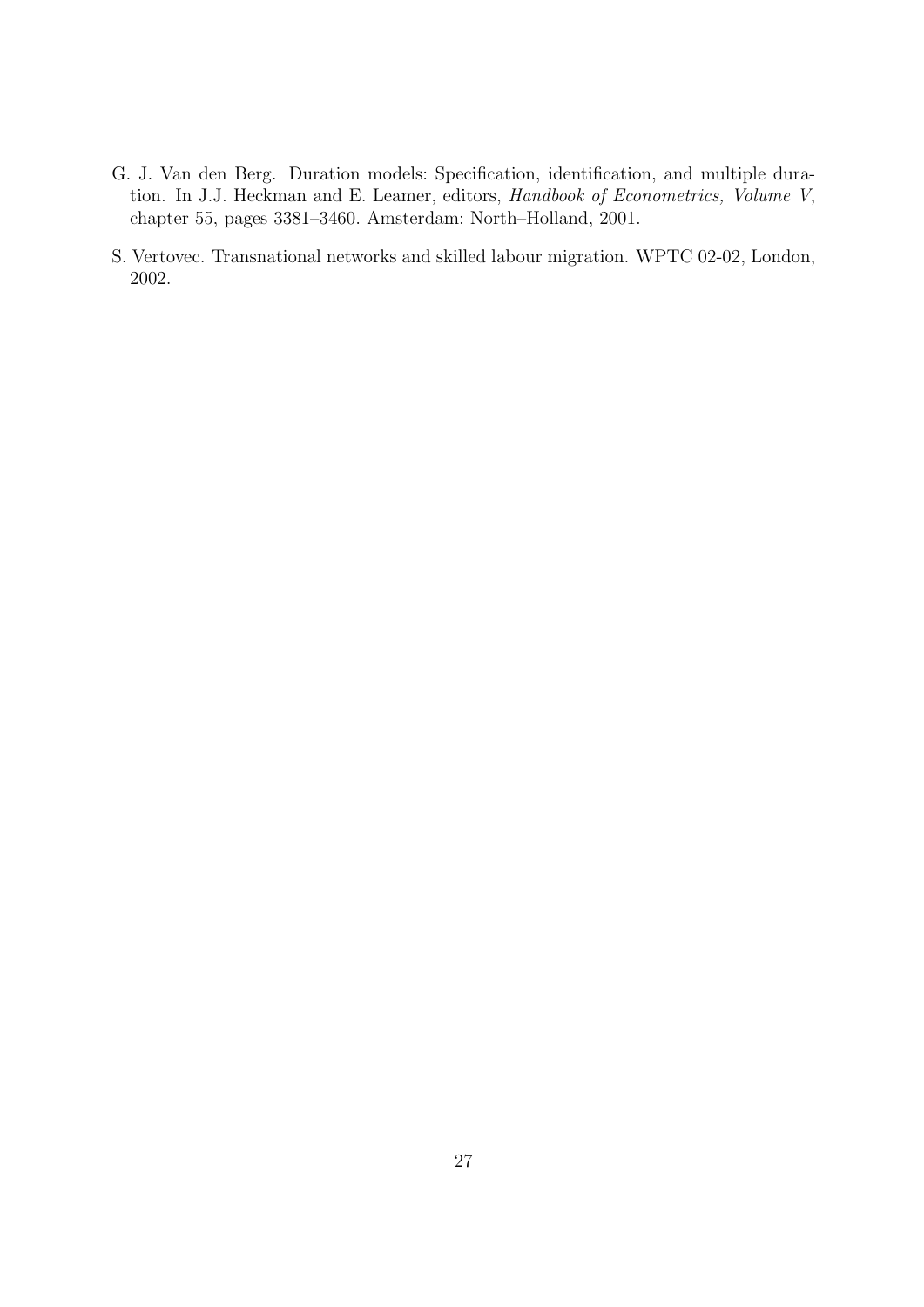## **A Main countries of birth**

| $EU$ 15          |          | new EU         |                  |          |        |  |  |  |
|------------------|----------|----------------|------------------|----------|--------|--|--|--|
| Germany          | $51.6\%$ | Poland         | $31.6\%$         |          |        |  |  |  |
| Belgium          | $8.5\%$  | Bulgaria       | 23.7%            |          |        |  |  |  |
| France           | $7.1\%$  | Hungary        | 15.9%            |          |        |  |  |  |
| Spain            | $6.0\%$  | Rumania        | 10.9%            |          |        |  |  |  |
| Greece           | $5.5\%$  | Czechoslovakia | $9.5\%$          |          |        |  |  |  |
| Italy            | $4.4\%$  | Latvia         | 3.5%             |          |        |  |  |  |
| UK               | 2.5%     |                |                  |          |        |  |  |  |
| $\boldsymbol{N}$ | 12,124   | 3,375          |                  |          |        |  |  |  |
| non-EU           |          |                |                  |          |        |  |  |  |
| DC               |          | <b>LDC</b>     | Surinam/Antilles |          |        |  |  |  |
| USA              | 43.9%    | China          | $33.2\%$         | Antilles | 80.1\% |  |  |  |
| Japan            | $15.9\%$ | Indonesia      | $9.6\%$          | Surinam  | 16.8%  |  |  |  |
| South Korea      | 15.0%    | Russia         | 7.3%             | Aruba    | 3.1%   |  |  |  |
| Canada           | 14.7%    | Turkey         | $2.9\%$          |          |        |  |  |  |
| Australia        | $5.2\%$  | Yugoslavia     | $2.9\%$          |          |        |  |  |  |
| Singapore        | $3.0\%$  | India          | 2.7%             |          |        |  |  |  |
|                  |          | Vietnam        | 2.7%             |          |        |  |  |  |
| $\boldsymbol{N}$ | 1,998    | 16,695         |                  | 8,538    |        |  |  |  |

Table 8: Major country of birth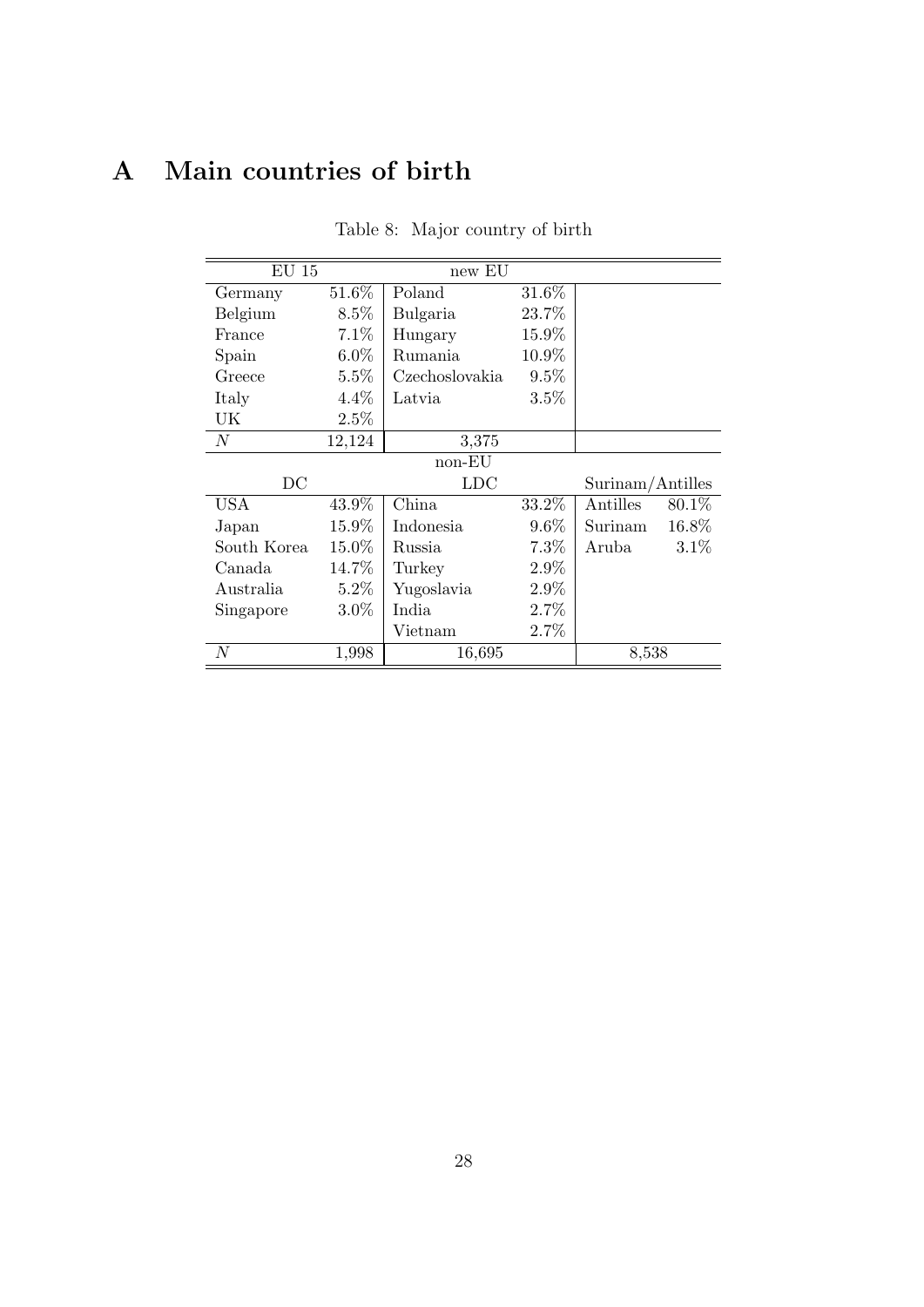## **B Coefficients of other intensities**

|                       | $EU$ 15             | new EU       | DC           | <b>LDC</b>         | Surinam/Antilles    |
|-----------------------|---------------------|--------------|--------------|--------------------|---------------------|
| Female                | $0.094^{+}$         | $-0.298**$   | 0.101        | $-0.242**$         | $-0.126***$         |
| age $21-24$           | $0.390**$           | 0.160        | $0.819**$    | $0.155***$         | $0.146^{\ast\ast}$  |
| age $25-29$           | $0.826^{\ast\ast}$  | $0.264^{+}$  | $1.225***$   | $0.340**$          | $0.516^{\ast\ast}$  |
| age $30-34$           | $1.499^{\ast\ast}$  | $0.803**$    | $1.501**$    | $0.418**$          | $1.556^{\ast\ast}$  |
| age $>35$             | $1.686**$           |              | $1.946**$    | 0.200              | $1.277**$           |
| log(income)           | $0.253**$           | $0.339**$    | $0.373**$    | $0.314**$          | $-0.338**$          |
| $log(income)^2$       | $-0.002$            | $-0.008$     | 0.008        | $-0.006$           | $0.063^{\ast\ast}$  |
| interethnic           | $-0.107$            |              | $-0.073$     | $-0.083$           | $-0.177^{+}$        |
| NLparent              | 0.036               |              | $\,0.029\,$  | $-0.689**$         | $-0.154$            |
| Unemployment (nat)    | $-0.001$            | $-0.044$     | 0.036        | $-0.139**$         | $-0.115**$          |
| U at entry            | 0.154               | 0.144        | 0.409        | 0.028              | 0.085               |
| $year\ 2000$          | $-0.067$            | $-0.064$     | 0.300        | $-0.015$           | $-0.089$            |
| year $2001$           | $-0.052$            | $-0.159$     | 0.239        | $-0.074$           | $-0.256+$           |
| year $2002$           | $-0.192$            | $-0.256$     | 0.428        | $-0.246**$         | $-0.572**$          |
| year $2003\,$         | $-0.385**$          | $-0.208$     | $-0.697^{+}$ | $-0.336**$         | $-0.869^{\ast\ast}$ |
| year $2004$           | $-0.764**$          | $-0.630^{+}$ | $-1.032^{+}$ | $-0.390**$         | $-0.958^{\ast\ast}$ |
| year $2005$           | $-0.671**$          | $-0.355$     | $-0.790$     | $-0.518**$         | $-1.223**$          |
| $year\ 2006$          | $-0.832**$          | $-0.477^{+}$ | $-1.134**$   | $-1.078**$         | $-1.251^{\ast\ast}$ |
| year 2007             | $-1.248**$          | $-0.194$     | $-1.343$     | $-1.968**$         | $-2.000^{\ast\ast}$ |
| duration dependence   |                     |              |              |                    |                     |
| $\alpha_2$ (3-6 mos)  | $0.375^{\ast\ast}$  | $0.850**$    | $0.778**$    | $0.677^{\ast\ast}$ | $0.571^{\ast\ast}$  |
| $\alpha_3$ (6-12 mos) | $-0.315^{\ast\ast}$ | 0.184        | 0.062        | $0.174**$          | $0.195^{\ast\ast}$  |
| $\alpha_4$ (1-2 yr)   | $-0.463**$          | $-0.156$     | 0.027        | $-0.010$           | $-0.208^{\ast\ast}$ |
| $\alpha_5$ (2-3 yr)   | $-0.449**$          | $-0.322$     | $-0.091$     | $-0.211**$         | $-0.251^{\ast\ast}$ |
| $\alpha_6$ (> 3 yr)   | $-0.150$            | 0.004        | $-0.256$     | $-0.054$           | $-0.145**$          |

Table 9: Control variables Student to Employed

<sup>+</sup>*p <* 0*.*05 and *∗∗p <* 0*.*01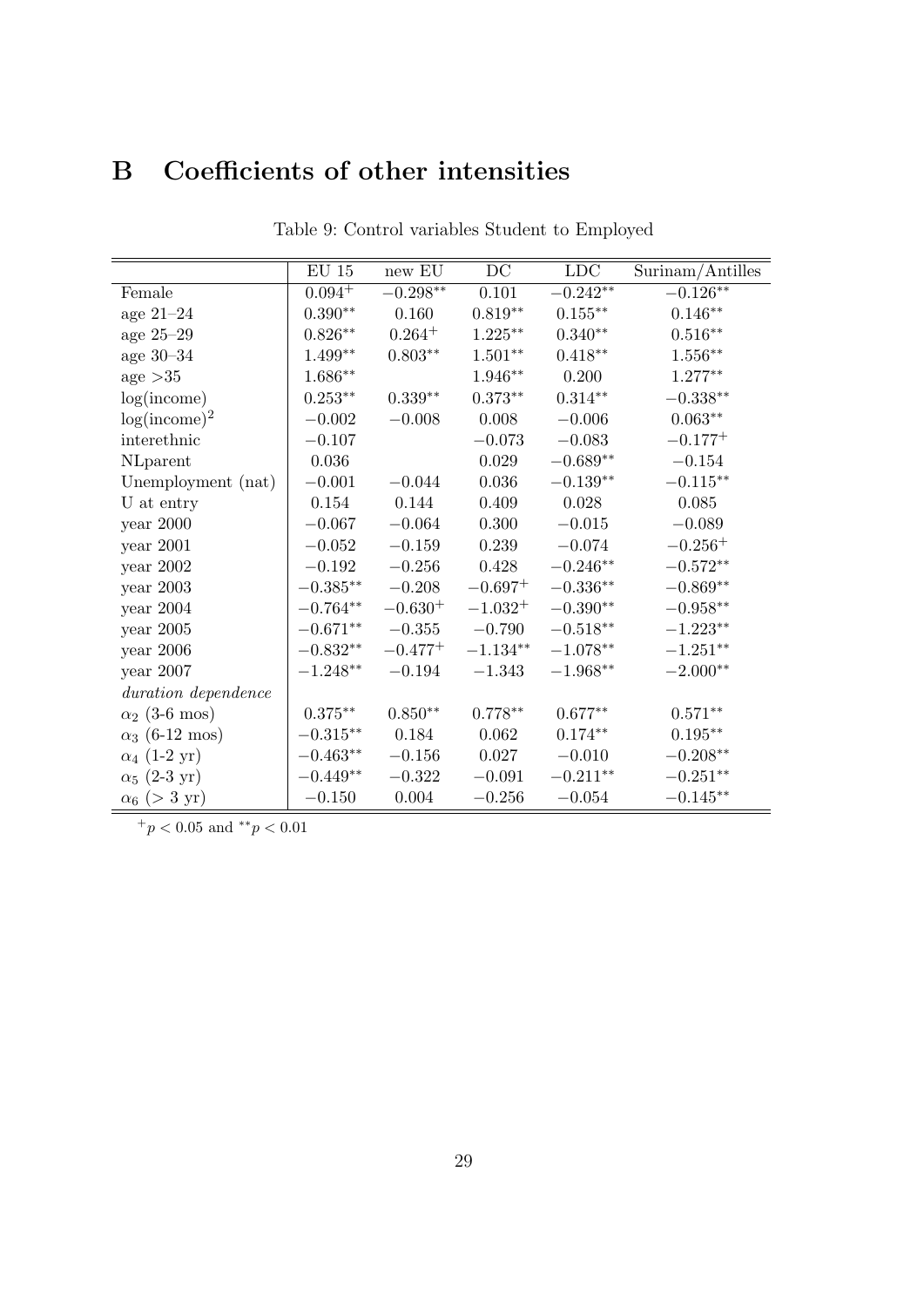|                       | $\mathrm{EU}$ 15   | $\,\mathrm{new}$ EU | DC                 | <b>LDC</b> | Surinam/Antilles   |
|-----------------------|--------------------|---------------------|--------------------|------------|--------------------|
| Female                | $-0.103**$         | $-0.185**$          | $-0.288**$         | 0.040      | $-0.031$           |
| age $21-24$           | $0.621**$          | $1.214**$           | $0.324**$          | $0.496**$  | $0.226^{\ast\ast}$ |
| age $25-29$           | $0.934^{\ast\ast}$ | $1.031**$           | 0.102              | $0.701**$  | $0.536**$          |
| age $30-34$           | $0.839**$          | $1.059**$           | 0.148              | $0.897**$  | $0.753**$          |
| age >35               | $0.986**$          |                     | $0.648**$          | $1.275***$ | 0.526              |
| log(income)           | $-0.049$           | $-0.352**$          | $-0.247$           | $-0.224**$ | $0.585**$          |
| $log(income)^2$       | $-0.029**$         | 0.017               | 0.003              | 0.006      | $-0.112**$         |
| interethnic           | 0.267              |                     | $-0.139$           | $-0.076$   | 0.036              |
| NLparent              | 0.035              |                     | $-0.161$           | 0.102      | $-0.073$           |
| Unemployment (nat)    | 0.024              | $-0.158**$          | $-0.140**$         | $-0.065**$ | $0.119**$          |
| U at entry            | $0.337**$          | $0.520**$           | $0.711**$          | $0.255***$ | 0.133              |
| $year\ 2000$          | $0.293^{+}$        | $-0.017$            | $0.785**$          | 0.118      | 0.120              |
| year 2001             | $0.426**$          | $0.766 +$           | $1.452**$          | $0.322**$  | 0.258              |
| year $2002$           | $0.393**$          | $0.966**$           | $0.840**$          | $0.413**$  | 0.169              |
| year $2003\,$         | 0.103              | $-0.085$            | 0.317              | $0.226**$  | $-0.183$           |
| year $2004$           | $-0.134$           | 0.016               | $-0.130$           | $-0.014$   | $-0.615^{+}$       |
| year $2005$           | $-0.286^{+}$       | 0.109               | $-0.223$           | 0.104      | $-0.417$           |
| year $2006\,$         | $-0.103$           | $-0.126$            | 0.109              | $-0.108$   | $-0.142$           |
| year $2007$           | $-0.477**$         | $-0.839+$           | 0.360              | $-0.805**$ | 0.425              |
| duration dependence   |                    |                     |                    |            |                    |
| $\alpha_2$ (3-6 mos)  | $2.160**$          | $2.515**$           | $2.737**$          | $2.004**$  | $1.083**$          |
| $\alpha_3$ (6-12 mos) | $1.292**$          | $2.019**$           | $1.856^{\ast\ast}$ | $1.102**$  | 0.115              |
| $\alpha_4$ (1-2 yr)   | $1.145***$         | $1.304**$           | $1.831**$          | $1.216**$  | $-0.041$           |
| $\alpha_5$ (2-3 yr)   | $1.350^{\ast\ast}$ | $1.693**$           | $1.981**$          | $1.109**$  | $-0.175$           |
| $\alpha_6$ (> 3 yr)   | 1.986**            | $2.407**$           | $2.226***$         | $1.683**$  | $0.394**$          |

Table 10: Control variables Student to Unemployed

<sup>+</sup>*p <* 0*.*05 and *∗∗p <* 0*.*01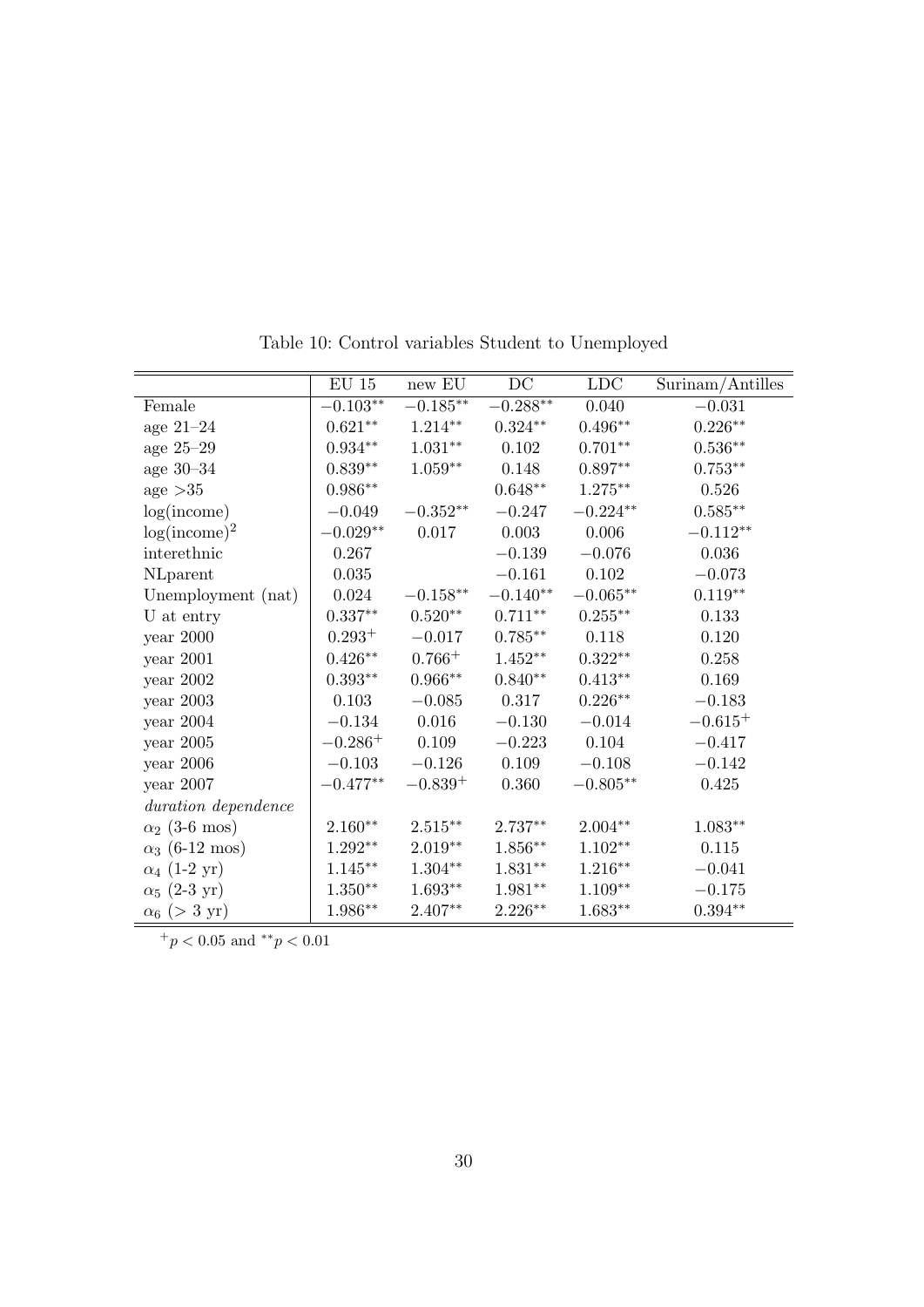|                       | $\mathrm{EU}$ 15    | new EU      | $\operatorname{DC}$ | LDC          | Surinam/Antilles    |
|-----------------------|---------------------|-------------|---------------------|--------------|---------------------|
| Female                | $-0.102$            | $-0.200$    | 0.032               | $-0.099^{+}$ | $0.178**$           |
| age $21-24$           | $-0.438^{\ast\ast}$ | $-0.552**$  | $-0.382$            | $-0.403**$   | $-0.258**$          |
| age $25-29$           | $-0.810^{\ast\ast}$ | $-0.518**$  | $-0.593^{+}$        | $-0.435**$   | $-0.481**$          |
| age $30-34$           | $-0.963**$          | $1.015^{+}$ | $-0.932^{+}$        | $-0.543**$   | $-0.989**$          |
| age $>35$             | $-0.973^{+}$        |             | $-0.767$            | $-0.606+$    | $-1.035**$          |
| log(income)           | $1.269**$           | $1.613**$   | $0.890**$           | $3.555***$   | $1.156**$           |
| $log(income)^2$       | $-0.083**$          | $-0.126**$  | $-0.063^{+}$        | $-0.260**$   | $-0.060**$          |
| interethnic           | $-0.136$            |             | 0.448               | 0.134        | 0.002               |
| NLparent              | $-0.147$            |             | $-0.582$            | $-0.576**$   | $-0.081$            |
| Unemployment (nat)    | $0.120**$           | $0.372**$   | 0.055               | $0.125***$   | $-0.005$            |
| U at entry            | $0.345^{+}$         | $-0.216$    | 0.916               | 0.031        | 0.034               |
| year 2000             | $0.359^{+}$         | $-0.114$    | 0.713               | $-0.042$     | 0.069               |
| year $2001\,$         | $0.532**$           | $-0.058$    | $1.449+$            | 0.091        | 0.170               |
| $year\ 2002$          | $0.456**$           | $-0.120$    | 0.863               | $-0.034$     | $0.232^{+}$         |
| $year$ 2003           | 0.119               | $0.649**$   | $-0.378$            | $-0.067$     | $0.278**$           |
| year $2004$           | $-0.111$            | $0.825^{+}$ | $-1.090$            | $-0.151$     | 0.337               |
| year $2005$           | 0.155               | $1.124**$   | $-0.697$            | 0.065        | 0.092               |
| year $2006$           | $0.460**$           | $1.116**$   | $-0.264$            | 0.150        | 0.227               |
| year 2007             | $-0.004$            | $1.413**$   | 1.648               | 0.208        | 0.064               |
| duration dependence   |                     |             |                     |              |                     |
| $\alpha_2$ (3-6 mos)  | $-0.324**$          | $-0.019$    | $-0.386$            | $-0.105$     | $-0.189**$          |
| $\alpha_3$ (6-12 mos) | $-0.887**$          | $-0.184$    | $-0.554^{+}$        | $-0.368**$   | $-0.613^{\ast\ast}$ |
| $\alpha_4$ (> 1 yr)   | $-2.024**$          | $-1.112**$  | $-2.126**$          | $-1.321**$   | $-1.917**$          |

Table 11: Control variables Employed to Student

 $\frac{+}{p}$  < 0.05 and  $\frac{*}{p}$  < 0.01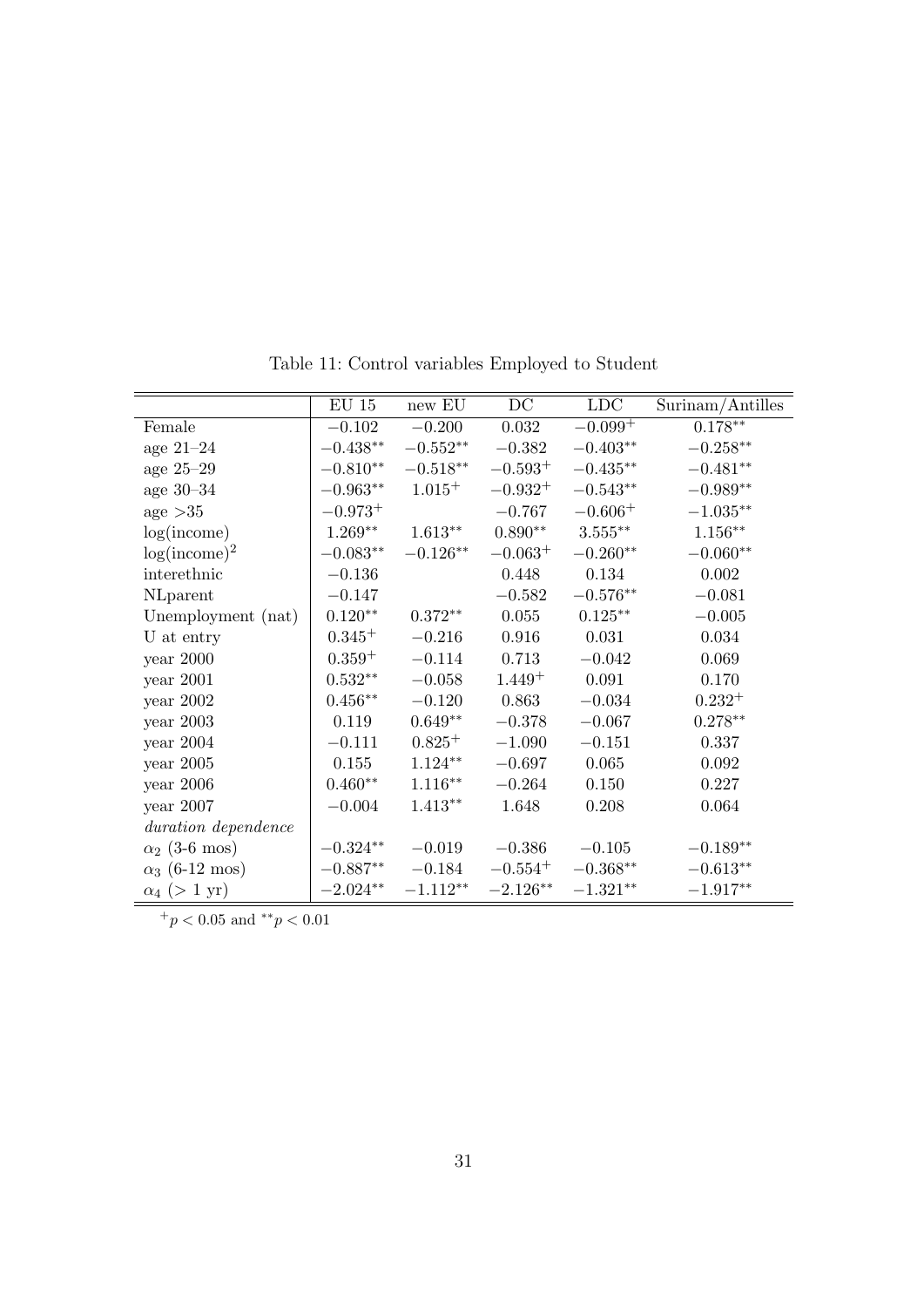|                       | $\mathrm{EU}$ 15    | $\,$ new EU | $\operatorname{DC}$ | ${\rm LDC}$  | Surinam/Antilles   |
|-----------------------|---------------------|-------------|---------------------|--------------|--------------------|
| Female                | 0.086               | 0.092       | $0.528 +$           | 0.021        | $-0.118^{+}$       |
|                       |                     |             |                     | $0.177^{+}$  |                    |
| age $21-24$           | $0.294^{\ast\ast}$  | 0.134       | $-0.170$            |              | 0.070              |
| age $25-29$           | $0.252^{+}$         | $-0.249$    | $-0.892**$          | $0.240**$    | 0.085              |
| age $30-34$           | 0.056               | 0.059       | $-0.063$            | $0.299^{+}$  | $-0.282$           |
| age $>35$             | 0.403               |             | $-0.745$            | 0.154        | 0.319              |
| log(income)           | $0.744**$           | $.453**$    | $0.854**$           | $0.627**$    | $1.196^{\ast\ast}$ |
| $log(income)^2$       | $-0.106**$          | $-0.074**$  | $-0.115**$          | $-0.102**$   | $-0.157**$         |
| interethnic           | $-0.034$            |             | 0.604               | $-0.109$     | 0.260              |
| NLparent              | $-0.169$            |             | $-0.766$            | 0.279        | $-0.485$           |
| Unemployment (nat)    | 0.041               | $-0.051$    | $-0.232$            | $0.133**$    | $0.133**$          |
| U at entry            | $-0.426^{+}$        | 0.601       | $-0.554$            | $-0.011$     | $-0.191$           |
| year $2000$           | $-0.432**$          | $1.260**$   | $-0.156$            | 0.055        | $-0.198$           |
| year $2001$           | $-0.419$            | 0.777       | $-0.921$            | 0.078        | $-0.203$           |
| year $2002$           | $-0.302$            | $0.998 +$   | $-0.331$            | 0.055        | $-0.311$           |
| year $2003$           | 0.194               | $-0.010$    | 0.149               | $-0.077$     | $-0.006$           |
| year 2004             | $0.603^{+}$         | $-0.903$    | 0.819               | $-0.016$     | 0.095              |
| year $2005$           | 0.237               | $-0.309$    | 0.452               | $\,0.095\,$  | $-0.016$           |
| year 2006             | $-0.443$            | $-0.224$    | $-0.020$            | 0.078        | 0.328              |
| year 2007             | $-0.250$            | $0.002\,$   |                     |              |                    |
| duration dependence   |                     |             |                     |              |                    |
| $\alpha_2$ (3-6 mos)  | $-0.060$            | 0.164       | 0.288               | $-0.217**$   | 0.069              |
| $\alpha_3$ (6-12 mos) | 0.009               | 0.096       | 0.019               | $-0.183^{+}$ | $-0.008$           |
| $\alpha_4$ (> 1 yr)   | $-0.408^{\ast\ast}$ | $-0.742**$  | $-0.612$            | $-0.465**$   | $-0.267**$         |

Table 12: Control variables Employed to Unemployed

 $+ p < 0.05$  and  $*^* p < 0.01$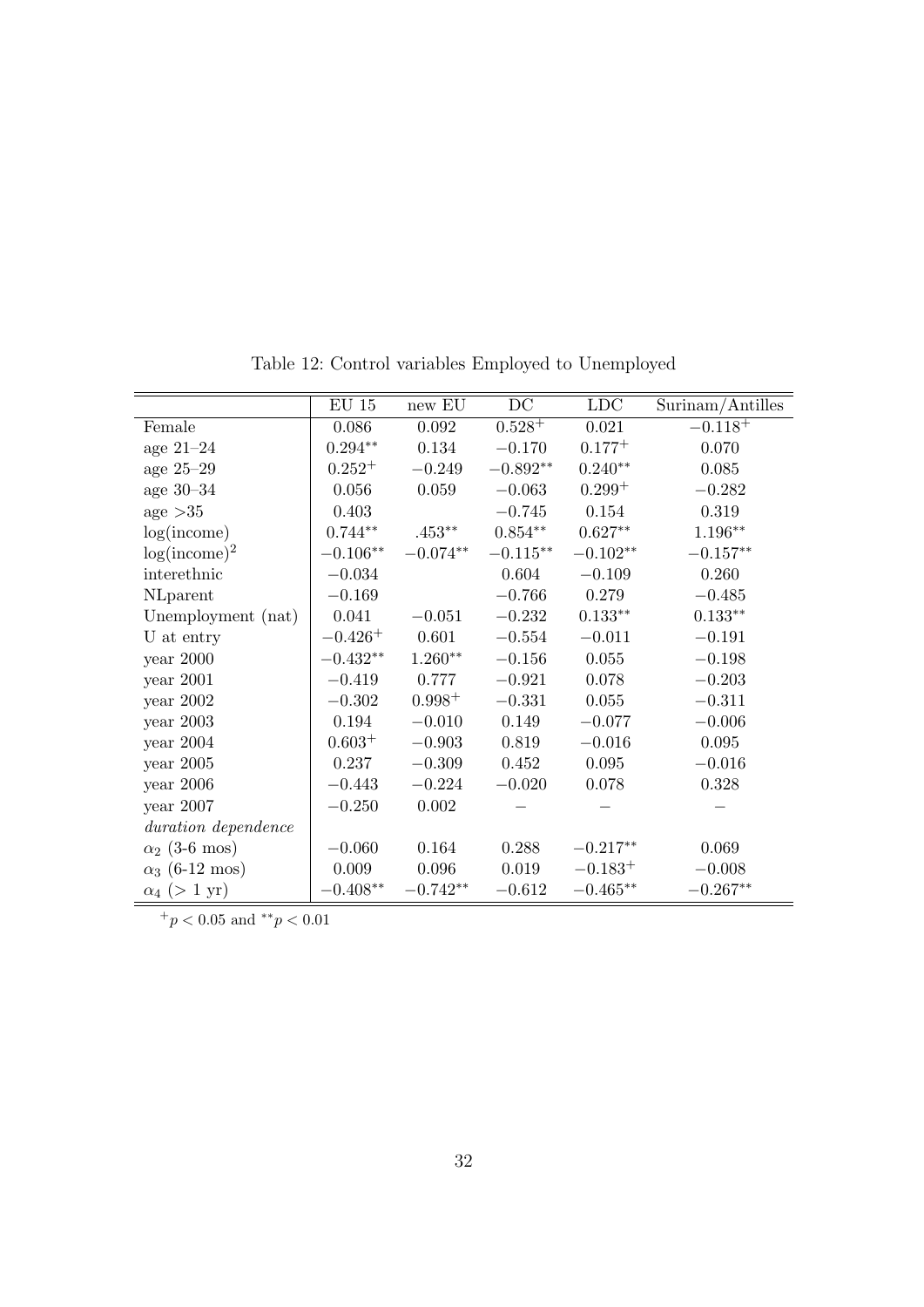|                       | $\mathrm{EU}$ 15 | new EU       | $DC$         | <b>LDC</b>          | Surinam/Antilles |
|-----------------------|------------------|--------------|--------------|---------------------|------------------|
| Female                | 0.045            | $0.448**$    | 0.412        | 0.049               | $0.304**$        |
| age $21-24$           | $-0.601**$       | $-0.905**$   | $-0.398$     | $-0.500^{\ast\ast}$ | $-0.401**$       |
| age $25-29$           | $-0.500**$       | $-0.772**$   | $-0.155$     | $-0.824**$          | $-0.551**$       |
| age $30-34$           | $-0.575$         | $-0.762$     | $-1.100^{+}$ | $-1.083**$          | $-0.367$         |
| age >35               | $-0.128$         |              | $-1.006$     | $-1.446**$          | $-0.425$         |
| log(income)           | $-0.550**$       | $-0.721$     | $-1.062$     | $-0.352**$          | $-1.355**$       |
| $log(income)^2$       | $0.079**$        | 0.109        | 0.129        | $0.075**$           | $0.186**$        |
| interethnic           | 0.123            |              | $0.885^{+}$  | 0.461               | $-0.314$         |
| NLparent              | $-0.962$         |              | 0.010        | $-0.115$            | 0.204            |
| Unemployment (nat)    | $-0.113$         | $-0.342**$   | $-0.002$     | $0.178^{\ast\ast}$  | $-0.069$         |
| U at entry            | $0.775***$       | $-1.023**$   | $-0.292$     | 0.178               | $-0.668^{+}$     |
| year 2000             | 0.422            | $-0.885$     | $-0.758$     | 0.018               | $-0.001$         |
| year 2001             | 0.674            | $-0.986$     | $-1.037$     | 0.235               | $-0.260$         |
| year 2002             | $0.635^{+}$      | $-1.302**$   | $-0.539$     | $-0.328$            | 0.015            |
| year $2003$           | $-0.467^{+}$     | $-1.094^{+}$ | $-0.502$     | $-0.726**$          | $1.219**$        |
| year 2004             | $-1.381**$       | $-0.560$     | $-0.434$     | $-0.533^{+}$        | $1.909**$        |
| year $2005$           | $-0.452$         | $-0.084$     | $-0.162$     | 0.371               | $1.926**$        |
| year 2006             | $0.462^{+}$      | $-0.856^{+}$ | $-0.950$     | $-0.383$            | $1.597**$        |
| year 2007             | 0.374            | $-1.698$     |              | 0.194               | $2.951**$        |
| duration dependence   |                  |              |              |                     |                  |
| $\alpha_2$ (3-6 mos)  | $-0.615**$       | $-0.088$     | $-0.850**$   | $-0.576**$          | 0.192            |
| $\alpha_3$ (6-12 mos) | $-0.540**$       | $-0.341$     | $-0.691**$   | $-0.384**$          | $-0.247$         |
| $\alpha_4$ (> 1 yr)   | $-1.483**$       | $-1.661**$   | $-1.532**$   | $-1.189**$          | $-0.674**$       |

Table 13: Control variables Unemployed to Student

 $+ p < 0.05$  and  $*^* p < 0.01$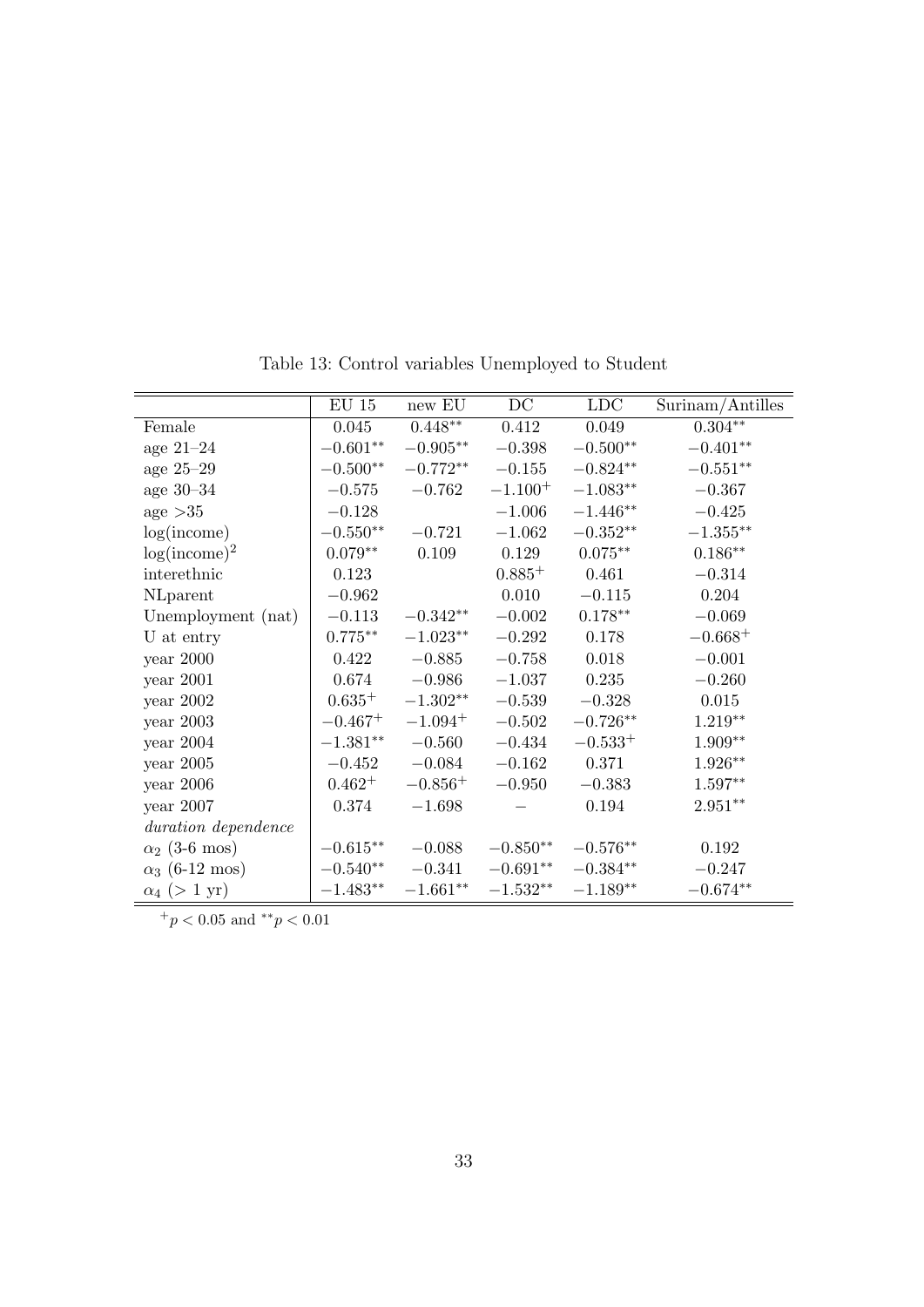|                       | $\mathrm{EU}$ 15 | new EU       | DC         | <b>LDC</b>  |                     |
|-----------------------|------------------|--------------|------------|-------------|---------------------|
|                       |                  |              |            |             | Surinam/Antilles    |
| Female                | $0.220^{+}$      | $0.594**$    | $0.466\,$  | $-0.167**$  | $-0.333**$          |
| age $21-24$           | 0.187            | 0.145        | $-0.113$   | 0.045       | $0.155^{\ast\ast}$  |
| age $25-29$           | $0.643**$        | 0.206        | 0.112      | $-0.118$    | $0.279**$           |
| age $30-34$           | 0.350            | 0.432        | $-0.387$   | $-0.071$    | 0.234               |
| age >35               | 0.199            |              | $-0.277$   | $-1.032**$  | $-0.070$            |
| log(income)           | $-0.955**$       | $-0.577$     | $-2.776**$ | $-0.615**$  | $-0.772**$          |
| $log(income)^2$       | $0.119**$        | 0.060        | $0.370**$  | $0.077**$   | $0.092**$           |
| interethnic           | $-0.164$         |              | 0.641      | $0.516^{+}$ | $-0.082$            |
| NLparent              | $0.700**$        |              | $1.334 +$  | $1.286**$   | $-0.136$            |
| Unemployment (nat)    | 0.070            | $-0.150$     | 0.169      | 0.046       | $-0.026$            |
| U at entry            | $-0.376^{+}$     | 0.440        | $-0.719$   | $-0.189$    | $-0.417**$          |
| $year\ 2000$          | $-0.114$         | 0.536        | $-1.615**$ | $-0.430**$  | $-0.445**$          |
| year $2001$           | $-0.561^{+}$     | 0.257        | $-1.810**$ | $-0.671**$  | $-0.659**$          |
| year $2002$           | $-0.473^{+}$     | $-0.886$     | $-1.677**$ | $-1.223**$  | $-0.724^{\ast\ast}$ |
| year $2003$           | $-0.579**$       | $-1.022^{+}$ | $-1.129+$  | $-1.220**$  | $-0.341**$          |
| year $2004$           | $-0.281$         | $-1.845***$  | $-1.362$   | $-0.660**$  | 0.325               |
| year $2005$           | $-0.789**$       | $-1.614**$   | $-1.341$   | $-0.905**$  | $-0.341$            |
| $year\ 2006$          | $-1.426**$       | $-1.190**$   | $-2.347**$ | $-1.394**$  | $-0.271$            |
| year $2007$           | $-1.532**$       | 0.157        | $-2.014$   | $-1.598**$  | $-2.242+$           |
| duration dependence   |                  |              |            |             |                     |
| $\alpha_2$ (3-6 mos)  | $-0.288**$       | $-0.386$     | $-0.332$   | $-0.410**$  | $-0.174**$          |
| $\alpha_3$ (6-12 mos) | $-0.548**$       | $-0.475^{+}$ | $-0.276$   | $-0.656**$  | $-0.440**$          |
| $\alpha_4$ (> 1 yr)   | $-1.381**$       | $-1.151**$   | $-0.649$   | $-1.197**$  | $-1.265***$         |

Table 14: Control variables Unemployed to Employed

 $+p < 0.05$  and  $*^*p < 0.01$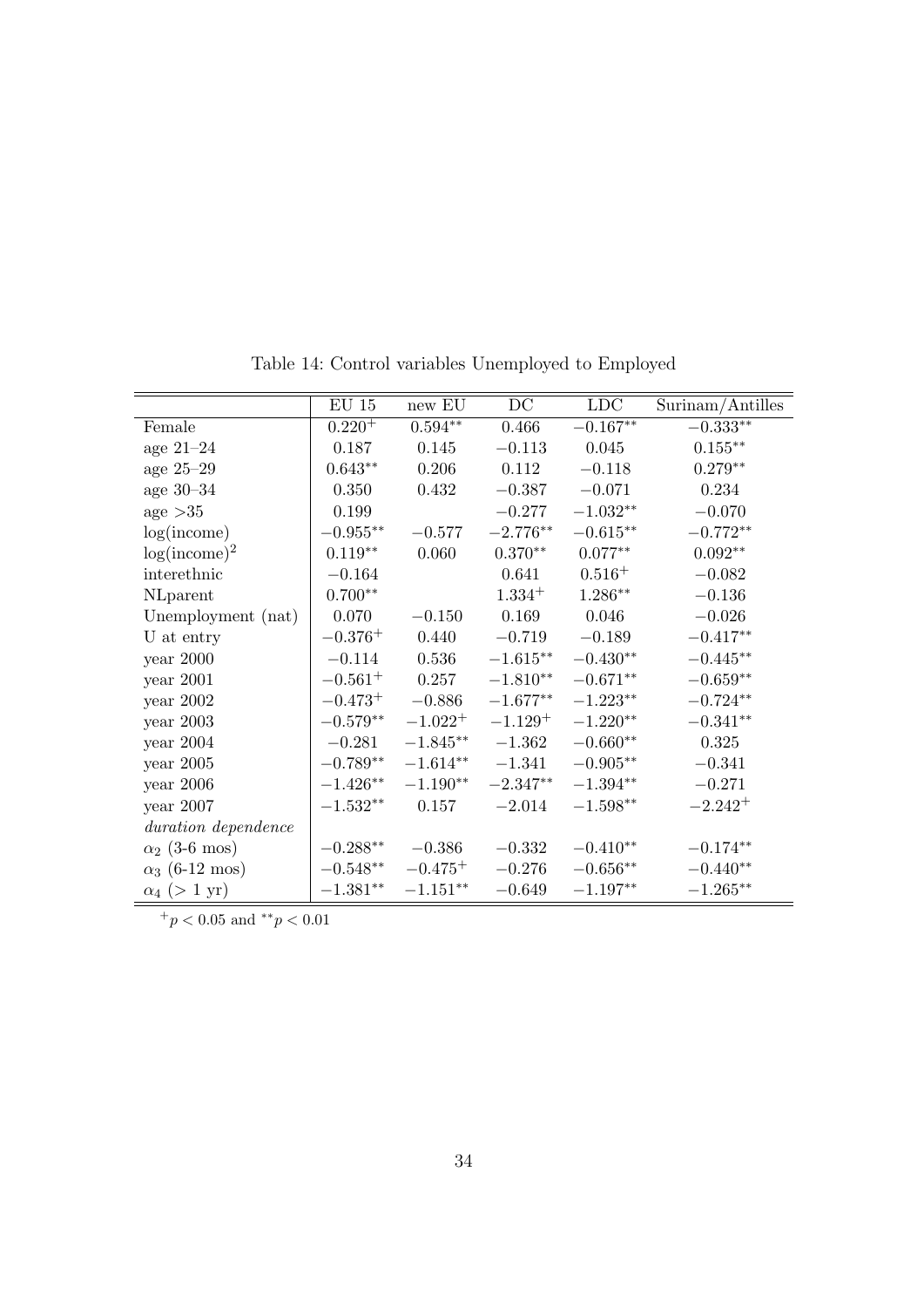|                    |                                            |                                       |                                           | $\overline{\text{Surinam}}$ Antilles |
|--------------------|--------------------------------------------|---------------------------------------|-------------------------------------------|--------------------------------------|
|                    |                                            |                                       |                                           | $0.235^{+}$                          |
|                    |                                            | 0.597                                 |                                           | $0.580**$                            |
| $1.462**$          | $1.110**$                                  |                                       | $1.342**$                                 | $0.852**$                            |
| $1.657**$          | $1.898**$                                  | $1.689**$                             | $1.397**$                                 | 0.428                                |
| $1.830^{\ast\ast}$ |                                            | $2.738**$                             | $0.977**$                                 | $-1.271$                             |
| $1.162**$          | $0.885^{+}$                                | $1.154 +$                             | $0.416^{\ast\ast}$                        | 0.084                                |
| $-0.472**$         | $-0.336$                                   | $-0.002$                              | $-0.443**$                                | $-0.660**$                           |
| $0.071**$          | $0.058^{+}$                                | 0.008                                 | $0.073**$                                 | $0.089**$                            |
| $-0.311$           |                                            | 0.249                                 | $-0.004$                                  | 0.204                                |
| 0.063              |                                            | $-0.891$                              | $-0.581$                                  | $-0.331$                             |
| $0.170^{+}$        | 0.128                                      | 0.132                                 | $0.160**$                                 | 0.062                                |
| 0.068              | $-0.421$                                   | 0.397                                 | 0.068                                     | 0.137                                |
| 0.494              | 0.073                                      | $-0.742$                              | $-0.136$                                  | 0.199                                |
| $0.006\,$          | $-1.117$                                   | $-0.080$                              | $-0.359$                                  | $0.075\,$                            |
| $-0.250$           | $-0.853$                                   | $-0.144$                              | $-0.448 +$                                | 0.165                                |
| $-0.613^{+}$       | $-0.207$                                   | $-1.073^{+}$                          | $-1.008^{\ast\ast}$                       | $-0.221$                             |
| $-0.485$           | $-0.069$                                   | $-1.534$                              | $-0.639^{+}$                              | $-0.409$                             |
| $-1.148^{+}$       | $-0.925$                                   | $-1.503$                              | $-0.828**$                                | $-1.448+$                            |
| $-0.735$           | $-1.296^{+}$                               | $-2.028**$                            | $-0.974**$                                | $-0.634$                             |
| $-1.905$           | $-1.755+$                                  |                                       | $-2.823**$                                | $-0.745$                             |
|                    |                                            |                                       |                                           |                                      |
| 0.099              | $-0.135$                                   | $-0.363$                              | $-0.215^{+}$                              | $-0.169$                             |
| 0.431              | $-0.315$                                   | $-0.275$                              | $-0.105$                                  | $0.448^{+}$                          |
|                    | $\mathrm{EU}$ 15<br>$0.423**$<br>$0.688**$ | $\,$ new EU<br>$1.260**$<br>$0.608 +$ | $\overline{DC}$<br>$0.928**$<br>$1.549**$ | LDC<br>$0.624**$<br>$0.831**$        |

Table 15: Control variables Single to Married

<sup>+</sup>*p <* 0*.*05 and *∗∗p <* 0*.*01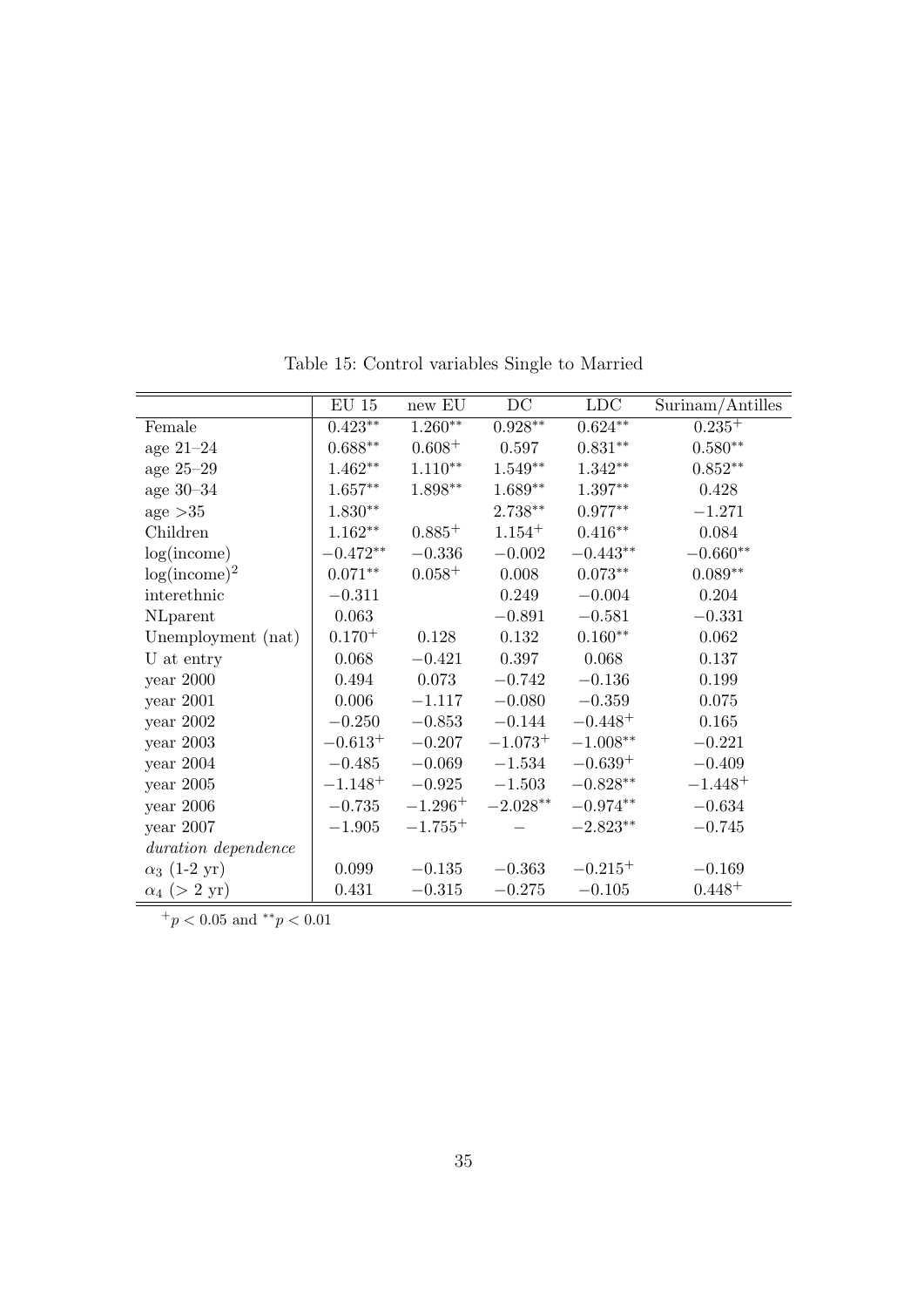# **C Additional heterogeneity of effects**

|                               | $\mathrm{EU}$ 15 | new EU       | DC         | <b>LDC</b>   | Surinam/Antilles |
|-------------------------------|------------------|--------------|------------|--------------|------------------|
| Student to employed           |                  |              |            |              |                  |
| Female                        | 0.177            | $-0.609$     | $-0.982$   | $-0.085$     | $-0.112$         |
|                               | (0.288)          | (0.448)      | (0.697)    | (0.136)      | (0.175)          |
| Children                      | $-0.850^{+}$     |              |            | $-0.294^{+}$ | $-0.301$         |
|                               | (0.384)          |              |            | (0.153)      | (0.217)          |
| Constant                      | $0.548^{+}$      | $0.895^{+}$  | 1.046      | $0.505**$    | $0.627**$        |
|                               | (0.243)          | (0.421)      | (0.605)    | (0.111)      | (0.133)          |
| Student to unemployed         |                  |              |            |              |                  |
| Female                        | 0.544            | $-0.162$     | 0.885      | 0.143        | 0.174            |
|                               | (0.381)          | (0.622)      | (0.503)    | (0.140)      | (0.361)          |
| Children                      | $-0.592$         | 0.504        | 0.424      | $-0.281$     | $-0.045$         |
|                               | (0.489)          | (0.560)      | (0.632)    | (0.179)      | (0.378)          |
| Constant                      | $-0.038$         | 0.216        | $-0.540$   | $-0.239+$    | 0.498            |
|                               | (0.325)          | (0.588)      | (0.444)    | (0.118)      | (0.299)          |
| <i>Employed to Student</i>    |                  |              |            |              |                  |
| Female                        | $-0.377$         | 0.475        |            | $-0.189$     | $-0.066$         |
|                               | (0.332)          | (0.585)      |            | (0.212)      | (0.223)          |
| Children                      | $-0.233$         | $-0.123$     |            | $-0.233$     | $-0.261$         |
|                               | (0.503)          | (0.582)      |            | (0.237)      | (0.256)          |
| Constant                      | $-0.313$         | $-1.150^{+}$ | $-1.443**$ | $-1.021**$   | $-0.634**$       |
|                               | (0.332)          | (0.548)      | (0.492)    | (0.170)      | (0.182)          |
| <i>Employed to Unemployed</i> |                  |              |            |              |                  |
| Female                        | 0.668            | 0.390        | $-0.968$   | 0.235        | 0.184            |
|                               | (0.421)          | (0.558)      | (0.741)    | (0.180)      | (0.218)          |
| Children                      | $-0.278$         | 0.598        | 0.663      | 0.200        | 0.019            |
|                               | (0.388)          | (0.473)      | (0.554)    | (0.173)      | (0.203)          |
| Constant                      | $-0.884+$        | $-1.141^{+}$ | 0.731      | $-0.374+$    | $-0.067$         |
|                               | (0.378)          | (0.569)      | (0.681)    | (0.159)      | (0.188)          |

Table 16: Heterogeneity in marriage effects on labour market dynamics.

 $+ p < 0.05$  and  $*^* p < 0.01$